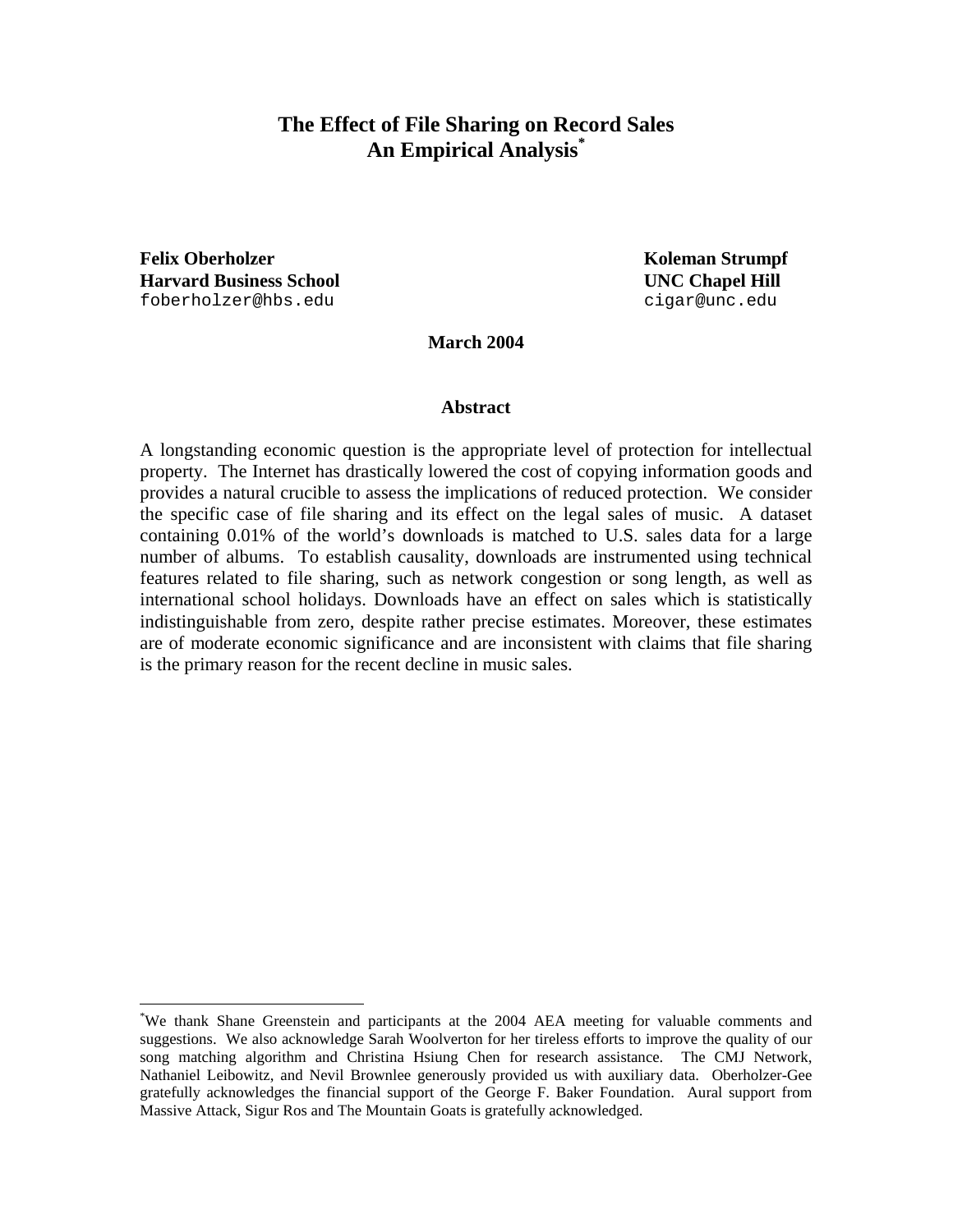#### **I. Introduction**

File sharing has become one of the most common on-line activities. File sharing occurs in networks which allow individuals to share, search for, and download files from one another. A key property of these networks is that sharing files is largely non-rivalrous because the original owner retains his copy of a downloaded file. This makes the cost of sharing quite low. Moreover, there are network externalities, since more individuals imply a greater selection of files.

These features fueled the dramatic growth of file sharing, particularly of copyrighted music recordings. While few participated in file sharing prior to 1999 (the founding year of the now defunct Napster), there were more than three million simultaneous users sharing over a half a billion files on the most popular network (FastTrack/KaZaA) in 2003. Each week there are more than one billion downloads of music files alone. Participation in file sharing has also grown. Over 60 million Americans above the age of twelve have downloaded music (Ipsos-Reid, 2002b). File sharing is heavily skewed to youth. While a majority of Americans under eighteen have downloaded and half of those are heavy users, only a fifth of those aged 35-44 have downloaded files (Edison Media Research, 2003). Among U.S. adults at least eighteen years old, the number of downloaders has about doubled since 2000 (Pew Internet Project, 2000 and 2003). Because physical distance is largely irrelevant in file sharing, individuals from virtually every country in the world participate.

There is tremendous interest in understanding the economic effects of file sharing. As file sharing becomes easier and faster, a greater variety of information goods, including movies and software, are likely to be downloaded. The effects of such downloads are likely to parallel the experience to date with sales of recorded music. According to the RIAA (2002), the number of CD's shipped in the U.S. fell from 940 million to 800 million--or 15%--between 2000 and 2002 (though shipments continued to rise during the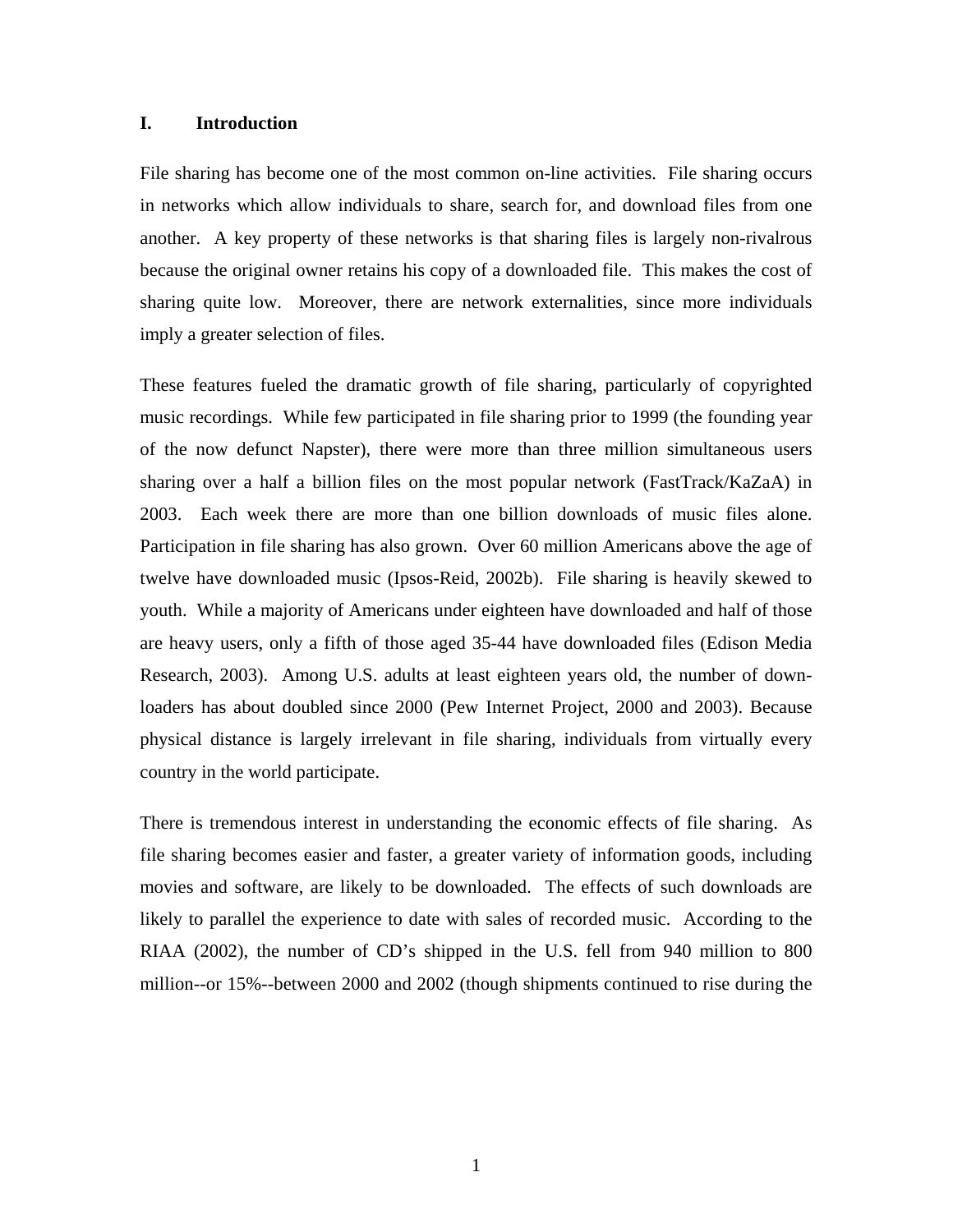first two years of popular file sharing, 1999-2000). The record industry has claimed this decline is due to file sharing.<sup>1</sup>

Such causality, however, is unclear. While file sharing significantly reduces the financial cost of obtaining music, it has an ambiguous theoretical effect on record sales. Participants could substitute downloads for legal purchases, thus reducing sales. Alternatively, file sharing allows users to learn about music they would not otherwise be exposed to. In the file sharing community, it is a common practice to browse the files of other users and to discuss music in file server chat rooms. This learning may promote new sales. Other mechanisms have ambiguous effects. Individuals may use file sharing to sample music, which will increase or decrease sales depending on whether they like what they hear. The availability of file sharing could change the willingness to pay for music, either decreasing it (due to the ever present option of downloading) or increasing it because music tracks have gained a new use, sharing with others. Finally, it is possible there is no effect on sales. File sharing lowers the price of music, which draws in lowvaluation individuals who would otherwise not have purchased albums. That is, file sharing primarily serves to increase total music consumption. $<sup>2</sup>$ </sup>

With no clear theoretical prediction, the effect of file sharing on sales is an empirical question. To address this topic, one route is to ask individuals how downloading influences their purchase behavior. In an on-line survey of actual file sharers, users

<sup>&</sup>lt;sup>1</sup>These quotes, from the heads of the main industry lobbies, broadly summarize the record labels' position :

<sup>&</sup>quot;There's no minimizing the impact of illegal file-sharing. It robs songwriters and recording artists of their livelihoods, and it ultimately undermines the future of music itself, not to mention threatening the jobs of tens of thousands" (Cary Sherman, RIAA president, *USA Today*, 18 September 2003).

<sup>&</sup>quot;Internet piracy means lost livelihoods and lost jobs, not just in record companies but across the entire music community. For those who think the 10.9% first half sales fall in 2003 does not speak for itself, look at the other evidence. Artist rosters have been cut, thousands of jobs have been lost, from retailers to sound engineers, from truck drivers to music journalists." (Jay Berman, IFPI chairman, IFPI Network Newsletter, December 2003).

 $2<sup>2</sup>$ Many of these issues have been broadly discussed in the literature. File sharing might also independently change revenue through its influence on prices (see Bakos, et al. 1999, Takeyama, 1994, and Varian 2000).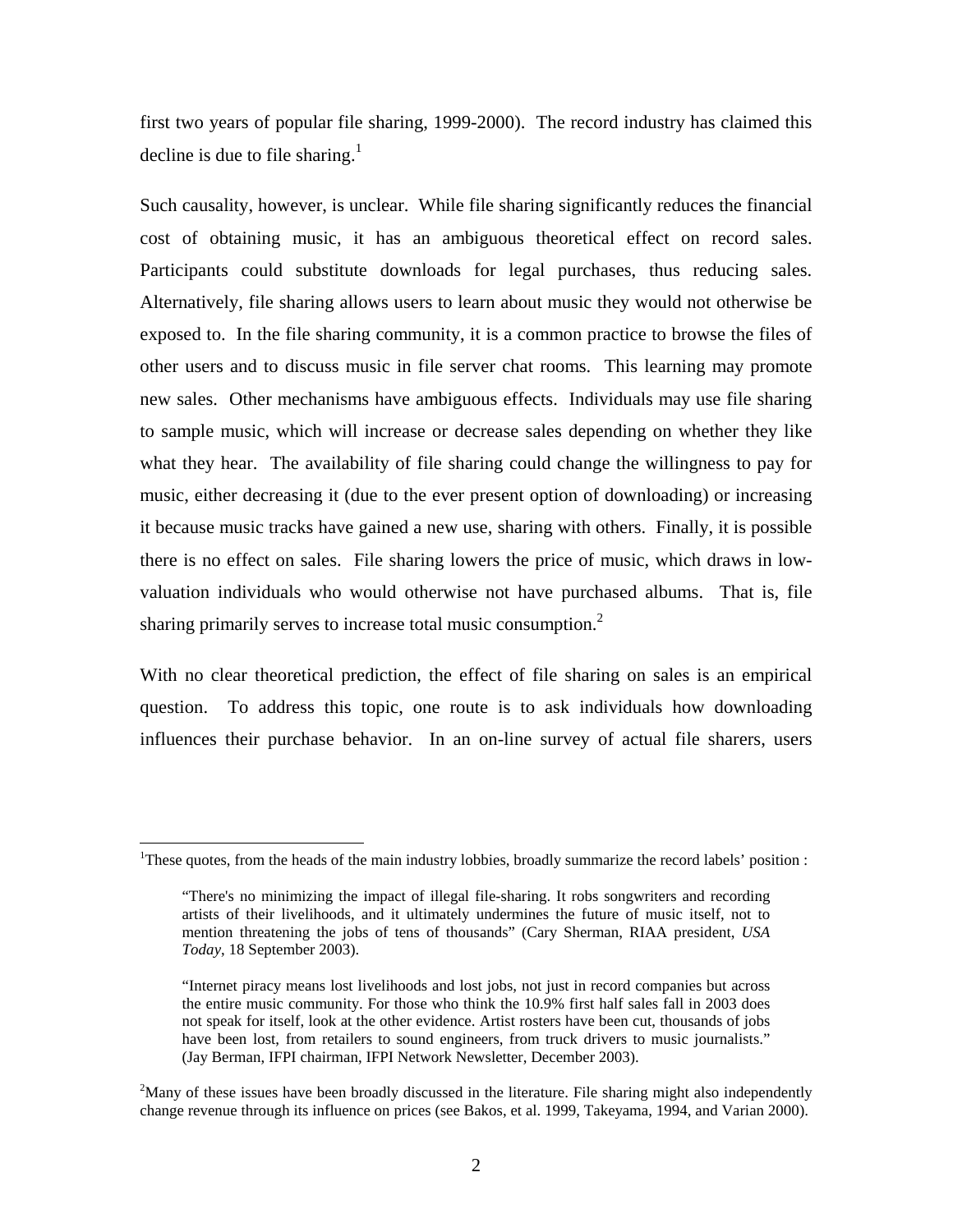acknowledged both crowd-out and learning effects.<sup>3</sup> While  $65\%$  of users say downloading led them to not purchase an album, 80% claim they bought at least one album after first sampling it on a file sharing network. The net effect is reported to be positive. According to the survey, file trading led the average user to purchases an additional 8 albums. While these results are suggestive, there is a concern that users might overstate their additional purchases to make their file sharing behavior appear more favorable.

Rather than relying on surveys, this study uses observations of actual file sharing behavior to assess the impact of downloads on sales. We analyze a large file sharing dataset which includes 0.01% of the world's downloads from the last third of 2002. We focus on users located in the U.S. Their audio downloads are matched to the album they were released on, for which we have concurrent U.S. weekly sales data. This allows us to consider the relationship between downloads and sales. To establish causality, we instrument for downloads using technical features related to file sharing (such as network congestion or song length) and international school holidays, both of which are plausibly exogenous to sales. We are able to obtain relatively precise estimates because the data contain over ten thousand album-weeks.

We find that file sharing has only had a limited effect on record sales. OLS estimates indicate a positive effect on downloads on sales, though this estimate has a positive bias since popular albums have higher sales and downloads. After instrumenting for downloads, most of the impact disappears. This estimated effect is statistically indistinguishable from zero despite a narrow standard error. The economic effect is also small. Even in the most pessimistic specification, five thousand downloads are needed to displace a single album sale. We also find that file sharing has a differential impact across sales categories. For example, high selling albums actually benefit from file sharing. In total the estimates indicate that the sales decline over 2000-2002 was not primarily due to file sharing. While downloads occur on a vast scale, most users are

<sup>&</sup>lt;sup>3</sup>This survey was conducted on a file sharing server, described in more detail later in the paper, over 11/23/02-12/2/02. 159 users completed the survey. To the best of our knowledge this is the first survey conducted while individuals are engaged in downloading, so the appropriate population is targeted.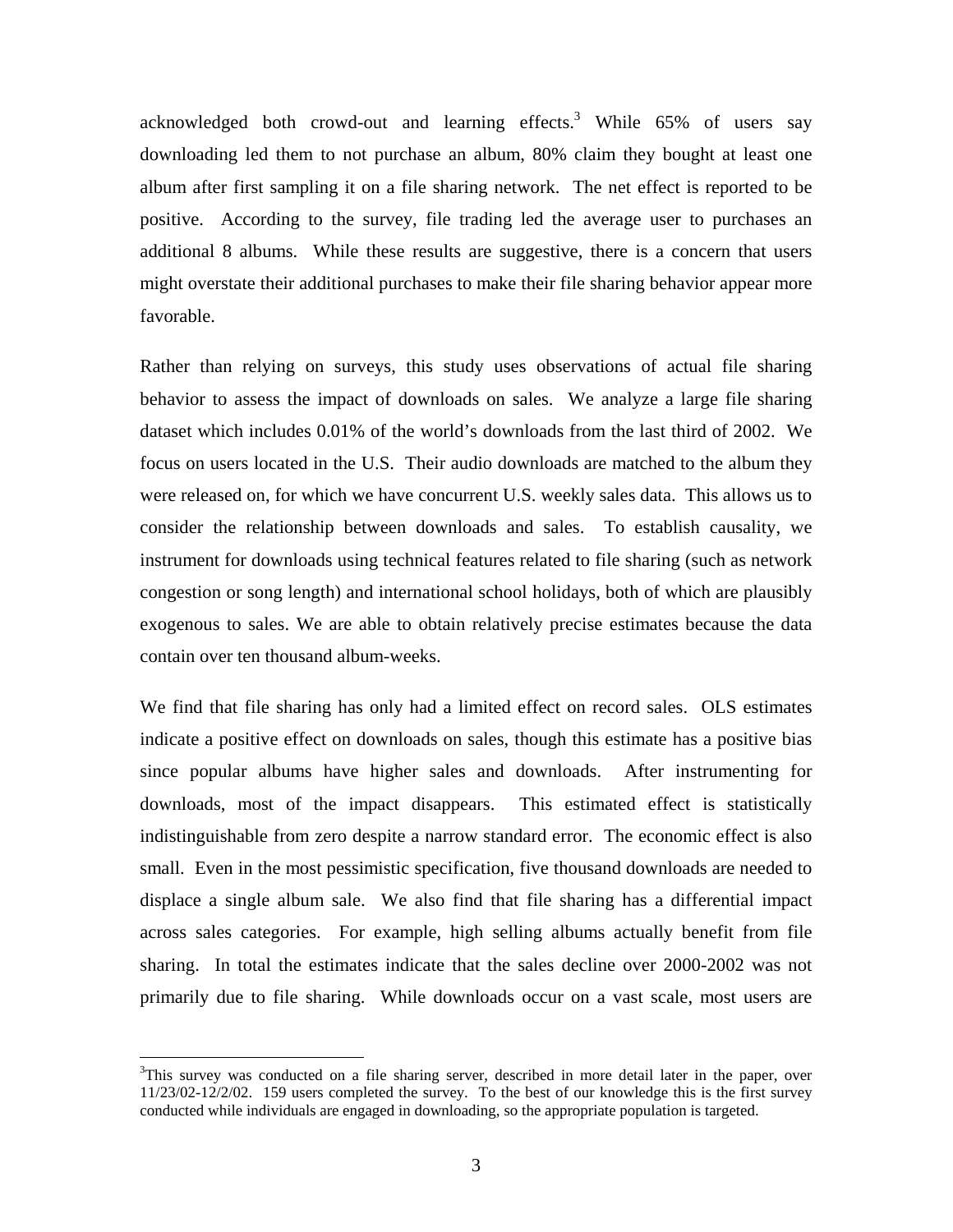likely individuals who would not have bought the album even in the absence of file sharing.

Our results have broader applications beyond the specific case of file sharing. A longstanding question is whether strong protection for intellectual property is necessary to ensure innovation. Economic research on the relevant role for patents and copyrights likely began with the critique in Plant (1934) and continues today in the debate between Boldrin and Levine (2003) and Klein, et al. (2002). This point is also linked to new growth theory where information spillovers from innovation have a central role (Romer, 1990). A key question in this literature is the extent to which diminishing protection reduces the returns for the initial innovator. We provide specific evidence on this point for the case of a single industry, recorded music. File sharing markedly lowers the protection which copyrighted music recordings enjoy, so the impact on sales is a natural test of the need for protecting intellectual property.

The outline of the remaining of the paper is as follows. The next section provides an overview of the empirical literature. Section III describes the mechanics of file sharing. The data are discussed in Section IV. Next the econometric approach and identification strategy are discussed. Section VI presents the results, and the last section discusses the implications of this work. Appendix A provides evidence that our sample of downloads is representative of the overall universe of downloads, and Appendix B presents a model of downloads and purchases which underlies our econometric strategy.

## **II. The Literature**

<u>.</u>

Empirical research on file sharing and record sales has been inconclusive, primarily, we believe, due to data limitations.<sup>4</sup> The leading study to date is Liebowitz (2003). Liebowitz tries to explain annual trends in national sales using a wide variety of possible factors including the macro-economy, demographics, changes in recording format and

<sup>&</sup>lt;sup>4</sup>A related empirical literature examines the incentives for contributing to internet-based public goods and the resulting free-rider problem (Dempsey, et al., 1999; Adar and Huberman, 2000).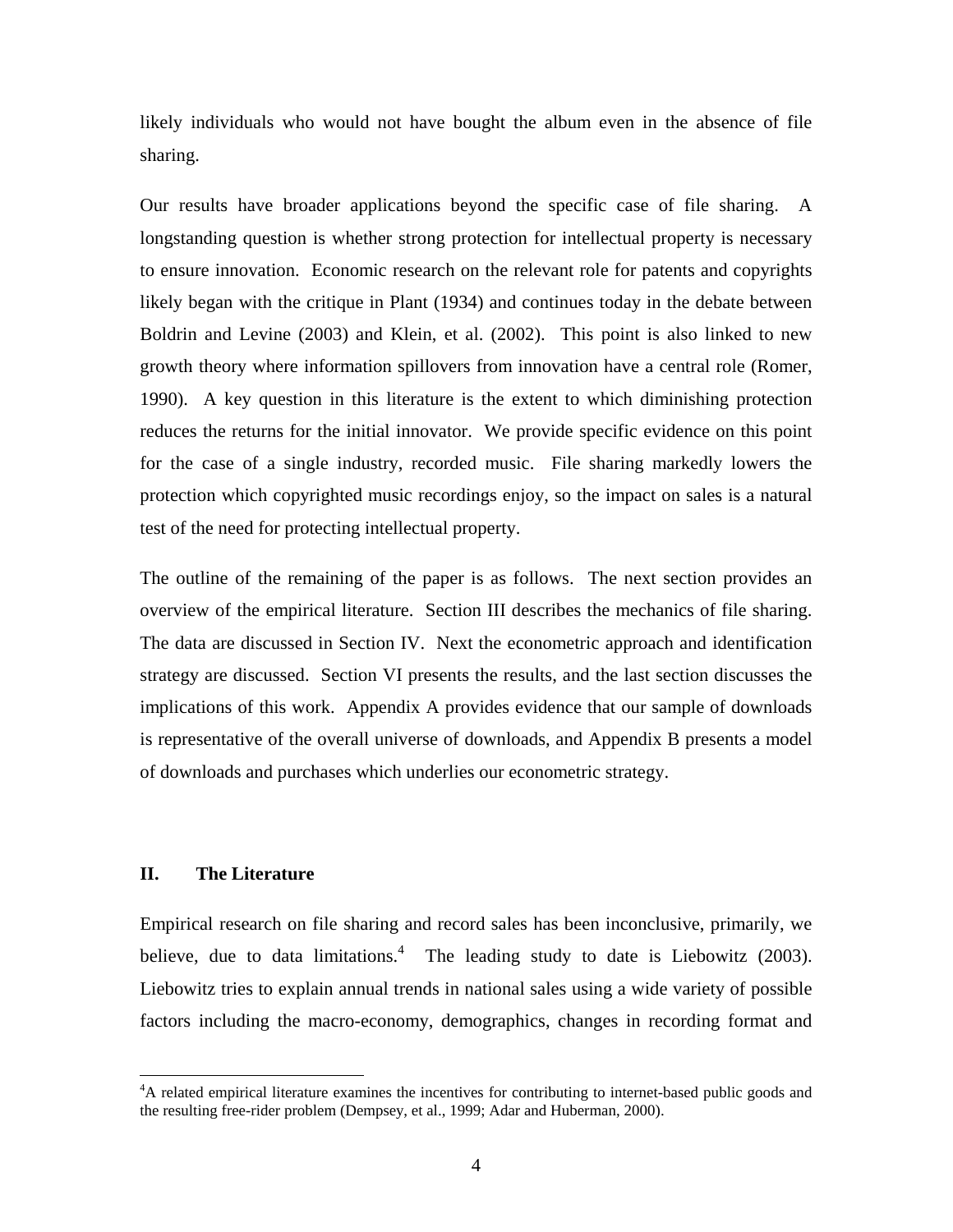listening equipment, prices of albums and other entertainment substitutes, and changes in music distribution. He finds these factors cannot fully explain the decline in sales from 1999-2002 and therefore concludes that file sharing has reduced aggregate sales. By gauging the effect of other factors, Liebowitz (2003) helps to put bounds on the potential negative effect of file sharing on sales. Our paper complements this aggregate analysis because it uses micro-level, panel data (the sale and downloads of particular albums) to make relatively precise estimates of the impact of file sharing on music purchases.

Another set of papers uses phone surveys or Internet panels to determine if individuals who download also purchase fewer music albums.<sup>5</sup> A general difficulty with these studies is that they do not consider the appropriate counterfactual, namely purchase behavior in the absence of file sharing. While down-loaders may purchase fewer records, this could simply reflect a lower willingness to pay which would always lead such individuals to purchase fewer records. An additional problem is the accuracy and the population sample of the data. Those who agree to have their Internet behavior discussed or monitored are unlikely to be representative of all Internet users.<sup>6</sup>

A third approach is to see how geographic variability in correlates of downloading, such as the availability of high-bandwidth Internet access, influences record sales at local stores (Fine, 2000). Unfortunately, such correlates also allow for easier access to on-line purchases of albums which will not be reflected in the local sales data.

1

<sup>&</sup>lt;sup>5</sup>These are primarily industry studies which have mixed conclusions about the effect of file sharing. These surveys include Pew Internet Project (2000), Forrester (2002), IFPI (2002), Ipsos-Reid (2002a), Jupiter Media Metrix (2002), Edison Media Research (2003), Neilsen//NetRatings (2003). Liebowitz (2002) reviews and critiques earlier industry studies used in the Napster trial (*A&M Records, Inc., et al. vs. Napster, Inc.*). 6

<sup>&</sup>lt;sup>6</sup>With phone data individuals are likely to incorrectly self-report their downloading, since it is currently considered illegal. Internet panels rely on individuals who willingly agree to have all of their internet behavior monitored, and such individuals are not likely to be representative of those who engage in illegal behavior. Our survey of file sharers discussed in the introduction mitigates this sample selection.

A recent academic paper, Zentner (2003), uses a mail survey. Unfortunately, the sample omits a crucial demographic (those under 16 years old, who are among the most active users of file sharing and heaviest purchasers of music) and does not contain information about the intensity of downloads or music purchases (which makes it difficult to draw inferences about the total impact of file sharing on record sales). The data itself is also subject to the criticisms of phone surveys listed above.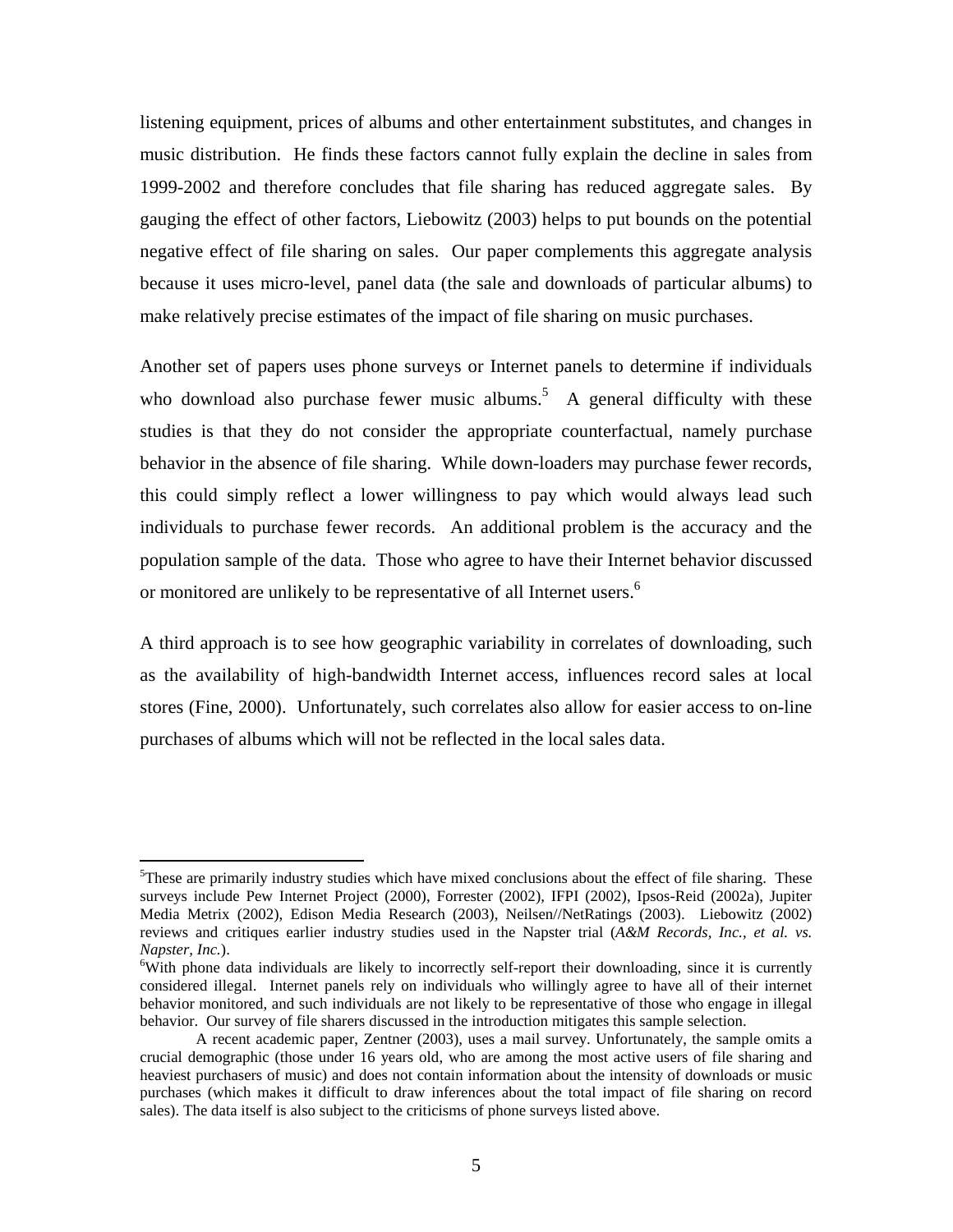Our approach differs from the current literature in that we directly observe file sharing activities. Our results are based on a large and representative sample of downloads, in which the individuals are generally unaware that their actions are being recorded.

#### **III. File sharing Networks**

This section provides background on the basic mechanics of file sharing. File sharing relies on computers forming networks which allow the transfer of data. Each computer (or node) may agree to share some files and has the ability to search for and download files from other computers in the network. Individual nodes are referred to as clients if they request information, servers if they fulfill requests, and peers if they do both. Clients, servers, and peers are connected in peer-to-peer (P2P) networks. In our discussion we refer to individuals on P2P as users.

**Figure 1** illustrates the three basic P2P architectures. A *centralized P2P network* has individual clients log into a central server. The server serves much like an Internet search engine in that it keeps a real-time index of all files being shared and handles all search requests from clients (the server does not store files, but only maintains their characteristics and host client). The server returns to a client a set of potential matches for its search, after which the client may initiate a transfer directly from the host client (the server plays no role in the transfer). This is the structure of Napster and its opensource descendant, OpenNap. A *decentralized P2P network* has no central server, and every node acts a peer. Each peer is connected to some small number of other peers, and some set of connections interconnect any peer pair. A peer's search requests are sent to neighboring peers which in turn propagate it to their neighbors (the request terminates after some number of hops). Positive matches are sent back though the intermediate peers, though transfers occur directly between the nodes as with centralized P2P. This is the structure of Gnutella and Freenet. A *hybrid P2P network* is an intermediate case. A few nodes are designated as super-nodes, and the remaining peers connect to a single super-node. Super-nodes act like central servers, keeping indices of shared files of their peers and handling all search requests. Each super-node is also connected to a subset of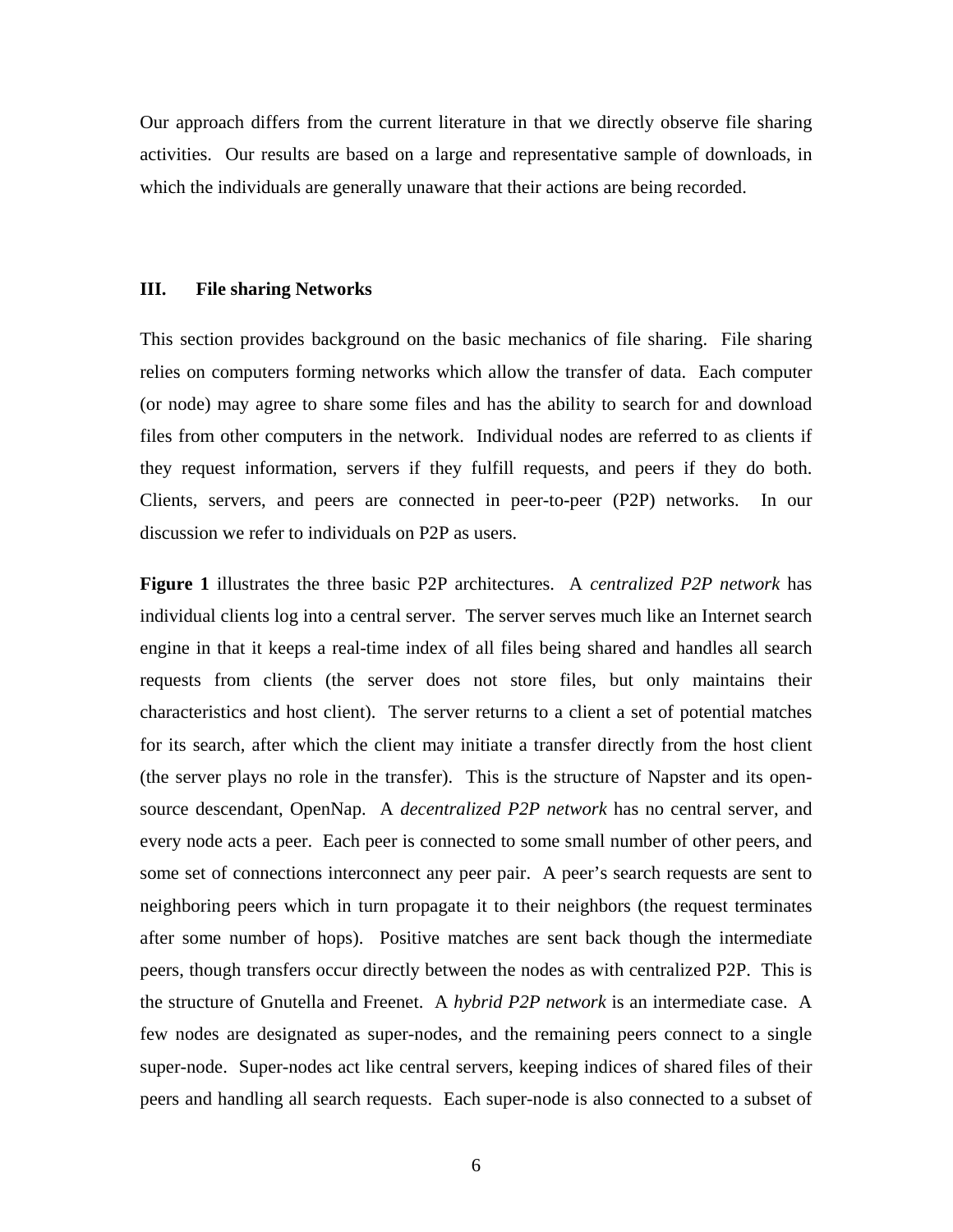other super-nodes, and it passes search requests along to these neighbors. File transfers are handled directly between peers. This is the structure of the FastTrack (KaZaA, iMesh, Grokster), eDonkey, and WinMX networks.

Since at least 2002, several P2P networks including examples of each basic architecture have been running simultaneously. These networks operate largely autonomously, so file sharing activity on one is mainly independent from the others. There are several reasons for this proliferation of structures, though legal issues relating to copyright infringement are likely the primary factors.

The size of these networks varies substantially, but during our fall 2002 study period they were all quite large. The largest network was FastTrack (hereafter FastTrack/KaZaA) which grew from 2.5 million to 3.5 million simultaneous users over September to December 2002. On FastTrack/KaZaA there were typically more than 500 million files holding 5 Petabytes of data available at any time. The second largest network was WinMX, which had about 1.5 million simultaneous users in 2002. Even the smaller networks are fairly large. OpenNap had at least 25,000 simultaneous users sharing over 10 million files. Note that Napster did not operate during our study period.

#### **IV. Data**

#### *A. Overview*

We use three types of data in this study. Server logs for two OpenNap servers allow us to observe what files users search for and what they download. Weekly album-level sales data come from Nielsen SoundScan (2002), which tracks music purchases at over 14,000 retail, mass merchant and on-line stores in the United States. Nielsen SoundScan data are the source for the well-known Billboard music charts. We complement download and sales data with information from a variety of publications. For each of the 680 albums in our data set, we collected the titles of the individual tracks, information on performing artists and track time from AllMusic.com (2003), an on-line media guide published by Alliance Entertainment Corp. We form indicators for whether the album has a track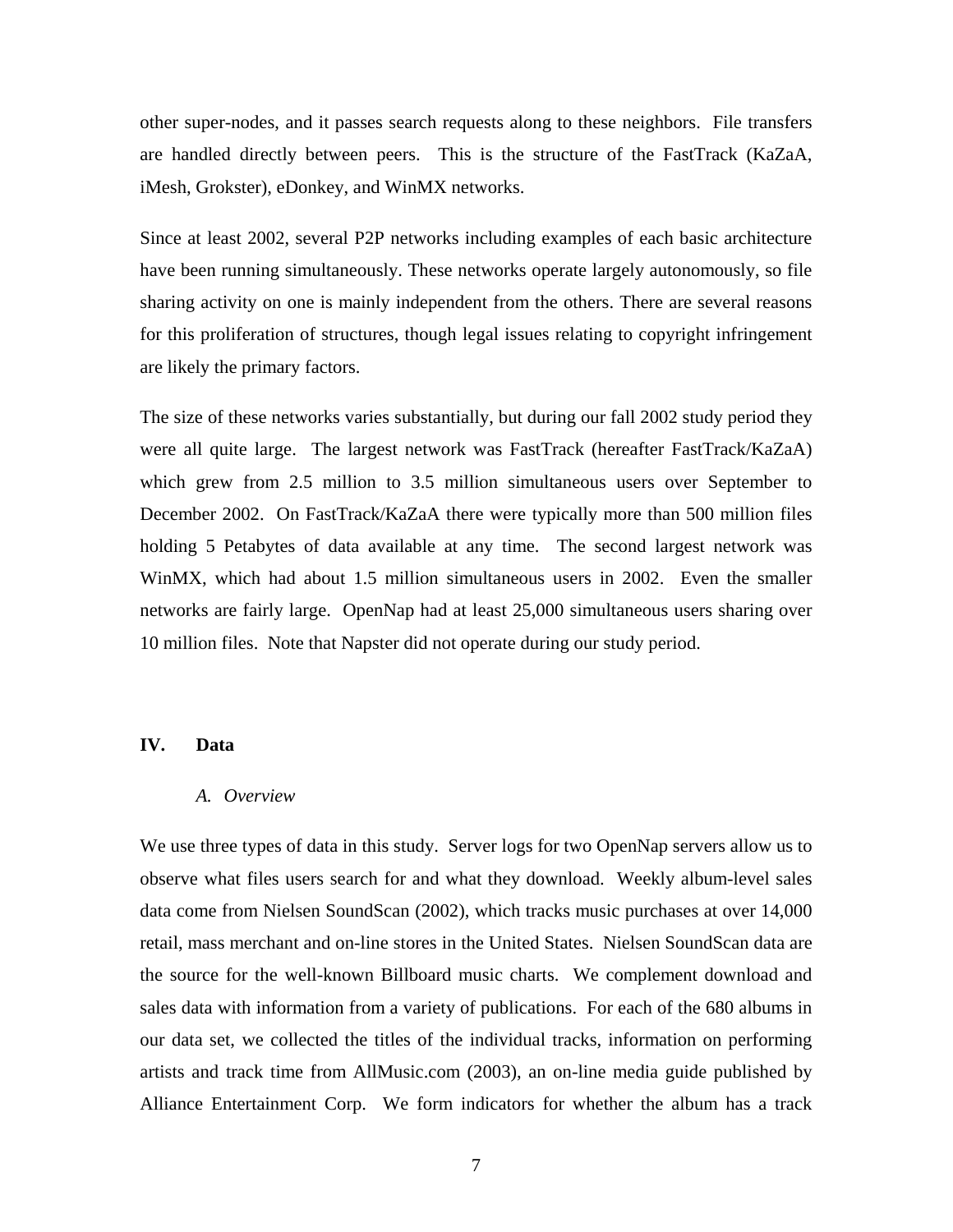which is receiving heavy media attention in each week. Our indicator for frequent commercial radio play is based Billboard's (2002) "Top 50 Airplay," for heavy MTV rotation based on the top twenty-five ranks listed in Radio & Records (2002), and for widespread college radio play based on the top twenty ranks listed in CMJ Networks (2002). We also form weekly indicators for whether the artist is on tour based on concert dates from the weekly trade publication Pollstar (2002).

#### *B. File Sharing Data and Album Sample*

1. Overview

Our file sharing data was collected from OpenNap, a centralized P2P network. We have records for two servers, which operated continuously for seventeen weeks from 8 September to 31 December 2002. During this time most high school and college students, primary users of file sharing (Ipsos-Reid, 2002ab; Pew Internet Project, 2003), had access to broadband connections at school. The study period also includes the holiday shopping season when about half of all CDs are sold.

The servers were connected to T-3 lines which provided actual Internet transmission speeds of several megabits per second for both uploads and downloads. The high-speed connections ensured that a large number of search requests and downloads could be handled in real time. The information on file transfers is collected as part of the usual log files which the servers generate, and most users were not actively aware that they were being monitored. Search lines describe what users are looking for, and transfer lines give the location of the file that is being transferred as well as the name of the file, which includes information on the artist and the song. Typical examples are:

[2:53:35 PM]: User evnormski "(XNap 2.2-pre3, 80.225.XX.XX)" logged in [2:55:31 PM]: Search: evnormski "(XNap 2.2-pre3)": FILENAME CONTAINS "kid rock devil" MAX\_RESULTS 200 BITRATE "EQUAL TO" "192" SIZE "EQUAL TO" "4600602" "(3 results)" [3:02:15 PM]: Transfer: "C:\Program Files\KaZaA\My Shared Folder\Kid Rock – Devil Without A Cause.mp3" (evnormski from bobo-joe)

There are three important institutional features of OpenNap. First, there are several independent servers in the network, and clients are typically simultaneously logged into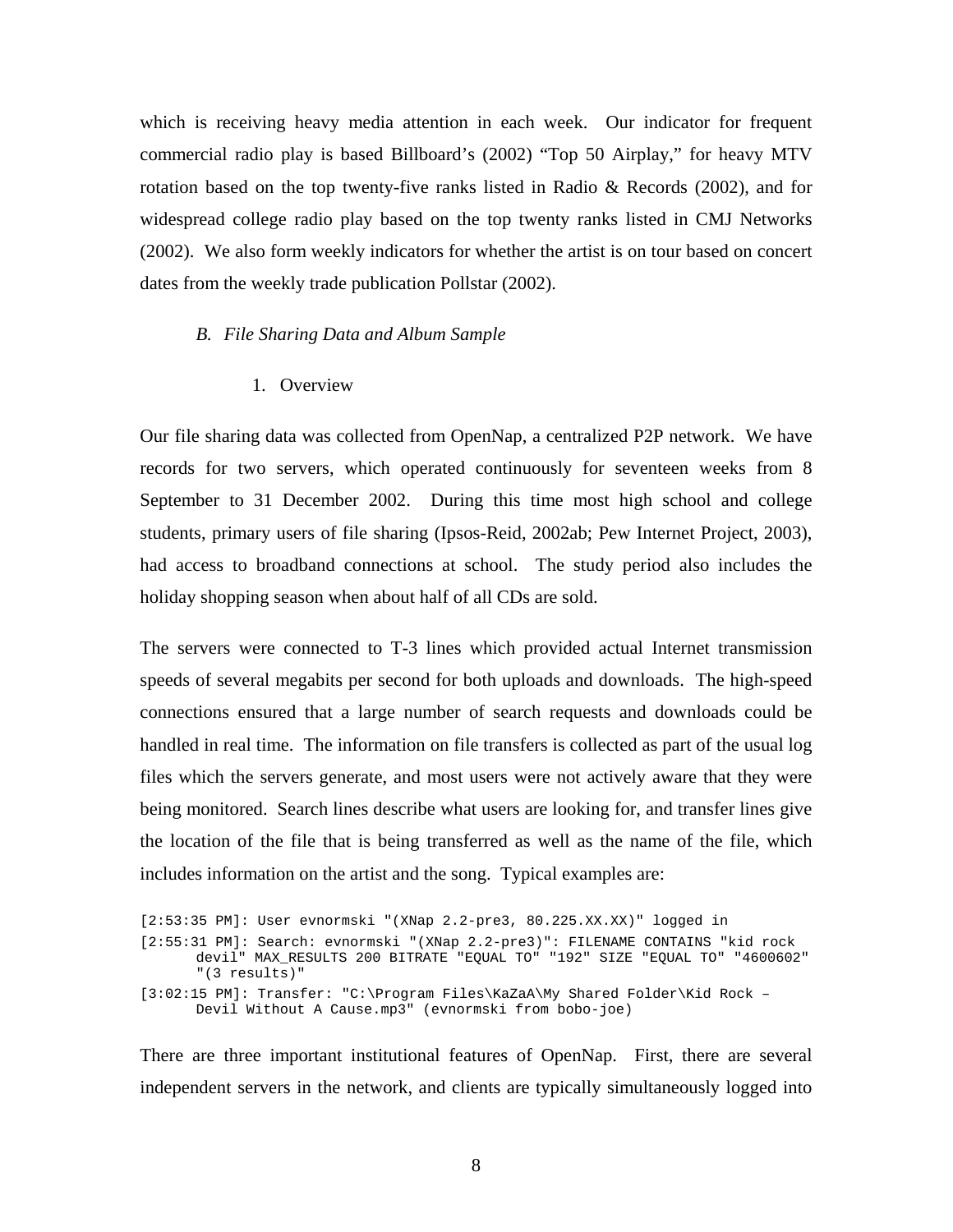many of them. As a result, the set of files available to users is quite large (in many cases the entire OpenNap network). In this sense, OpenNap resembles a hybrid P2P architecture as clients search across and download from several servers. Second, several software clients are used. In our data roughly a third of the clients use the WinMX software. These users simultaneously log into and search both the WinMX and OpenNap networks. About a tenth use mldonkey which allows for simultaneous searches of FastTrack/KaZaA, eDonkey and OpenNap. This means that our data overlap with the larger networks. Third, many servers are linked together in a sub-network. This architecture allows a client to interact with those logged onto another server in the subnetwork, much as they do on a hybrid P2P. One of our servers was part of a sub-network of servers.<sup>7</sup>

An important question is whether our sample is representative of data on all P2P networks. We present here a brief overview of this point, and relegate the full discussion of this point to **Appendix A**. While we are unaware of any database spanning the universe of downloads, $8$  we were able to compare downloads on our servers with a large sample from FastTrack/KaZaA, the leading network at the time. It is not possible to reject a null that the two download samples are drawn from the same population. We also find that the availability of titles are highly correlated on the two networks. The resemblance of the files on the networks is intuitive. First, the users are likely to be similar. Many of the clients in our data are from the WinMX network, which is one of the most popular networks and has a similar architecture as FastTrack/KaZaA. Second, there are few technical reasons relating to network architecture or the user experience which would drive differences. The portion of the OpenNap network where our data come from have many features of hybrid P2P, as we discussed earlier. Finally it is worth stressing that the relatively small size of the OpenNap network does not in itself cause problems. So long as the sample is representative (and in the absence of scale-effects), our estimates can be used to gauge the impact of total downloads on sales.

1

<sup>&</sup>lt;sup>7</sup>There were on average seven servers on the network which had a devoted hub to handle server-to-server communications. As with the hybrid P2P, searches were passed to all servers and downloads occur directly between clients. Our records include all searches on the network and all downloads where at least one user is logged onto our server.

<sup>&</sup>lt;sup>8</sup>Bigchampagne.com monitors some behavior on a variety of networks, but their full database is not public.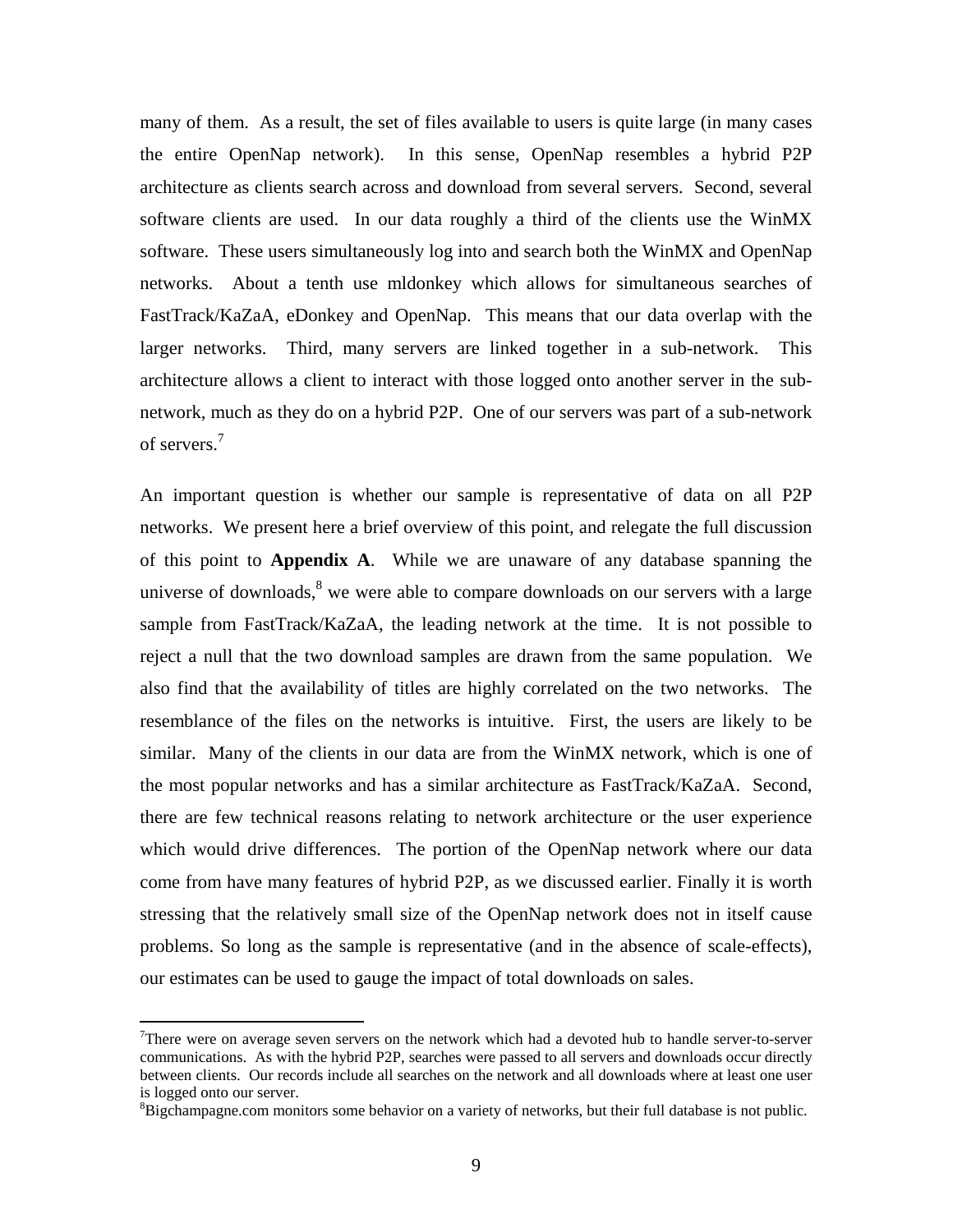In our analysis, we focus on downloads because they most accurately capture what users want to hear among the set of available files. Downloads are the relevant measure that can potentially crowd out record sales, since these are the files users actually obtain.<sup>9</sup> To ensure only relevant files would be included, we analyze downloads which are in standard audio formats (MP3/MP2, OGG, ALBW, AU, AIF, WAV, WMA/WMP, MID/MIDI). We also restrict the analysis to downloads by clients in the U.S. The server logs include the I.P. address for each client (see the example above where the I.P. is partially masked). We mapped the I.P.'s to countries using a monthly updated database.

#### 2. File Sharing Data: Descriptive Statistics and Matching Algorithm

A strength of our data is its size and span. Over the sample period we observe 1.75 million file downloads or roughly ten per minute.<sup>10</sup> This is about 0.01% of all the downloads in the world.<sup>11</sup> A significant majority of the downloads were music files. U.S. users accounted for about one third of the downloads (and the data contain about 0.01% of all music downloads by U.S. users). The breadth of file availability is also quite large, and at any time there are an average of 3 million files containing 100 Terabytes which are accessible. These data were shared by and made available to an average of 5,000 simultaneous users on the servers. This is similar to the user-base which a KaZaA user would see.<sup>12</sup>

A useful overview of our data is presented in **Figures 2-3** and Table 1. Figure 2 presents

-

<sup>&</sup>lt;sup>9</sup>The alternatives to downloads are less desirable. Most searches go unfulfilled due to a lack of supply, and the queries themselves are often unrefined and difficult to match with specific music tracks. Shared files could have been legally purchased or might be an old download which is related to old, not current, sales. <sup>10</sup>There were over  $\overline{50}$  million searches or more than three hundred per minute.

<sup>11</sup>At the end of 2003, roughly one billion songs are downloaded per week (*Wall Street Journal*, 19

November 2003) or 17 billion file downloads during our seventeen week sample. This overstates the world-wide number of downloads during our observation period, since file sharing has a high growth rate (the number of simultaneous users on the FastTrack/KaZaA grew by over a third from mid-2002 through the end of 2003, and the number of world-wide downloads likely increased at about the same rate, *Ad Age*, 28 July 2003). During February 2001, at Napster's peak, about half a billion songs were downloaded per week (Romer, 2002).

<sup>&</sup>lt;sup>12</sup>KaZaA nominally has millions of users, but the hybrid P2P architecture means that each user only has access to the files of a limited number of other users. In KaZaA one to two hundred peers connect to a super-node, which in turn is connected to about twenty-five other super-nodes (see Dotcom Scoop, 2001 and giFT-FastTrack CVS Repository, 2003), resulting in simultaneous access to about 5,000 other computers. Our totals reflect users and files for the entire sub-network which one of our servers was on. The file totals include videos and may include multiple copies of some music titles.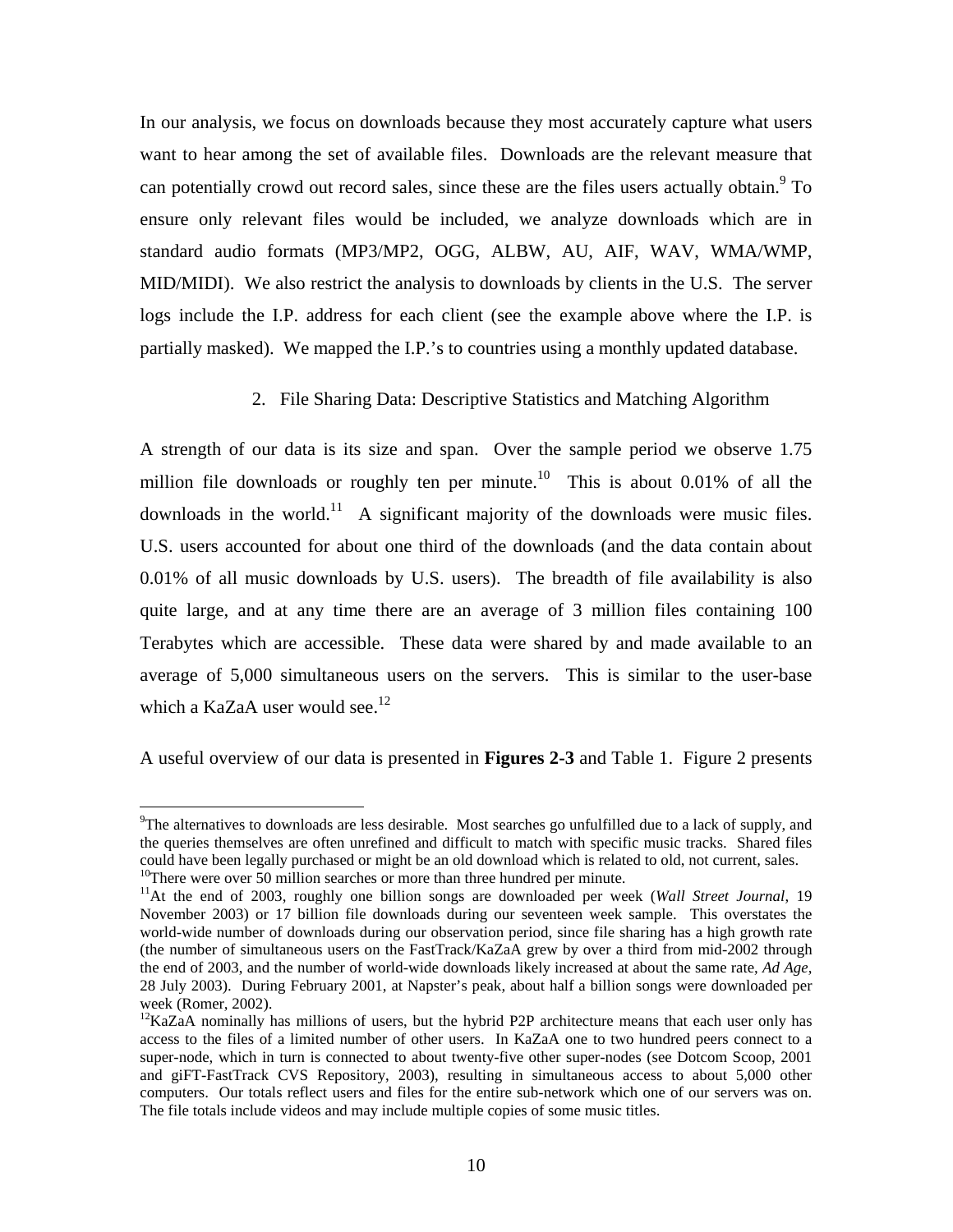the distribution of users across countries for our sample period. For the purpose of this figure, we define a user as log-in and log-out for a particular username plus I.P. address. While over ninety percent of users are in developed countries, a total of 150 countries are represented in the data. U.S. users represent 31% of the sample. Figure 3 shows the distribution of downloads across countries. A download is defined as a transfer of a unique file name between a unique pair of clients, and the country is based on the I.P. address of the downloading client. This map mirrors the user distribution in Figure 2, with a wide range of countries represented and a U.S. share of 36% (the distribution of upload countries is quite similar). Table 1 shows the top countries in terms of users and downloads. As the data indicate, there is only a loose correlation between user share and other country covariates such as Internet use or the software piracy rate.<sup>13</sup>

Table 2 shows that interaction among file sharers transcends geography and language. While the left panel indicates that U.S. users downloaded almost half of their files from other U.S. users, the remainder comes from a diverse range of countries including Germany, Italy, and Brazil. The five percent of downloads not covered in this top fifteen list are spread out over almost every other country in the data. The right panel shows that the distribution for files uploaded from U.S. users follows a similar pattern.

User behavior in our data is also interesting. Over the entire sample period, the average user is observed on only two days, indicating large turnover in the user-base. During these two days, the user makes 17 downloads. There is quite a bit of heterogeneity, with one user observed during seventy-one days and downloading over five thousand files.

Table 3 reports the weekly number of unique downloads by users in the U.S. during our study period. Over the 17 weeks, U.S. users downloaded 260,889 audio files. We use a Perl program to match each transfer line to a set of popular albums containing 10,271 songs (the generation of the album sample is described below.) The approach we use is hierarchical in that we first parse each transfer line, identifying text strings that could be artist names. These text strings are then compared to artist names in our set of albums.

 $13$ For example Italy has a much higher share of users than Spain despite a comparable rate of software piracy. More formally, software piracy does not have statistically significant effect in explaining file sharing. Only GDP has a large and positive economic effect when the last four covariates listed in Table 1 are regressed on the file sharing user share.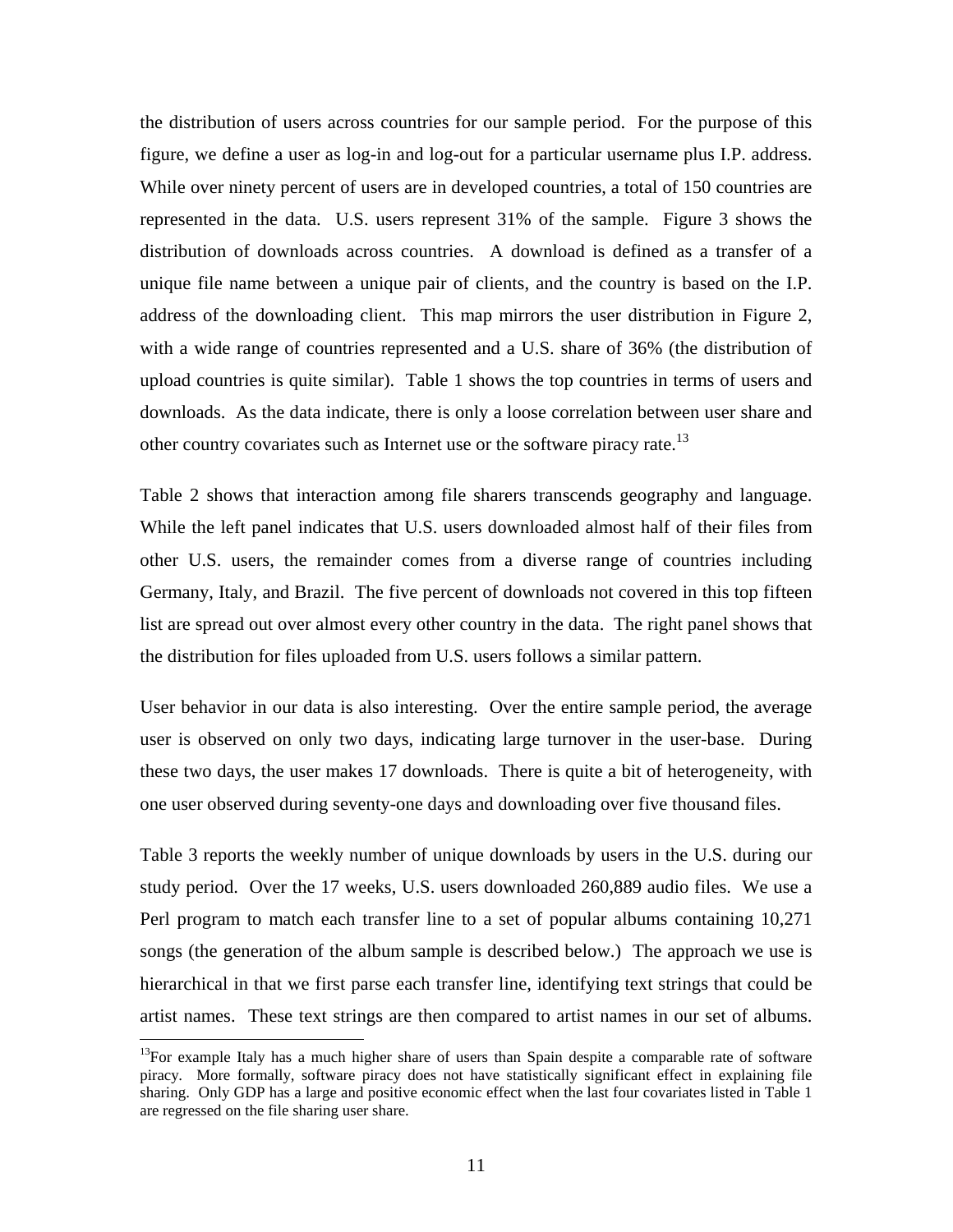The list of artists against which we compare text strings contains the name on the cover and up to two other performing artists or producers that are associated with a particular song. For example, the track "Dog" on the B2K album "Pandemonium" is performed by Jhene featuring the rapping of Lil Fizz. For "Dog," B2K, Jhene and Lil Fizz are recognized as artists. Once an artist is identified, the program then matches strings of text to the set of songs associated with that particular artist. For both artists and songs, we allow matching on substrings ("Snoop Dog" matches "Snoop Dogg"), and we ignore punctuation marks such as apostrophes that are often ignored in the names of files. Using this algorithm, we match 47,709 downloads in the server log files to our list of songs, a matching rate of about 18%. The matching rate is fairly stable across our study period (see Table 3).

#### 3. Album Sample

The list of albums in our sample is a subset of titles which were sold in U.S. stores in the second half of 2002. We start building our sample using Nielsen SoundScan (2002) charts for eight different genres of music: Alternative Albums (a chart with 50 positions), Hard Music Top Overall (100), Jazz Current (100), Latin Overall (50), R&B Current Albums (200), Rap Current Albums (100), Top Country Albums (75), and Top Soundtracks (100). Taken together, these eight genres made up 81.8% of all CD sales in the United States in 2002. The charts are published on a weekly basis, and we include an album if it appears on any chart in any week during the second half of 2002. There are 1,476 such albums. From this set, we draw a stratified random sample of 500 albums. To reflect the different music styles, we set the sample share of a genre equal to its fraction of CD sales in 2002. In the final sample of 500 titles, these shares are 29% R&B, 23% Alternative, 15% Rap, 13% Country, 7% Soundtrack and 4% for each of the categories Hard Music, Jazz and Latin. Within each genre, we randomly selected the individual titles. Random sampling is obviously important for the validity of our measures.

In addition to the genre-based charts, we also drew random samples from three charts that are of particular interest from a file sharing perspective. Top Current (200) is a list of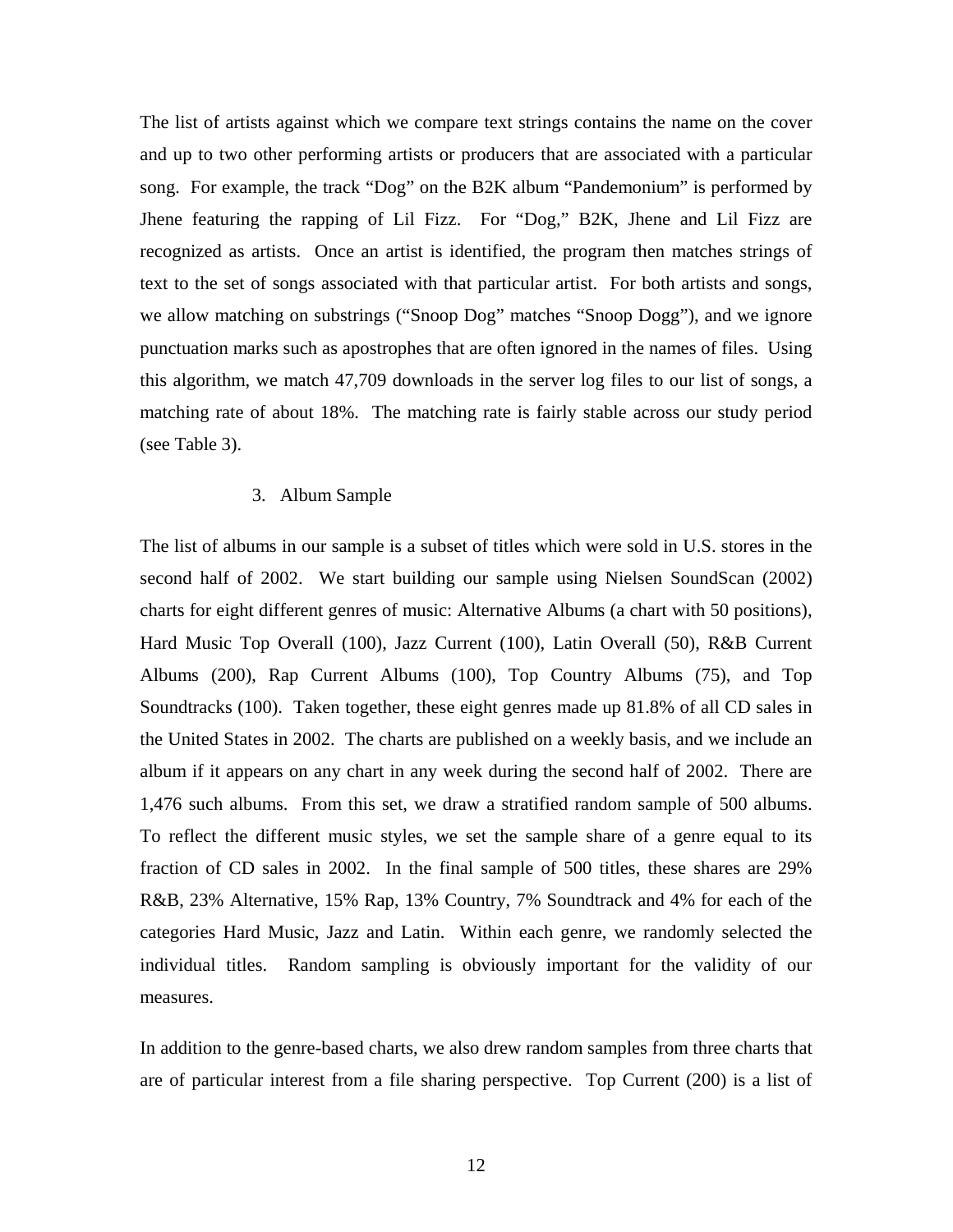best-selling albums. New Artists (150) can shed light on the effect of file sharing on new talent, and Catalogue Albums (200) shows how older releases fare. Our final sample of 680 albums includes 80 titles from the Top Current, 50 from the New Artist and 50 from the Catalogue charts.

Table 4 reports sales data for the sample. The mean of sales for these albums during our observation period is 151,786 copies, ranging from 71 copies to 3.5 million copies. One way to assess the effect of random sampling is to compare the number of sales for albums included in the sample with total sales for each genre. For example, our sample represents 42% of all sales in the Catalogue category. Across all categories, 44% of sales are represented in the sample. A second measure is a comparison between sample sales and overall sales in the U.S., which is given in Table 5. Overall, our sample albums represent about a third of overall sales and this value is stable across weeks.

#### **V. Empirical Strategy**

#### *A. Econometrics*

Our goal is to measure the effect of file sharing on sales. We present a model of purchase and download behavior in **Appendix B** and highlight here the key implications. The simplest approach is to estimate simple pooled models of the form,

$$
(1) \tS_i = X_i \beta + \gamma D_i + \mu_i,
$$

where *i* is the album,  $S_i$  is observed sales,  $X_i$  is a vector of album characteristics and  $D_i$  is the number of downloads. This is generally inappropriate because the number of downloads is likely to be correlated with unobservable and difficult-to-measure album characteristics. For example, the popularity of a particular band is likely to drive both file sharing and sales, implying a positive bias on the estimated  $\gamma$  (see Appendix B for details and also a justification for the linear specification).

Making use of the fact that we observe sales and downloads for 17 weeks, we can control for album-specific time-invariant characteristics by estimating the fixed effects model,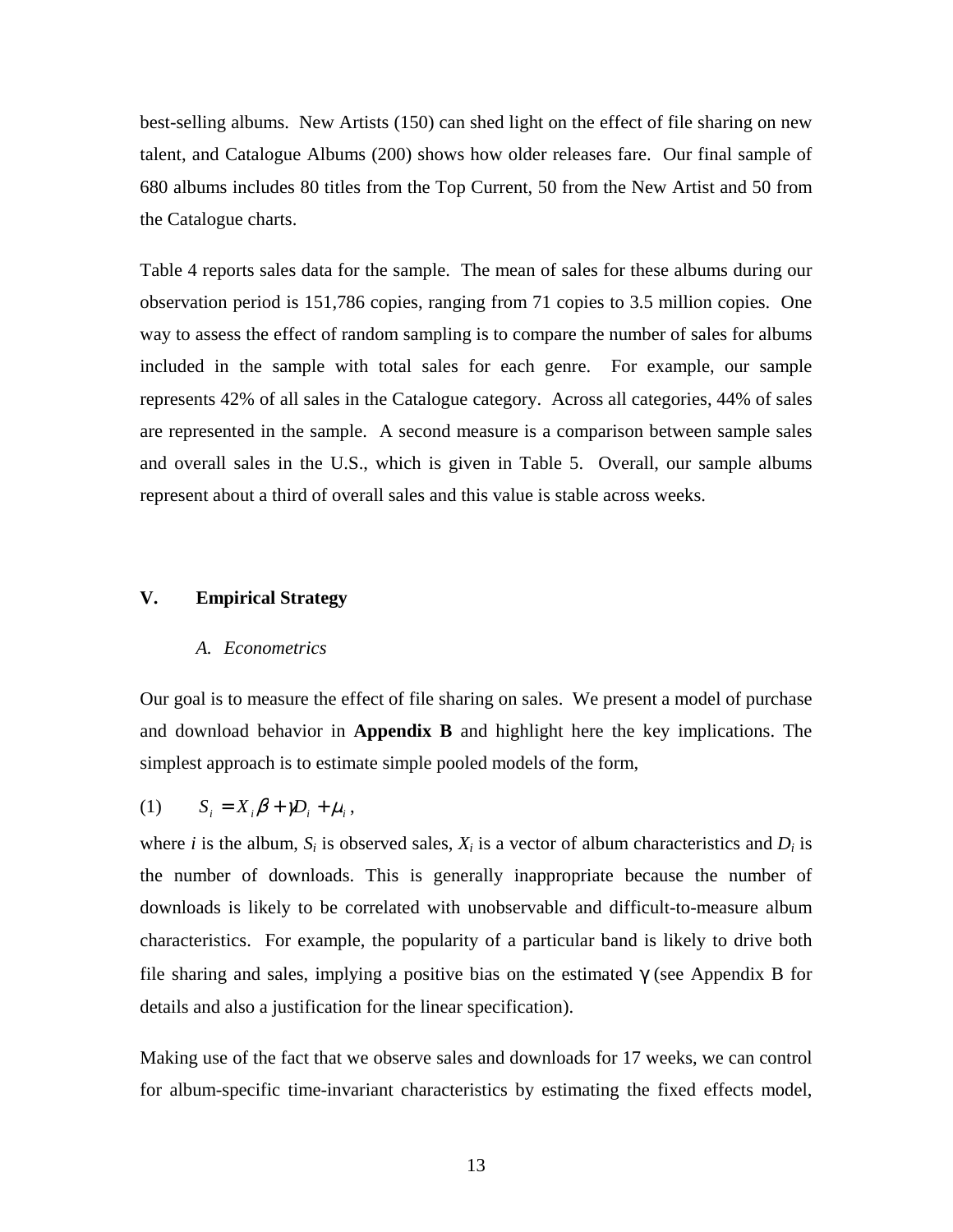(2) 
$$
S_{it} = X_i \beta + \gamma D_{it} + \sum_s \omega_s t^s + V_i + \mu_{it}.
$$

In this specification,  $v_i$  is an album fixed effect,  $t$  denotes time in weeks, and the summation allows for a flexible time effect.<sup>14</sup> While the fixed effects in this specification address some concerns, there is good reason to believe that album-specific time-varying unobservables  $\mu_{it}$  might be critical in our application. For example albums sales decay at very different rates following their release, and the pick-up in sales during the holiday season (see Table 5) might well vary by album. This type of unobserved heterogeneity can still bias our estimates of  $\gamma$  in specification (2).

We address this latter issue by instrumenting for  $D_i$  in both (1) and (2). That is, for the panel data approach we substitute into (2) the fitted value of downloads from,

(3) 
$$
D_{ii} = Z_{ii}\delta + X_i\beta_2 + \sum_s \omega_{2s}t^s + \nu_{2i} + \mu_{2it}.
$$

Valid instruments,  $Z_{it}$ , influence file sharing but are uncorrelated with the second stage errors,  $\mu_i$  or  $\mu_{it}$ . The model in Appendix B points out that shifters of download costs are candidates for instruments, since they influence downloads but typically have no direct influence on sales. Our instruments are in the spirit of the differentiated products literature, where the problem is correlation between prices and unobserved product quality. To break this link, Berry (1994) and Bresnahan, et. al. (1997) suggest using cost shifters and characteristics of competing firms as instruments for prices.<sup>15</sup> An advantage of our instruments, which are discussed below, is that they stem from factors not relevant to purchase decisions, and so do not rely on the common but potentially problematic assumption that product characteristics are exogenous (see the discussion in Nevo, 2001).

#### *B. Instruments*

-

 $14$ We consider a polynomial time trend of degree six, though our results below are virtually identical if we instead include week fixed effects. The advantage of having a polynomial rather than fixed effect is that we can use environmental variables to instrument for downloads, which are discussed below.

<sup>&</sup>lt;sup>15</sup>We avoid many of the econometric complications of this literature because our model focuses on withinproduct choices (purchase or download) rather than between-product choices (which album to purchase). In particular multiple albums may be consumed, so our endogenous covariate, downloads, enters the demand function in a relatively simple manner. We can apply instrumental variables directly to the demand equation, rather than the transformation laid out in Berry (1994). See Section D of Appendix B for details.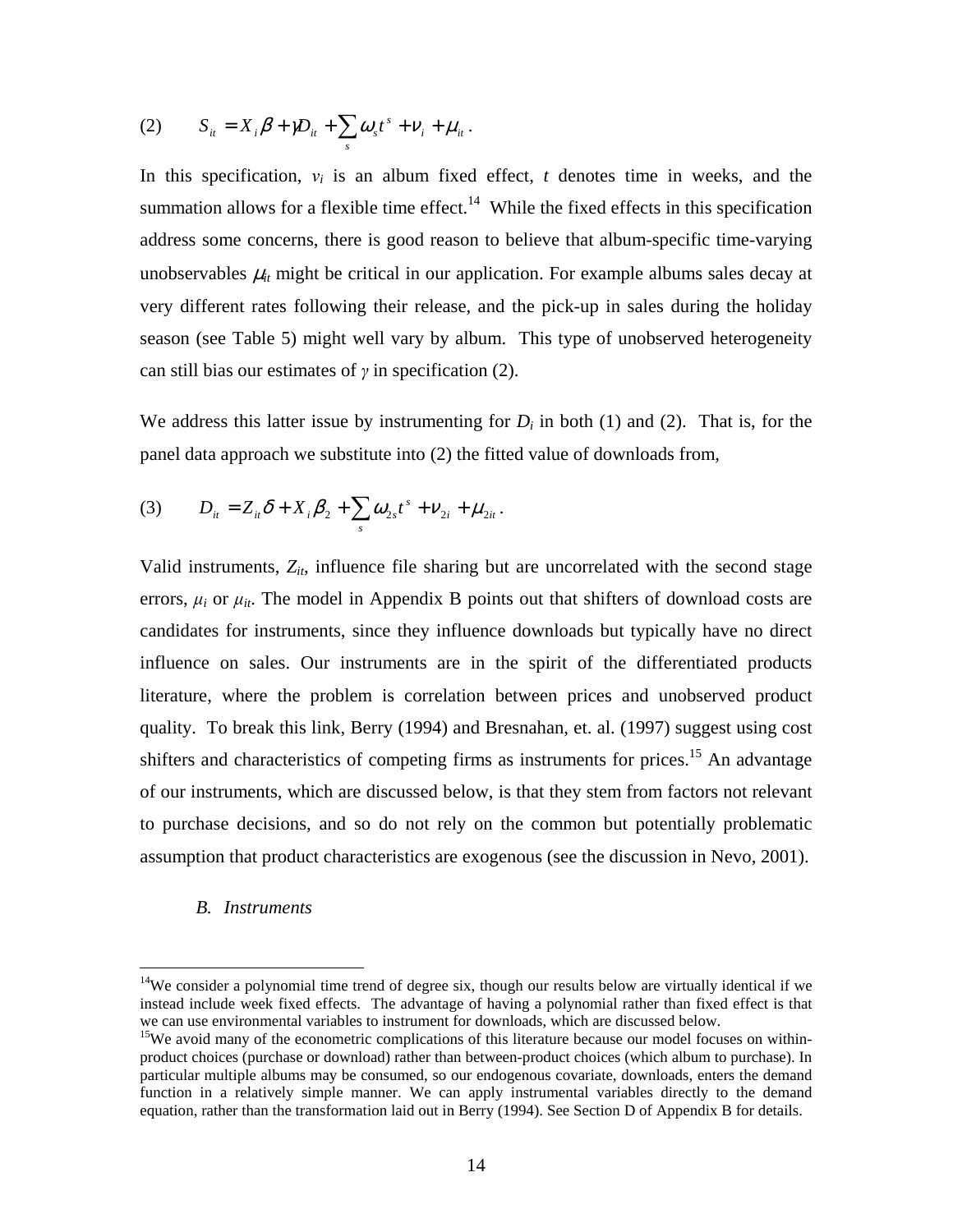To identify the impact of file sharing on sales, exogenous shifts in downloads are needed. We consider several cost shifting instruments, which in terms of the model in Appendix B should influence  $\alpha_0$ . These instruments stem from particular features of the file sharing infrastructure, and our identifying assumptions are that they directly influence downloads and are otherwise orthogonal to sales. We develop specific arguments for each instrument along these lines in the discussion below. As further justification of our assumptions, over-identifying tests are presented in the Results section. We utilize three types of instruments to capture a wide variety of forces which influence downloads but are not related to unobserved album popularity: album-specific instruments which are fixed over time, time-specific instruments which equally impact all released albums, and finally a time-varying and album-specific instrument. The availability of panel data is clearly central to our approach.

The first class of instruments are album-specific but time invariant. We consider album average and minimum track length which can affect download costs but are not typically related to album popularity. There is a one-for-one relationship between song length and the size of the resulting digital file: longer songs result in bigger files. Song lengths vary widely in our sample, from as short as a few seconds to as long as forty minutes (the mean is four minutes and the standard deviation is a minute and a half). Bigger files take longer to download. Not only is there the file transfer, but downloads are often interrupted.<sup>16</sup> Since interruptions are more likely with bigger files, downloads increase at a faster than linear rate with file size. Actual download time can vary from a few minutes up to an hour based on the size of the file.<sup>17</sup> We therefore expect an album's average track length to be negatively related to the number of downloads. There is a similar logic for using an album's minimum track length, which we expect to be positively related to

<sup>&</sup>lt;sup>16</sup>Even with widespread access to broadband services, downloads are interrupted quite frequently. In our server logfiles, we observe repeated attempts of individual users to download the same song because these attempts result in multiple transfer lines. While we have 260,889 unique U.S. audio transfers in our logs – these are the basis for our analysis – the total number of U.S. audio transfer attempts is 549,870, with the bulk of the difference consisting of interrupted transfers.

<sup>&</sup>lt;sup>17</sup>We have confirmed this on the FastTrack/KaZaA network. While a 5M file--the size of a typical music track--downloaded in eight minutes, a 15M file took forty-five minutes (these values are for a high speed university connection, and download times can be much longer on a slower dial-up connection). Download time is roughly proportionate to file size so long as the transfer is progressing, but there are often time gaps when transfers are interrupted or terminated.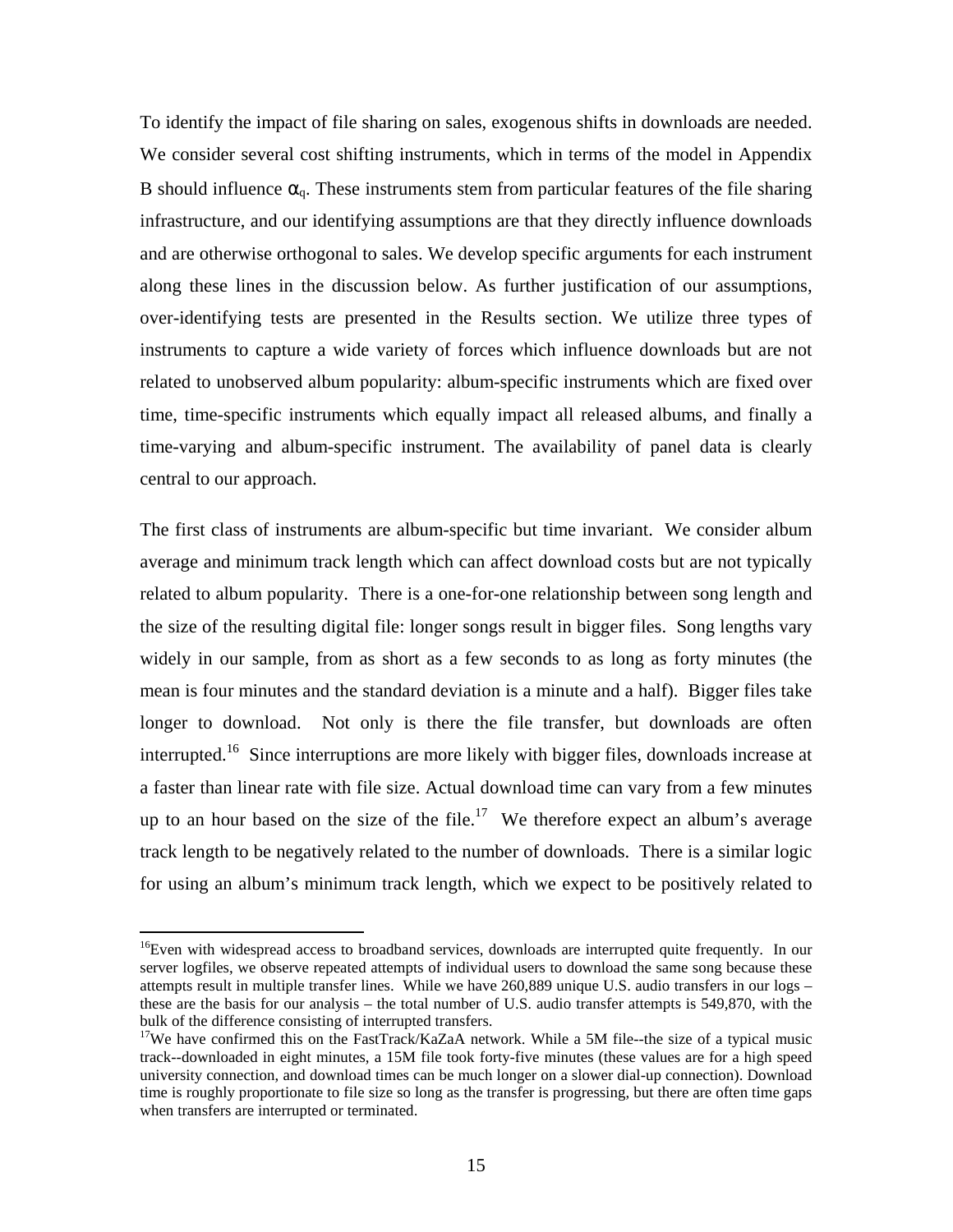downloads.<sup>18</sup> Song length has little relationship with popularity, with some top-selling albums consisting entirely of short tracks and others having mainly longer numbers. And even a sophisticated label which would like to strategically set track length to influence downloads is constrained because commercial radio play, a primary driver of sales, is devoted almost exclusively to three to five minute songs.

A second class of instruments are time-varying but at each moment have a relatively uniform impact on all albums. In this class our instruments are network traffic conditions (congestion should increase download costs for all individuals and thus decrease transfers) and exogenous shifts in the supply of albums (changes in participation from individuals outside of the treatment population). We aggregate these measures to a weekly frequency.

Several measure of congestion throughout the Internet are considered. The four "Internet weather" measures we consider are: The Consumer 40 Performance Index, which is based on access times to popular websites (Keynote, 2004); the average and the standard deviation of ping times in the Internet End-to-end Performance Measurement (IEPM) measured in milliseconds (IEPM, 2004); and finally the fraction of Internet2 backbone traffic that is due to file sharing (Internet2 Netflow Statistics,  $2004$ ).<sup>19</sup> These variables should reflect the delays a typical P2P user faces. For example, the IEPM measure is based on typical roundtrip times between a wide range of internet locations and so should be linked to P2P download speed. Similarly, a high share of file sharing traffic on the backbone will delay downloads. Note that the internet congestion measures have the advantage that they should influence download time not just in the file sharing network we study, but also all others. Hence the measures should be related to total downloads in

<sup>&</sup>lt;sup>18</sup>Many albums contain very short tracks, typically introductions by the artist, which are unlikely to be downloaded for reasons of benefit and cost. On the cost side, these tracks are difficult to find on P2P networks because they all have similar titles (often "Intro," "Outro," or "Skit") and searches for these titles result in large numbers of false matches. On the benefit side, it is close to impossible to know whether or not an "Intro" is worth downloading because these tracks are not played on the radio. In addition, if downloading carries fixed cost per search, per-minute enjoyment is lower for shorter tracks. As the shortest track gets longer, it becomes more likely that it is a real song as opposed to a spoken introduction. <sup>19</sup>These variables are highly correlated with other congestion indices. We also considered measures of local server congestion (rejected connections on our OpenNap servers), OpenNap network congestion (ping times to all active servers), DNS server lag time (described in Brownlee, et al., 2001), and other measures of Internet-wide congestion (packet loss rates, average throughput rates, and total traffic flows). The estimates below are similar when these alternative instruments are used.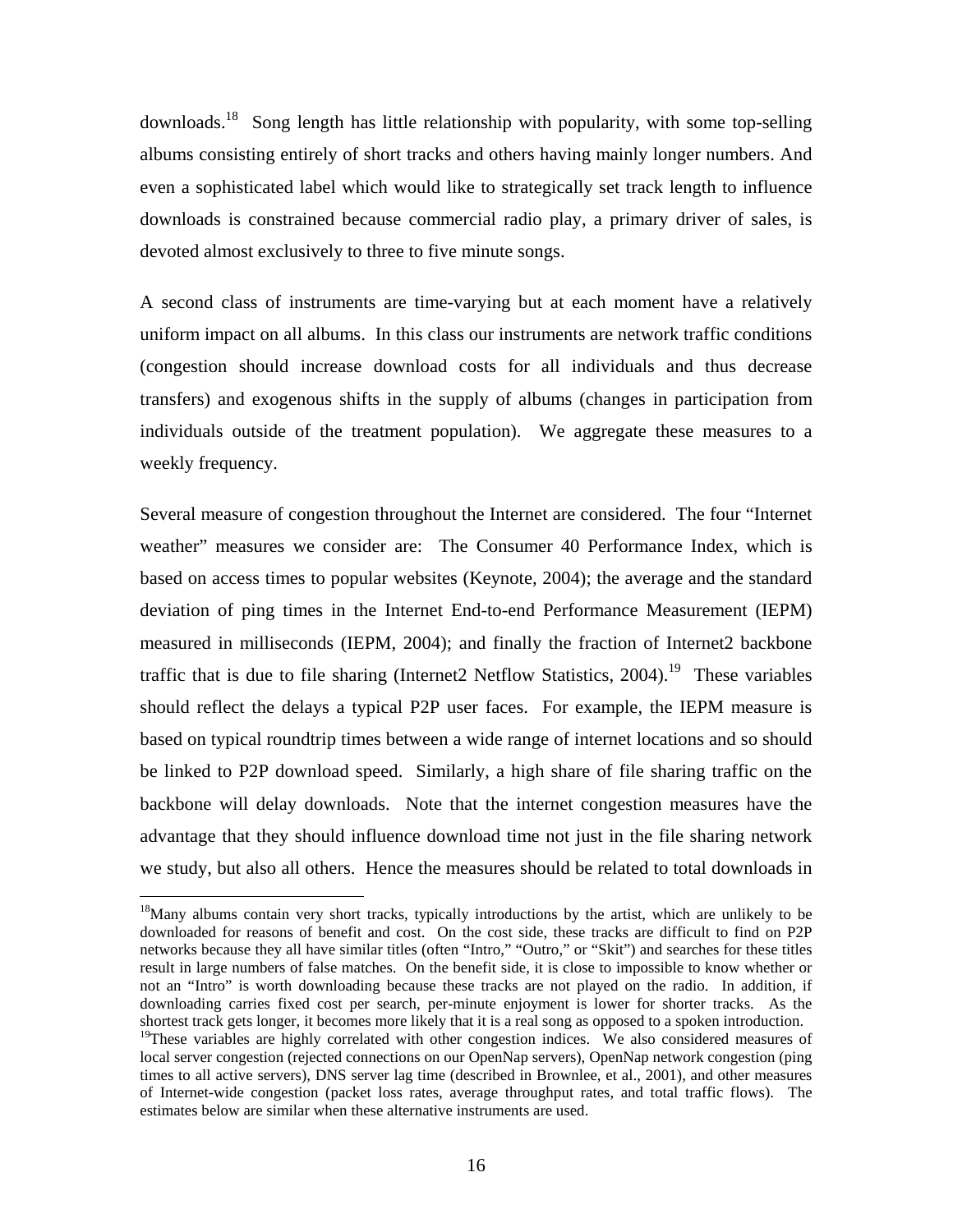the universe of P2P networks. Still all of these congestion measures are plausibly exogenous to music sales. For example, while a quarter of internet backbone packet traffic during our observation period is from file sharing applications, a majority of traffic is due to activities like data transfer, measurement, or unidentified (non-file sharing) packets.

Our measure of supply shift is based on the earlier observation that U.S. users download a majority of their files from non-domestic users. In particular, Table 2 shows that in our sample one out of every six U.S. downloads is from Germany. Shifts in participation of German users would influence download costs in the U.S. by altering the available supply of albums. German teens, the primary participants in file trading, tend to go online at home (Niesyto, 2002 documents that 87% of German students access the Internet at home, while only about a third regularly access the Internet at school). A candidate instrument would exogenously shift the population at school. Our instrument is the percentage of German kids on vacation due to German school holidays, which exhibits a surprising variability over time. German holidays produce a supply shock of files, making it easier for U.S. users to download music when many German kids sit at their computers. Our instrument is time-varying because the sixteen German Bundesländer (states) start their academic year at different points in time. In addition, German kids have typically two to three weeks of fall vacation and the timing of this recess also varies by Bundesland.<sup>20</sup> Our instrument is based on the total population of schoolchildren, though the estimates below are largely unaffected if we use the number of older children and youth (Sekundarbereich I&II.) Finally, there is little reason to believe this variable is endogenous. While German school holidays are potentially linked to downloads in the target population of U.S. users, these dates or the number of German kids who are off from school should not have an independent effect on American CD sales.

A final type of instrument is an album-specific and time-varying cost shifter. We consider the time length of albums in the same music category, which should influence the availability of tracks (and thus the cost of search and download) for the album in

 $^{20}$ Data on the timing of the school periods was taken from Agentur Lindner (2004). The Kultusministerkonferenz publishes data on the number of German children and youth in school (Statistische Veröffentlichungen der Kultusministerkonferenz, 2002.)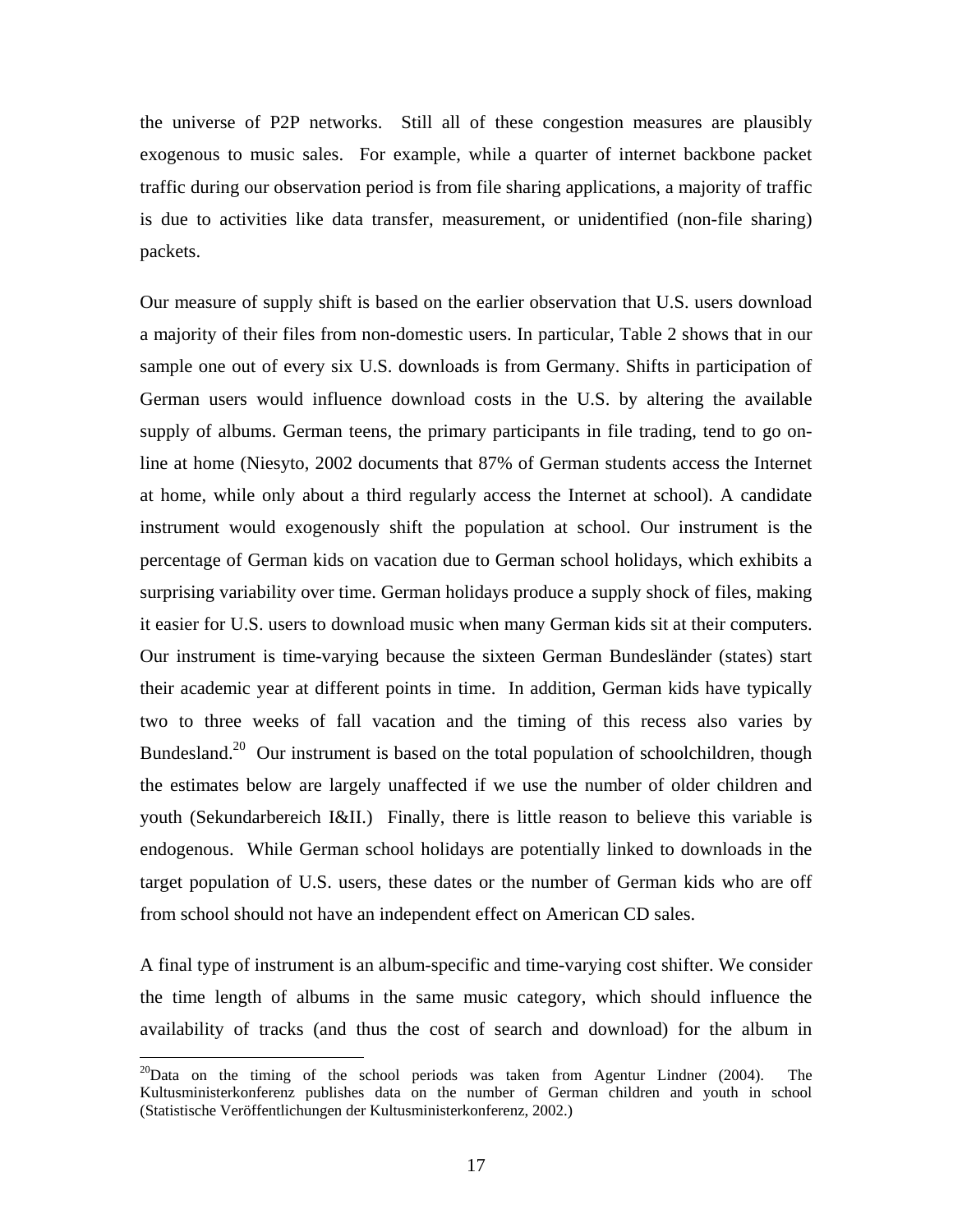question. The idea is that users tend to supply files of a similar genre, and there is some crowd-out in supply stemming from limits in storage space. This crowd-out varies over time, since new competing albums are continually being released. So to be specific, a hip-hop fan is less likely to share some rap song when related artists have recently released an album (we observed just such a crowd-out of songs on Nelly's Nellyville album when the 8 Mile Soundtrack was released). Note we are not presuming individuals delete the older track, but rather that they archive them on a media (like a CD) which is not shared. Since the timing of release dates may be a function of the unobserved album popularity, the number of competing albums cannot be used directly. Instead we focus on the distribution of track times on other albums in the same genre. We argued earlier that song length is not related to album popularity, and yet it still varies over time due to the continual release of new albums. It is also album-specific since the album in question is excluded from the distribution. $21$ 

#### *C. Further Econometric Issues*

<u>.</u>

Given our relatively large number of time periods, time series concerns are relevant. In particular we consider issues related to the use of dynamic panel data. A potential concern with equations (2) and (3) is that our data may be non-stationary. This would imply the usual problems of spurious regression, inconsistency, and difficulties with inference (Baltagi, 2001).

Shocks, such as additional radio play or media exposure, can have persistent effects and continue to effect sales or downloads weeks after their occurrence. In fact, the *t*-test for unit roots in heterogeneous panels developed by Im, Pesaran and Shin (2003) cannot reject non-stationarity for our sales data series. Non-stationarity of the dependent variable leads to biased estimates (Evans and Savin, 1981). To address this issue, we estimate our model in first differences after which both sales and downloads are stationary.

 $2^{1}$ We also considered various interactions between the album-specific and time-specific instruments. Intuitively these could be reasonable instruments, since (for example) network congestion should be more of an issue for albums with long tracks than ones with short tracks. Nonetheless the interactions are not significant predictors of downloads and so are excluded from our analysis.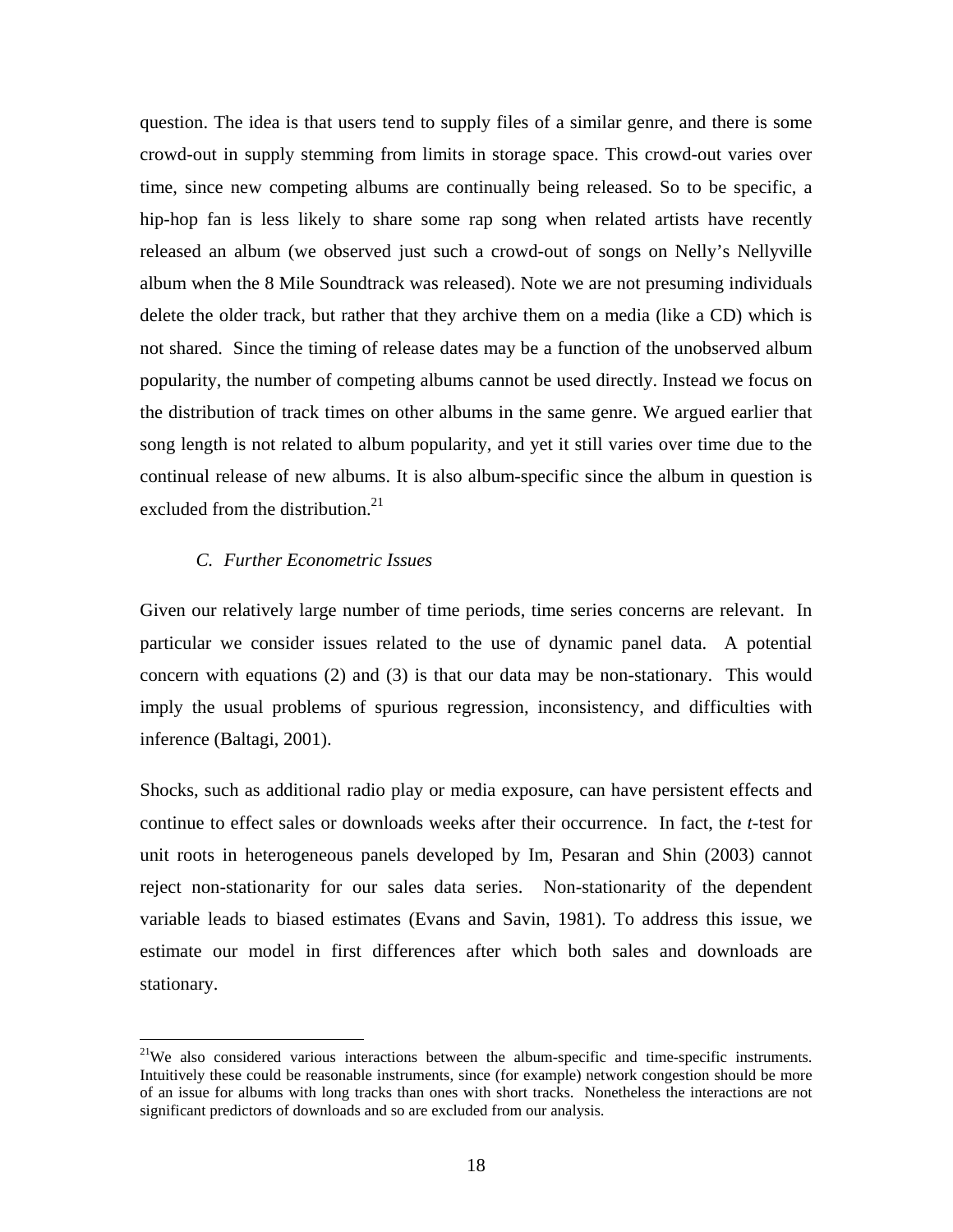We further explore explores the importance of dynamics in our data by allowing the disturbance in (2) to be first-order autoregressive,  $\mu_{it} = \rho \mu_{it-1} + \eta_{it}$  where  $\eta_{it}$  is white noise.

#### **VI. Results**

#### *A. Cross-Tabulations and Validity Issues*

We start describing our results by taking a closer look at file sharing activities. Table 6 reports frequencies of downloads of songs in our sample. The average song is downloaded 4.6 times over the study period. Downloading is heavily concentrated on a limited number of songs. For the sum of all weeks, the median number of downloads of a particular song is 0, the 75th percentile is 2, the 90th percentile is 11, and the 95th percentile is 22. The most popular song among our users is "Lose Yourself" from the 8 Mile Soundtrack, which was downloaded 1,258 times. Aggregated up to the album level (Table 7), users downloaded 70 songs from the average album in our sample. The 8 Mile Soundtrack, the album in our sample that sold the most copies during the observation period, was also the most popular among file sharers. For the sum of all weeks, the median number of downloads per album is 16, the 75th percentile is 63, the 90th percentile is 195, and the 95th percentile is 328.

As one would expect, songs from Top Current chart are most frequently downloaded (Table 8). Songs in this category average 17.2 downloads over our sample period (as opposed to 4.4 for Catalogue albums and 0.3 for Jazz, the least downloaded category.) The patterns are similar at the album level, with 277 downloads for Top Current albums and only 4 for Jazz. Mann Whitney test statistics in Table 8 confirm that Top Current albums are significantly more frequently downloaded than any other category.

Songs from higher selling albums are downloaded more frequently (Table 9). In the top quartile of sales, albums average 200 downloads. In the bottom category, the mean number of downloads is only 11. As Table 9 shows, the mean number of downloads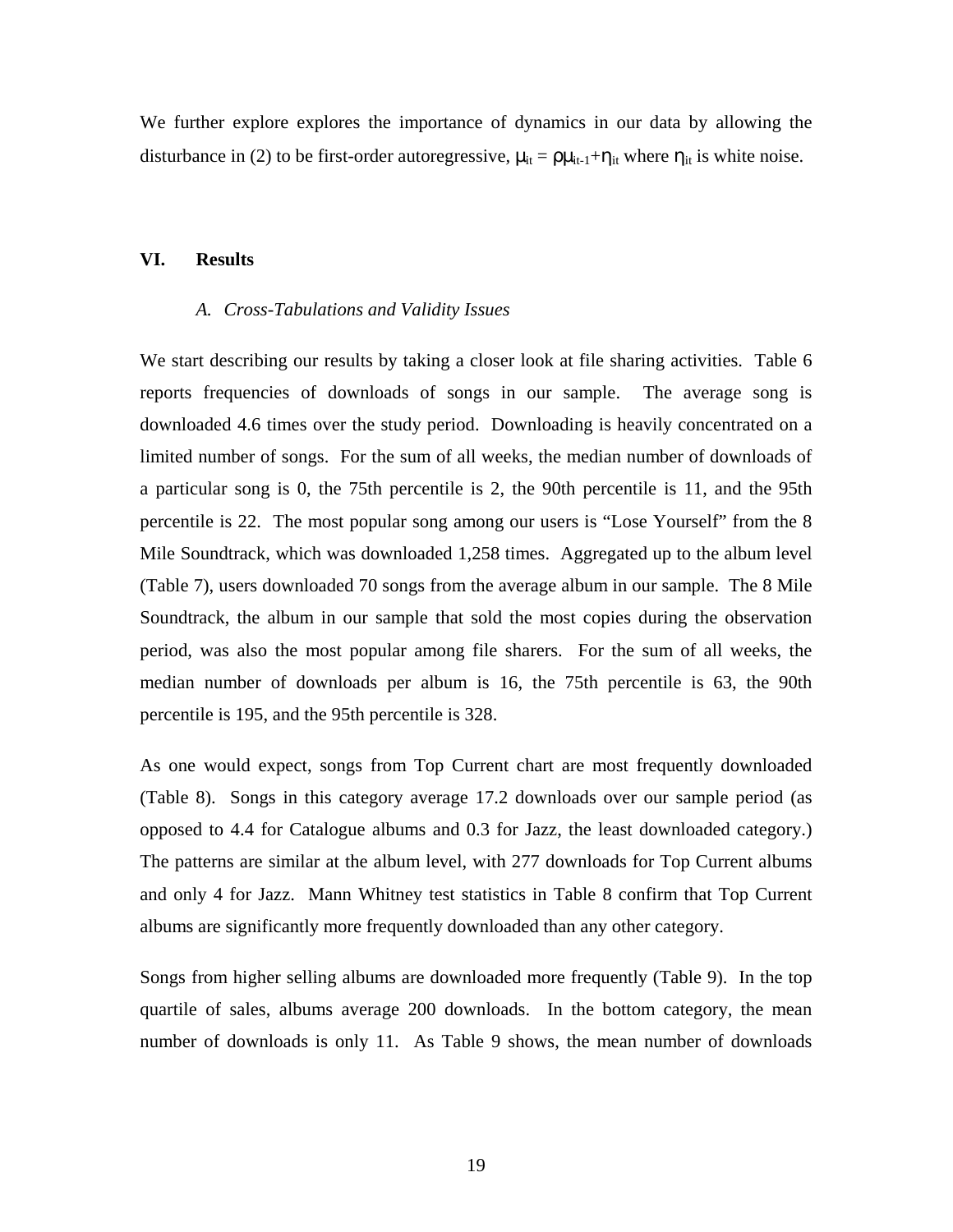increases at a rate that is less than proportional to the rate of increases in sales.<sup>22</sup> More generally, while downloads and sales are both quite concentrated downloads are a bit more dispersed. In our sample of albums and during our observation period, the weekly top selling albums accounts for 7.6% of total sales while the weekly most downloaded albums accounts for 5.2% of all downloads. Similarly, the weekly top ten account for 31.5% of total sales and 25.7% of all downloads. More to the point, the top ten selling albums over the observation period account for 22.4% of sample sales while these same albums are only 15.5% of total downloads. The greater concentration of sales suggests that, contrary to popular opinion, individuals are not just downloading top hits. And more generally, the similar pattern of concentration is anecdotal evidence that common factors drive downloads and sales, and so serves as motivation for our instrumental variables approach.

Two other issues need to be discussed before turning to the main estimates. An important question is whether scale-effects influence the distribution of downloads. If the kinds of albums downloaded are systematically different on small rather than large networks, it will be difficult to make inferences about the aggregate effect of downloads from our sample. **Appendix A** provides both intuitive and empirical evidence suggesting such scale-effects do not seem to be particularly strong. The second issue involves time aggregation. We use high frequency data, and so it is possible that downloads can influence sales many periods later. For example an individual may decide today to download and not purchase some album, but he might delay his download until a later week if it is currently costly to access the file due to congestion or availability issues. Alternatively an individual could download an album and decide he wants to purchase it, but he does not go to the store until some later week. This suggests the stock of previous downloads might have important dynamic effects. To address this issue we estimated a distributed lag model with seven lags of sales. The main conclusions we draw from the estimates below are robust to this change.

#### *B. Pooled Sample Models*

 $22$ Table 10 shows the relationship between release dates and the number of downloads is less clear cut. Songs on recently released albums (during Summer 2002) are as likely to be downloaded as older albums (released prior to 11/9/2001).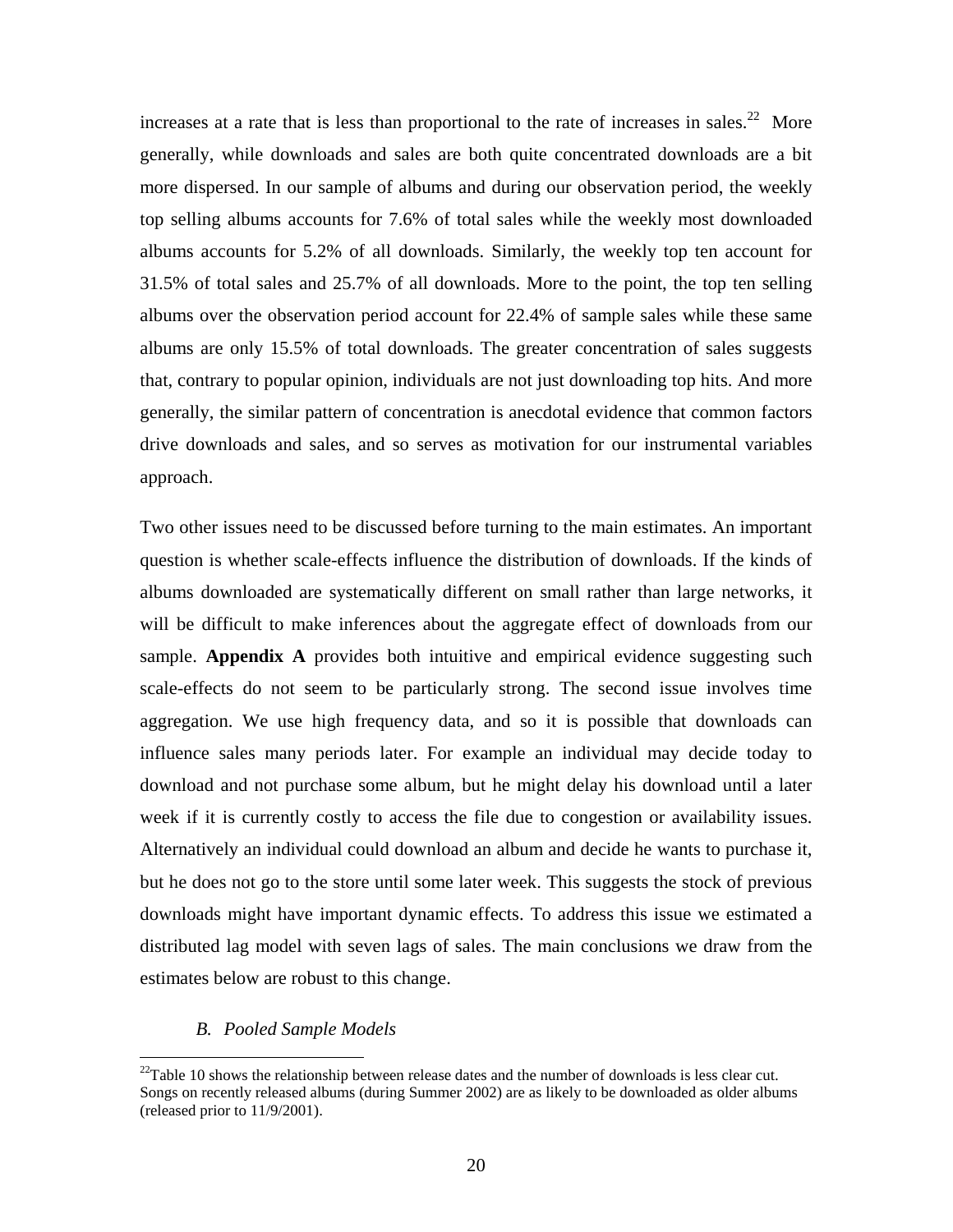Table 11 reports the results for specification (1), which pools sales and downloads in all weeks. Model (I) controls for the music category an album belongs to. We find that downloads increase sales, which is not unexpected given our concerns about the likely endogeneity of file sharing. Relative to Top Current albums, the omitted category, sales in all other genres are significantly lower. Model (II) in Table 11 presents 2SLS estimates for the pooled data. The time invariant instrumental variables have the expected signs. Longer tracks are less likely to be downloaded, while the minimum track time bears a positive relationship to the number of downloads. Instrumenting for the number of downloads increases our point estimate of the effect of downloads on sales. However, since our instruments are not particularly strong, we next explore the robustness of this result in a setting where we make use of the panel nature of our data.

#### *C. Panel Data Models*

In Table 12, we report results for specification (2). The simplest specifications are OLS with a polynomial time trend (model I) or with a time trend and album fixed effects (model II). While we continue to find a positive effect of downloads on sales, the relationship is much weaker in the fixed effects model. This indicates that unobserved time-invariant album characteristics such as popularity biased our pooled OLS estimates upward.

The next two sets of estimates instrument for downloads (we cannot use the time invariant instruments from the last section because album fixed effects are included in both stages). We first use the German holiday instrument (model III). The first stage estimates indicate that, as expected, increases in the number of German kids on vacation lead to a larger number of downloads in the US. A one standard deviation increase in children off from school increases the number of observed downloads by about one fifth of a standard deviation (2.4 downloads). More importantly, once we instrument for downloads, the estimated effect of file sharing on sales is quite small (slightly negative) and statistically indistinguishable from zero. We next add as instruments the Internet congestion measures and non-sales characteristics of competing albums (model IV). The additional instruments have the expected first stage signs, i.e. greater congestion or ease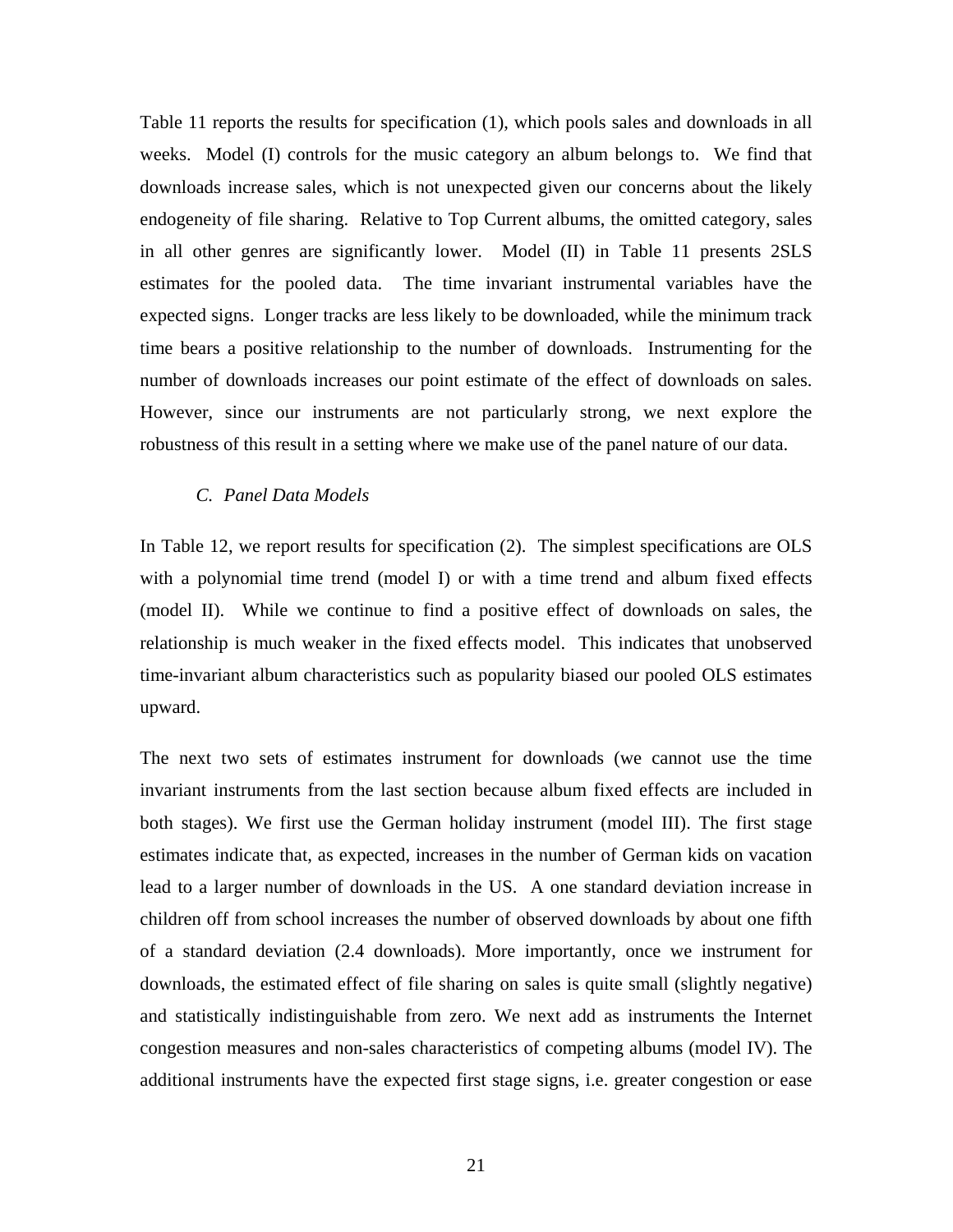of acquiring competing albums reduce downloads. The instruments satisfy the standard test.<sup>23</sup> In this richer model downloads have a more negative effect on sales, but the effect continues to be statistically indistinguishable from zero.

The remaining two models in Table 12 account for the dynamic panel data issues discussed in Section VC. The first issue is the non-stationarity of sales. We estimate in first-differences (model V), since then sales and downloads are stationary. The full set of first-differenced instruments is used, and the over-identification test indicates the firstdifferenced variables remain valid instruments. We continue to find that the number of downloads has no statistically discernible effect on sales, though the parameter is now positive. The last specification (model VI) allows for an AR(1) error term in the sales equation. As before, the number of downloads is assumed to be endogenous and is instrumented for with the full set of instrumental variables. After taking first differences, we cannot reject a null of stationarity (see the small estimate for  $\rho$  and the Baltagi-Wu test). And again we find that file sharing activities do not have a statistically significant effect on sales.

The statistical insignificance of the point estimate notwithstanding, how large an effect is the estimated reduction in sales? NPD's MusicWatch Digital, an industry market tracking service, estimates that users in the U.S. download 0.8bn music files every month from file sharing networks (Crupnick, 2003). Applied to our study period, this implies that each matched file transfer in our data set corresponds to roughly 71,000 transfers in the entire United States. Focusing on the most negative point estimate (model IV in Table 12), it would take 5,000 downloads to reduce the sales of an album by one copy. After annualizing this would imply a yearly sales loss of 2m albums, which is virtually rounding error (total U.S. CD sales were 803m in 2002). To provide a point of reference, aggregate sales declined by 139m from 2000 to 2002. Given that the estimated effect of downloads is even smaller in model (III) and positive (but still economically small following a similar calculation as above) in models (V) and (VI), there is little evidence in our results that file sharing has a marked negative impact on sales.

 $^{23}$ This specification is overidentified, so we report a Sargan-type overidentification test for the joint null hypothesis that the excluded instruments are valid, i.e., uncorrelated with the second-stage error term, and that they are correctly excluded from the estimated equation. We cannot reject the null.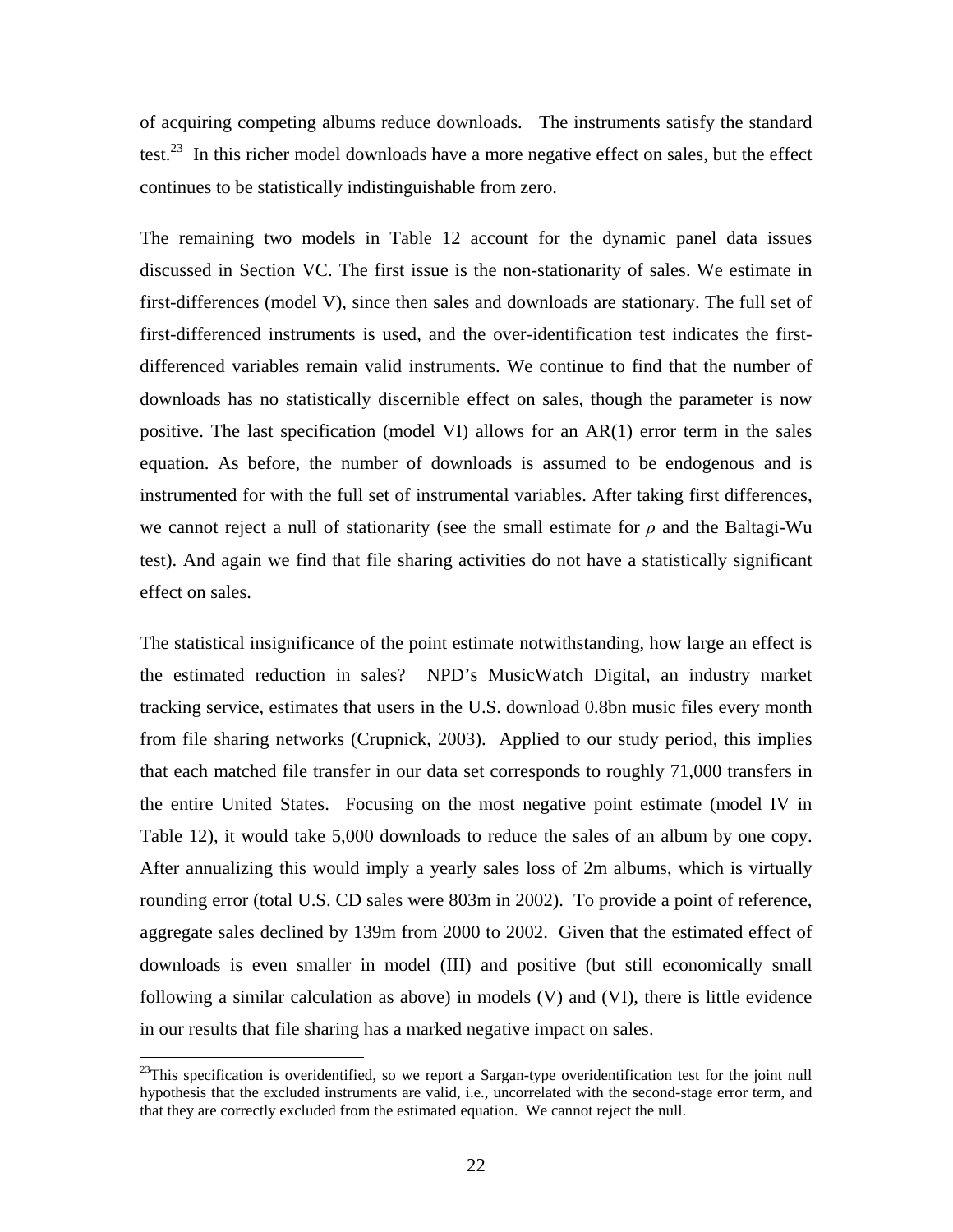From an industry perspective, it is particularly interesting to know how the effect of file sharing varies by the album popularity. For major labels, a few successful acts contribute the lion share of sales and profits. In Table 13, we ask how the effect of file sharing varies across commercially more or less successful albums. We do this by separately estimating our preferred specification, instrumented downloads in first-differences as in Table 12 model (V), for various sales quartiles.<sup>24</sup> The parameter coefficients indicate there is only a modest impact of file sharing on the low selling quartiles. The effect grows stronger as we move to higher selling categories. For the top quartile, downloads have a relatively large positive effect (150 downloads increase sales by one copy) though this is estimated rather imprecisely. These results are also inconsistent with the argument that file sharing is reducing sales of commercially important albums.

We perform a similar analysis to study if the effects of downloads vary by music category. We estimate our preferred model using sub-samples of alternative, hard, jazz, Latin, R&B, rap, country and soundtrack albums. We find no statistically discernible effect of file sharing on sales for all these individual categories.

\*\*\* note: we are still checking the robustness of this result!\*\*\*

<u>.</u>

Finally, we consider a robustness check on the estimates in Table 14. It is widely believed that promotion of albums in media or through tours boosts sales. The growing visibility might also increase downloads. We therefore include our measures of such "advertising" in both the first and second stage estimates using our preferred firstdifference specification.<sup>25</sup> Model (I) of Table 14 includes indicators for whether the album has a song which was on heavy MTV rotation or made the Billboard list of widespread commercial radio play. As we would expect, MTV play increases both sales and downloads: heavy rotation increases weekly U.S. downloads by about 300,000 and weekly sales by 6,000. Radio play has a similar effect on sales (the negative effect on

 $24$ It is inappropriate to run a single equation where the instrumented downloads are interacted with various sales ranking indicators. While the download variable has been purged of the endogenous popularity component, the rankings have not. This means the estimated parameter on downloads will have a bias which grows more positive as the sales ranking increases.<br><sup>25</sup>In the interest of brevity, we omit results using college radio play (CMJ Networks, 2002) which appears

to have a negative impact on our outcomes. However, this likely reflects the relative obscurity of albums played on college stations.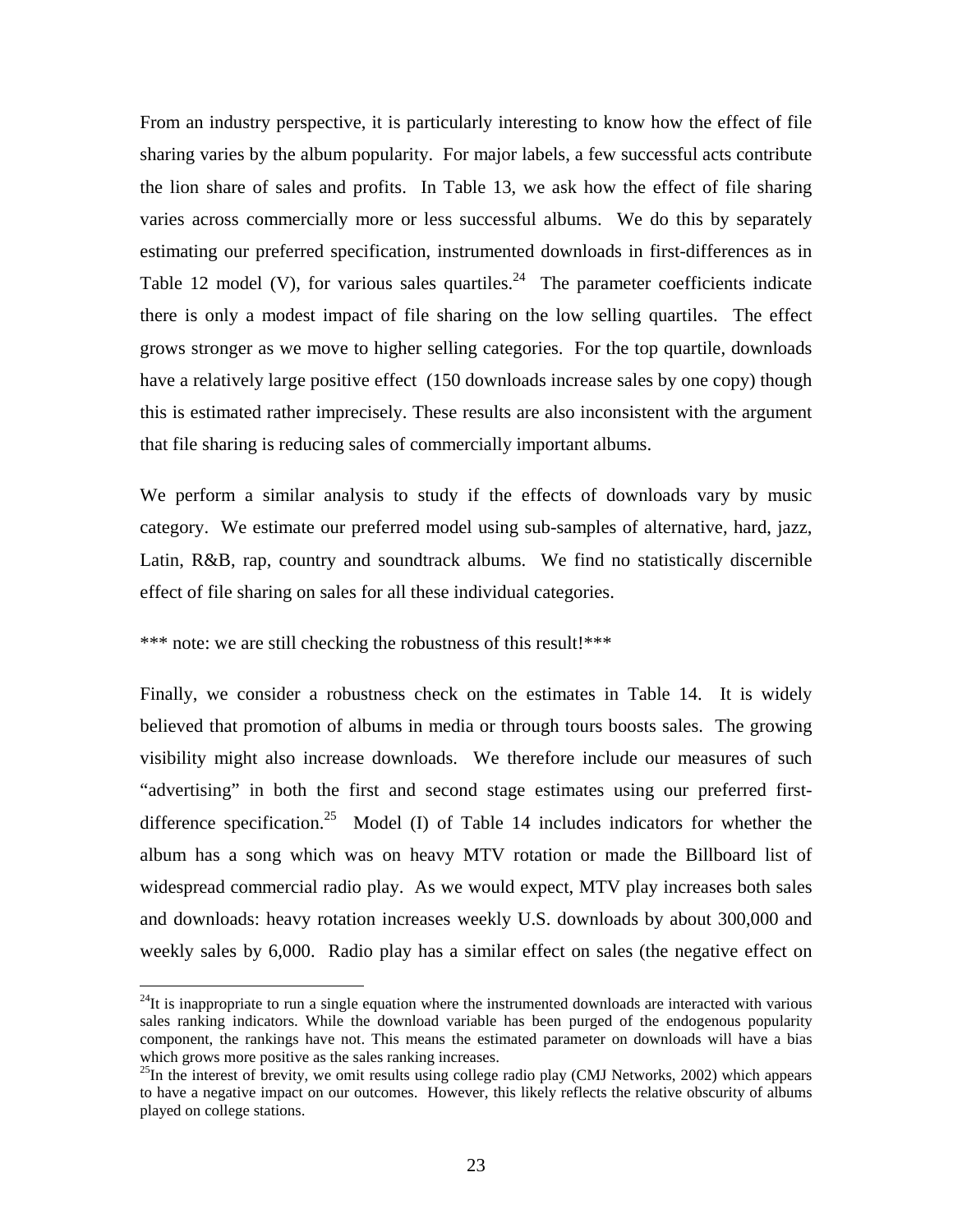downloads is in part due to the collinearity with the MTV indicator). More importantly, the impact of downloads on sales continues to be small and statistically indistinguishable from zero. This result remains in model (II) when an indicator for touring is included (the negative parameter on tours in the sales equation reflects the lag between an album release and the tour). These estimates point out that the record labels and artists themselves, through media promotion and touring, are important drivers of downloads.

#### **VII. Conclusion**

<u>.</u>

We find that file sharing has no statistically significant effect on purchases of the average album in our sample. Moreover, the estimates are of rather modest size when compared to the drastic reduction in sales in the music industry. At most, file sharing can explain a tiny fraction of this decline. This result is plausible given that movies, software, and video games are actively downloaded, and yet these industries have continued to grow since the advent of file sharing. While a full explanation for the recent decline in record sales are beyond the scope of this analysis, several plausible candidates exist. These alternative factors include poor macroeconomic conditions, a reduction in the number of album releases, growing competition from other forms of entertainment such as video games and DVDs (video game graphics have improved and the price of DVD players or movies have sharply fallen), a reduction in music variety stemming from the large consolidation in radio along with the rise of independent promoter fees to gain airplay, and possibly a consumer backlash against record industry tactics.<sup>26</sup> It is also important to note that a similar drop in record sales occurred in the late 1970s and early 1980s, and that record sales in the 1990s may have been abnormally high as individuals replaced older formats with CDs (Liebowitz, 2003).

Our results can be considered in a broader context. A key question is the impact of file sharing (and weaker property rights for information goods) on societal welfare. To make such a calculation, we would need to know how the production of music responds to the

 $^{26}$ There is a movement to boycott music sales from the major labels., as discussed at http://www.boycott-riaa.com/ and http://www.dontbuycds.org/.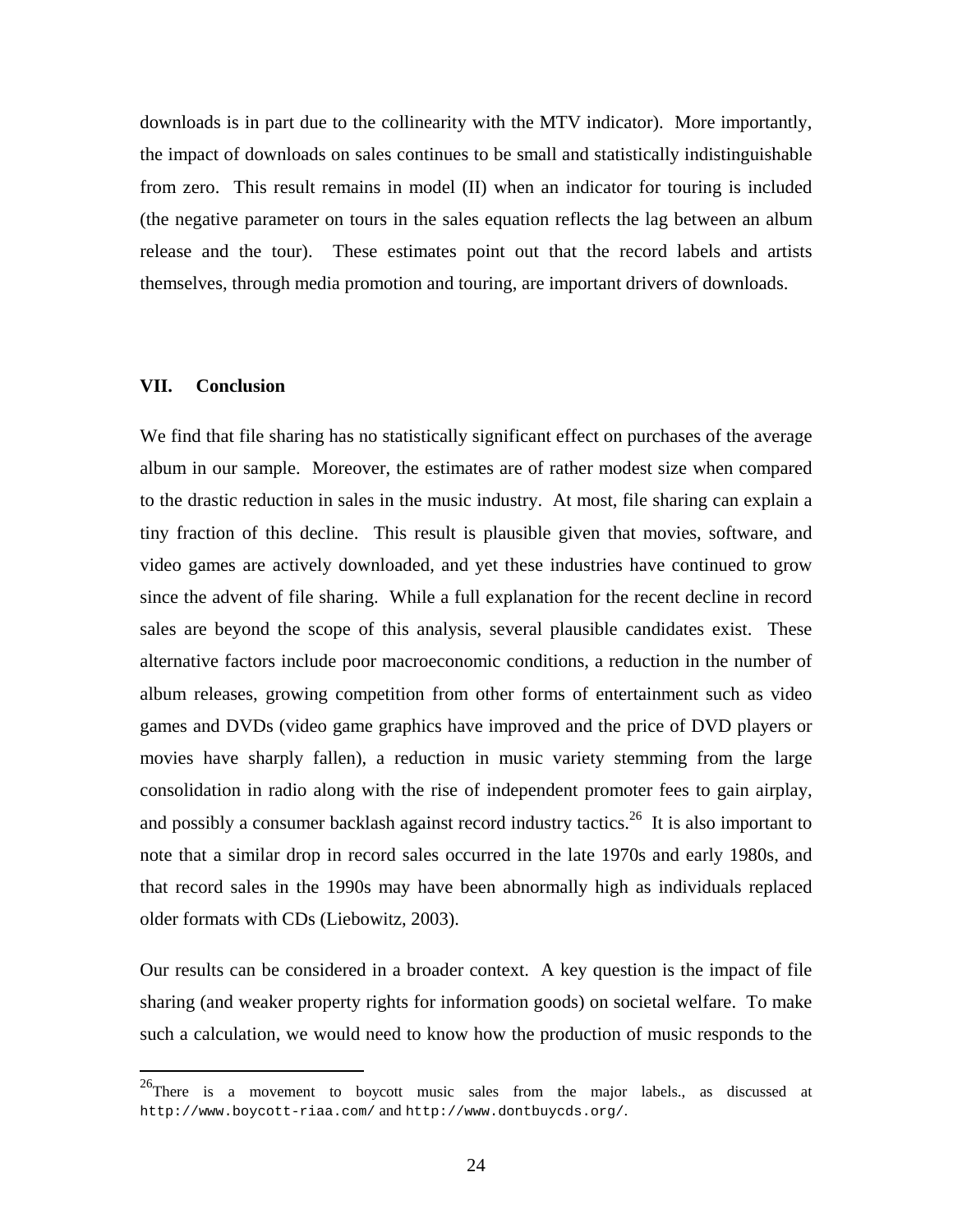presence of file sharing. Based on our results, we do not believe file sharing will have a significant effect on the supply of recorded music. Our argument is twofold. The business model of major labels relies heavily on a limited number of superstar albums. For these albums, we find that the impact of file sharing on sales is likely to be positive, leaving the ability of major labels to promote and develop talent intact. Our estimates indicate that less popular artists who sell few albums are most likely to be negatively affected by file sharing. (Note, however, that even for this group the estimated effect is statistically insignificant.) Even if this leads record labels to reduce compensation for less popular artists, it is not obvious this will influence music production. This is because the financial incentives for creating recorded music are quite weak. Few of the artists who create one of the roughly 30,000 albums released each year in the U.S. will make a living from their sales because only a few albums are ever profitable.<sup>27</sup> In fact, only a small number of established acts receive contracts with royalty rates ensuring financial sufficiency while the remaining artists must rely on other sources of income like touring or other jobs (Albini, 1994; Passman, 2000). Because the economic rewards are concentrated at the top and probably fewer than one percent of acts ever reach this level (Ian, 2000), altering the payment rate should have very little influence on entry into popular music.

If we are correct in arguing that downloading has little effect on the production of music, then file sharing probably increases aggregate welfare. Shifts from sales to downloads are simply transfers between firms and consumers. And while we have argued that file sharing imposes little dynamic cost in terms of future production, it has considerably increased the consumption of recorded music. File sharing lowers the price and allows an apparently large pool of individuals to enjoy music. The sheer magnitude of this activity, the billions of tracks which are downloaded each year, suggests the added social welfare from file sharing is likely to be quite high.

 $^{27}$ Major label releases are profitable only after they sell at least a half million copies, a level only 113 of their 6,455 new albums reached (Ordonez, 2002). 52 records account for 37% of the total sales volume (Ian, 2000). Twenty-five thousand new releases sold less than one thousand copies in 2002 (Seabrook, 2003).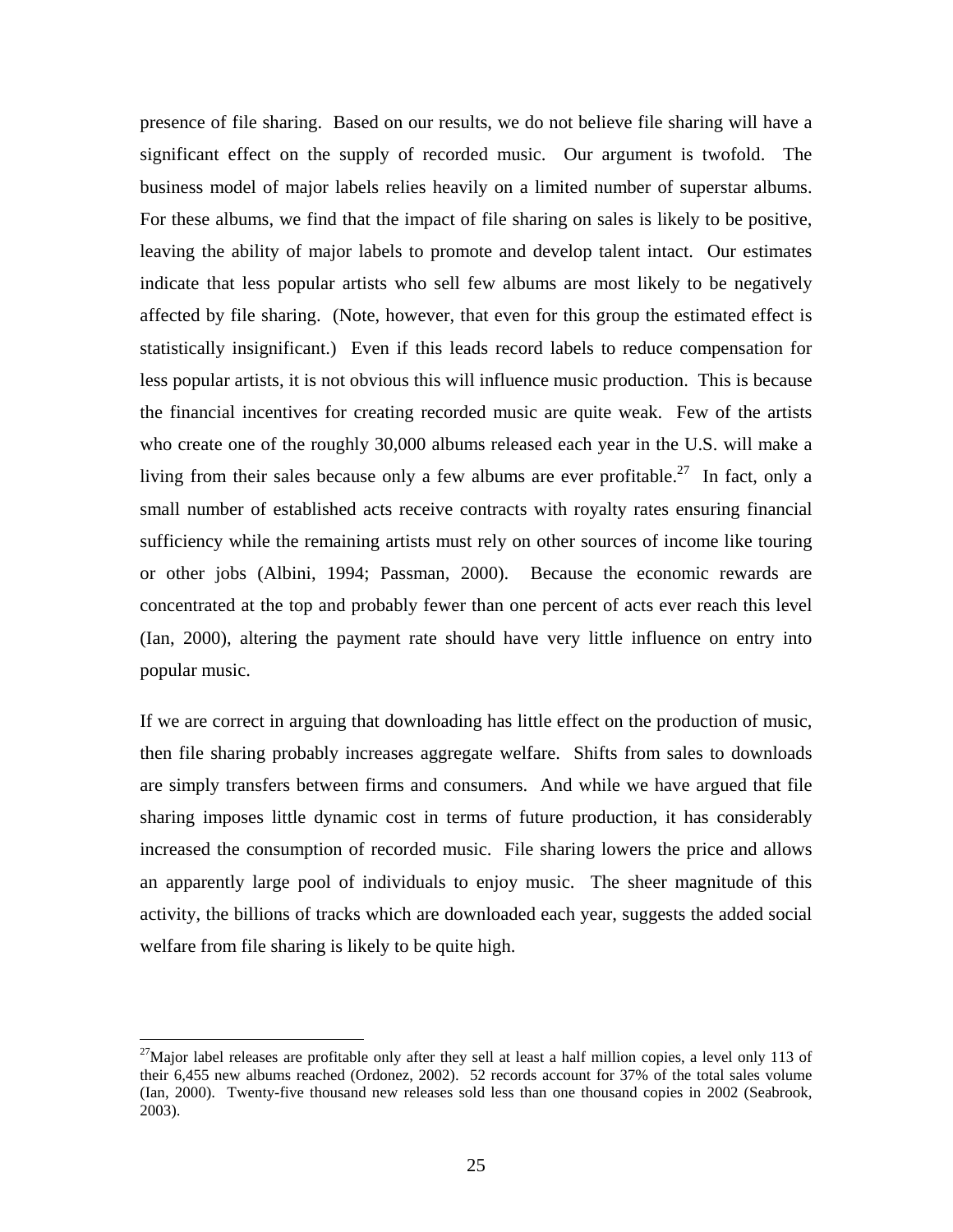#### **Appendix A: Data Issues**

#### *A. Validity of Data Sample*

<u>.</u>

Our inferences about the effect of file sharing on record sales would be invalid if we had an unrepresentative sample of downloads. However, there are several reasons why this should not be true. We first discuss the intuition for why we expect our downloads to be representative and then present quantitative evidence on this point.

First, the network is largely composed of WinMX clients which formed the second largest file sharing community among U.S. users during our sample period. According to comScore Networks, which tracks the on-line behavior of over one million representative Internet users, roughly one-fifth of the active file sharing home computers in the U.S. during our sample period used the WinMX software. The KaZaA share of users was about two-thirds (comScore Networks, 2003). These networks also have a similar relative share of Internet2 backbone traffic over November-December 2002 (authors' calculations based on Internet2 Netflow Statistics, 2004) as well as of North American bandwidth use (Sandvine, 2003). Also, the main text points out that WinMX has a substantial share of world file sharing.

Second, the technical nature of searching and downloading is similar across the main networks. For example the WinMX network architecture is quite similar to the larger FastTrack/KaZaA network, with user nodes sending search requests through one of a large number of super-nodes spread throughout the network.<sup>28</sup> The OpenNap network has a similar structure, particularly the sub-network associated with one of our servers. In addition, the user experience is comparable in the different networks. In all cases the user first logs in, then enters text into a search box to locate files, and downloads files directly from another peer/client. Downloads speeds appear to be relatively similar.

Third, the effective size of the networks are comparable. This is important because of the possibility of network externalities, e.g. larger networks should make rarer files easier to find. While KaZaA nominally has millions of users, the hybrid P2P architecture means each user only has access to the files of about five thousand users.<sup>29</sup> This is near the average user base of our server which is on the sub-network.

Fourth, we explicitly compared song availability on our OpenNap servers with the FastTrack/KaZaA network. Each week during the second half of our sample period, we recorded the number of available copies of 15-20 songs drawn from currently popular tracks on the Billboard 100 (Billboard, 2002), recently released "indie" albums on the CMJ chart (CMJ Networks, 2002), and upcoming releases. To ensure comparability, the networks were searched simultaneously. The correlation coefficient is 0.62 over the

 $28$ In both networks, the super-nodes (or primary connections in the WinMX parlance) typically host roughly a hundred user peers. The super-nodes are inter-connected, and a user's search requests are propagated only to users on a few nearby super-nodes. That is, not all files available on the overall network are available under either KaZaA or WinMX. For additional details, see Dotcom Scoop (2001), giFT-FastTrack CVS Repository (2003), and Buchanan (2003).

<sup>&</sup>lt;sup>29</sup>In KaZaA one to two hundred peers connect to a super-node, which in turn is connected to about twentyfive other super-nodes (see Dotcom Scoop, 2001 and giFT-FastTrack CVS Repository, 2003).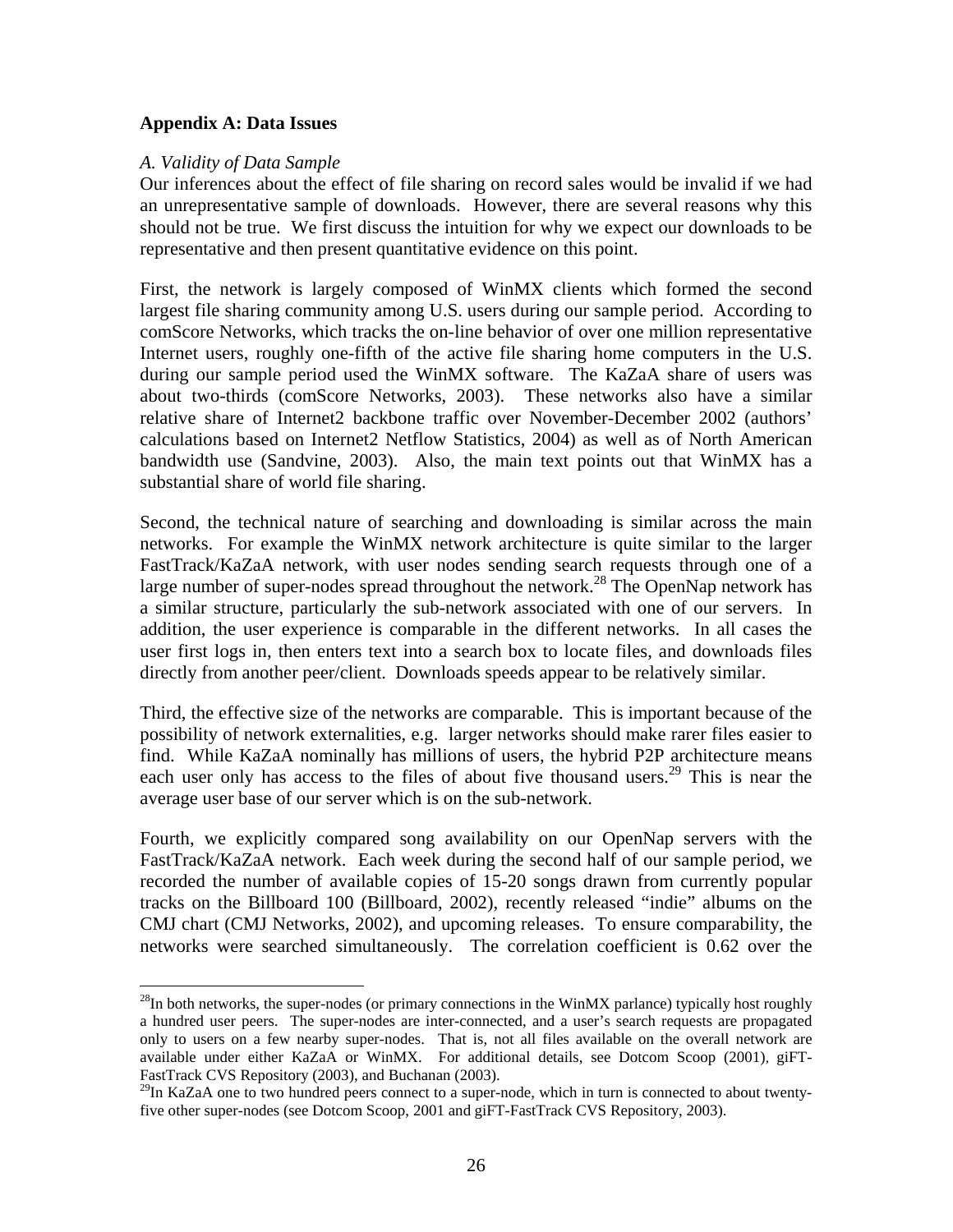whole sample  $(N=144)$  indicating that the availability of common and rare songs move in tandem in the two networks. $30<sup>30</sup>$ 

Fifth, we considered whether our most popular downloads were also common in other file sharing networks. To do this, we compared the top ten downloads each week in our data with the concurrent list from http://www.bigchampagne.com. BigChampagne generates their own weekly top lists, purportedly based on monitoring behavior on a broad range of file sharing networks (they do not reveal whether their list is based on shares, searches, or downloads). Over our seventeen week sample period, two-thirds of our top ten downloads also appear in the BigChampagne top ten list.<sup>31</sup>

The final piece of evidence is the most convincing. We received a large sample of downloads on FastTrack/KaZaA from a P2P caching firm, Expand Networks (Leibowitz, et al., 2002).<sup>32</sup> This allows us to directly compare whether our sample of downloads is comparable to that on FastTrack/KaZaA using the standard test of homogeneity. Our two samples each include over twenty-five thousand downloads, and we are able to identify 1789 unique tracks. The resulting Pearson  $\chi^2$  statistic is 1824.1. This indicates that we cannot reject a null that both were drawn from the same population with almost any confidence level.

### *B. Scale-Effects in Downloading*

<u>.</u>

An important question is whether the size of a file sharing network influences the type of music which is downloaded. For example, one might argue that larger networks allow individuals to find rarer tracks which are unavailable on smaller networks. We make two arguments that this concern is not a serious barrier. First, it is important to recall that even our relatively small OpenNap networks are effectively as big as the larger FastTrack/KaZaA or WinMX. This is because hybrid P2P limits the effective set of users one can search to a small subset of the entire network (see the discussion in the last subsection).

A second piece of evidence comes from our data. We have observations from two servers, one which is part of a network of other servers and another which is standalone and has a user base which is roughly an order of magnitude smaller. If there are scaleeffects, then the distribution of downloads should be different on the two servers. Looking at the distribution for the 680 albums over all weeks, the resulting Pearson  $\chi^2$ statistic is 737.21. We cannot reject the null of homogeneous distributions at the 95% confidence level.

 $30$ The correlations are also large and positive for each of the three categories of albums in the sample.

<sup>&</sup>lt;sup>31</sup>There were 42 unique tracks from our album list which received a top ten rank in BigChampagne over our sample period. 28 of these tracks were in the top ten downloads during at least one week of our data. 28 of our top ten most downloaded tracks

 $32$ As with the OpenNap data, the file sharers in the Expand sample were unaware that their actions were being monitored. The data was collected during January-February 2003, which we matched to records from one of our OpenNap servers.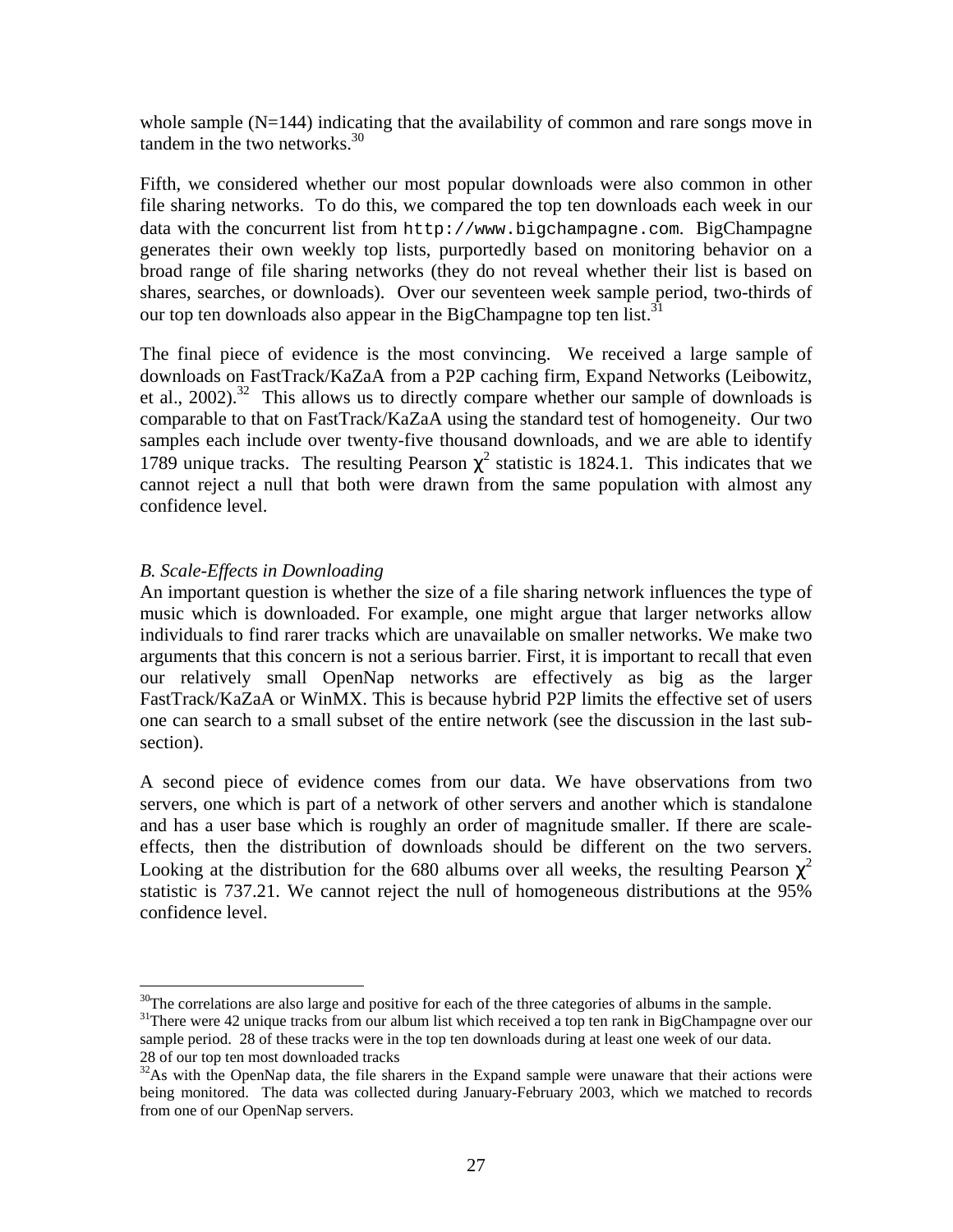## **Appendix B: Model**

## *A. Setup*

Consider a stylized model of downloading and purchase behavior. Suppose that each individual values music but faces some acquisition costs. There is population heterogeneity in these values and costs. Individuals first decide whether to download and then later whether to purchase.

In particular, let:

- V<sub>ij</sub>≥0 be the value of purchased album *i* =1,...,N for individual *j*∈  $\mathbb{R}^+$ .
- D<sub>ij</sub>≡γV<sub>ij</sub> be the value of downloaded album *i* for individual *j*. Presumably  $0 \le \gamma \le 1$ since downloads are inferior to the original album (lower sound quality, no liner notes, and perhaps remorse at not compensating the artist) though all that is needed is γ≥0.
- p>0 be the cost of a purchased album (presumed to be constant since album prices rarely vary)
- $q_{ii}$ >0 be the monetized cost of downloading album *i* for individual *j*. This cost stems from time spent searching for and downloading the album.  $q_{ii}$  varies across individuals (due to different value of time or the speed of internet connection) and albums (since some albums are longer and hence take more time to download).

Preferences are assumed to be separable over the goods. Given a single outside good which serves as the numeraire, after substituting the budget constraint the utility function of individual *j* is,

(A1) 
$$
U_j = \sum_i \mathbb{1}_{ij}(\text{purchase}) \cdot (V_{ij} - p) + \mathbb{1}_{ij}(\text{download}) \cdot (\gamma V_{ij} - q_{ij})
$$

where  $\mathbb{1}_{ii}$ .) is an indicator that the individual bought or downloaded album *i*.

Individuals face a sequence of discrete choices. First they must decide whether to download any of the albums, and then whether to purchase any of them (the discount factor is near unity since these decisions occur at nearly the same time). These are discrete choices in that each album can be downloaded or purchased once or not at all.

We presume the values of the albums and the costs of downloads are independent. The population density of values for album *i* is V<sub>i</sub>∼f(V<sub>i</sub>, $\alpha_{vi}$ ) and the population distribution is F(V<sub>i</sub>, $\alpha_{\rm{Vi}}$ ). The population density of costs for album *i* is  $q_i \sim g(q_i, \alpha_{qi})$  and the population distribution is G(q<sub>i</sub>, $\alpha_{\alpha i}$ ). The  $\alpha$  terms parameterize the distributions.  $\alpha_{\nu i}$  measures the popularity of an album which is viewed in terms of first order stochastic dominance:  $F(V, \alpha_{VA}) \leq F(V, \alpha_{VB})$  (with a strict inequality for at least one V) when  $\alpha_{VA} > \alpha_{VB}$ . That is, albums with higher values of  $\alpha_{Vi}$  are more popular or equivalently their population distribution is shifted to the right.  $\alpha_{qi}$  measures the cost of downloading an album and is defined analogously:  $G(q, \alpha_{qA}) \leq G(q, \alpha_{qB})$  (with a strict inequality for at least one q) when  $\alpha_{qA} > \alpha_{qB}$ .

## *B. Preliminary Result*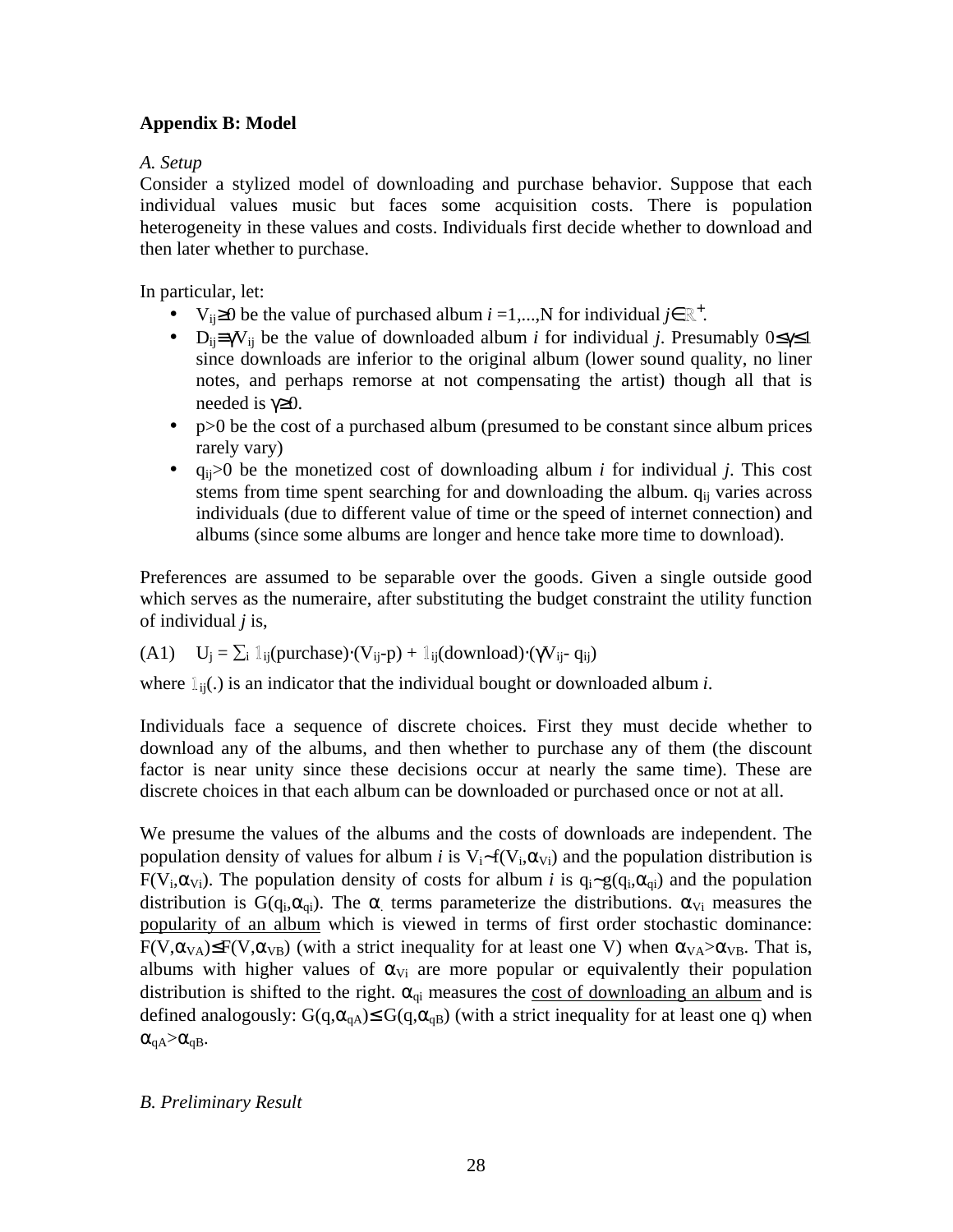To fix ideas, we first consider the case where preferences are independent across downloads and purchases. That is, we ignore the possibility of crowd-out or learning. From (A1) an individual purchases *iff*  $V_{ii}$ >p and downloads *iff*  $\gamma V_{ii}$ >q<sub>ii</sub>, and so aggregate values are,

(A2) Total Purchases of album  $i = \int_{q>0}^{q} (1-F(p,\alpha_{Vi}))g(q,\alpha_{qi})dq = 1-F(p,\alpha_{Vi})$ 

(A3) Total Downloads of album  $i = \int_{Q>0} (1 - F(q/\gamma, \alpha_{Vi})) g(q, \alpha_{qi}) dq$ 

These equations yield the first result.

**Result 1.** *More popular albums have higher total downloads and total purchases, even if there is no feedback between purchases and downloads.*

Proof:

Consider album A and a less popular album B,  $\alpha_{VA} > \alpha_{VB}$ , which both have the same cost distribution,  $\alpha_{qA} = \alpha_{qB} \equiv \alpha_q$ . From (A2),

(A4) Purchases(A) – Purchases(B) =  $F(p, \alpha_{VB})$ - $F(p, \alpha_{VA}) > 0$ 

where the inequality follows from first order stochastic dominance. From  $(A3)$ ,

(A5) Downloads(A) – Downloads(B) =  $\int_{a>0}$ (F(q/ $\gamma$ , $\alpha_{VB}$ )-F(q/ $\gamma$ , $\alpha_{VA}$ ))g(q, $\alpha_a$ )dq > 0

where the inequality again follows from first order stochastic dominance.

This highlights the problem with simply regressing downloads on purchases: both are endogenously determined by popularity, so OLS will yield a spurious positive relationship.

## *C. Main Model*

More generally downloads should influence purchases (we continue to presume there is no spillover between albums). The effect of downloads is modeled as a shift in the  $\alpha_{Vi}$ :

(A6)  $\alpha'_{\rm Vi} \equiv \alpha_{\rm Vi}$  following a download =  $\phi(\alpha_{\rm Vi})$ 

where  $\phi(.)$  is a weakly monotone increasing function,  $\alpha_{VA} \geq \langle \langle \alpha_{VB} \rangle \rightarrow \phi(\alpha_{VA}) \geq \langle \langle \phi(\alpha_{VB}) \rangle$ . (A6) allows downloads to increase or decrease the popularity of an album (and hence purchases), and for this effect to vary by the ex ante popularity:  $\alpha'_{Vi} \ge \alpha_{Vi}$  or  $\alpha'_{Vi} \le \alpha_{Vi}$  and this relationship may vary with the level of  $\alpha_{Vi}$ . The only restriction is that downloading does not change the ranking of album popularity, e.g. φ(.) is an order-preserving function.

A modified definition of album popularity is also used: when  $\alpha_{VA} > \alpha_{VB}$ , then we presume f(V, $\alpha_{VA}$ )≥f(V, $\alpha_{VB}$ ) (with a strict inequality for at least one V)  $\forall V \geq p$ . That is, a more popular album (with a higher  $\alpha_{V_i}$ ) has a greater mass of individuals at every value which could lead to purchases. More popular albums have a thicker right tail in their density of values. This is typically a stronger condition on the density than stochastic dominance.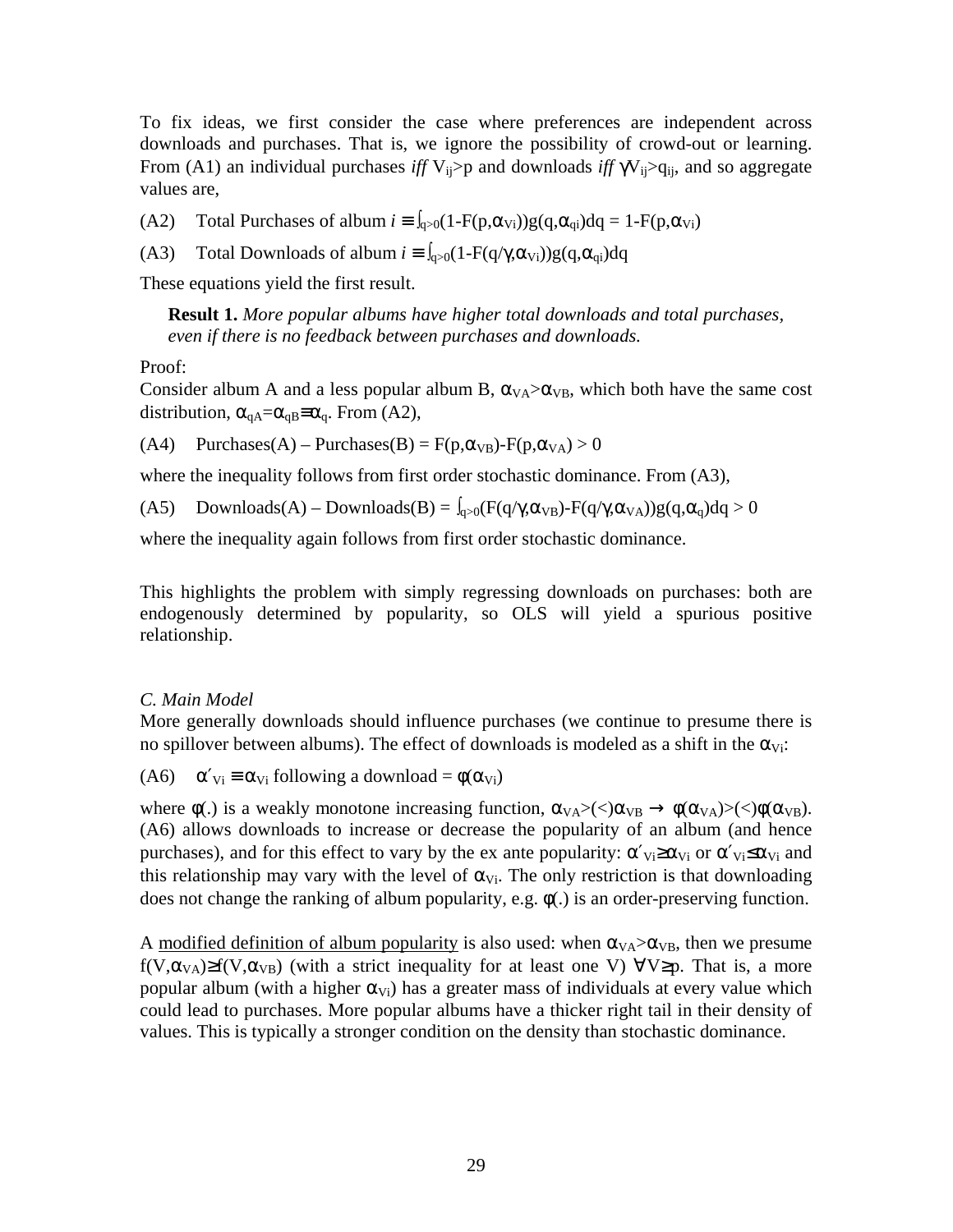We presume individuals download myopically. That is, they do not take into account the potential for learning (the shift from  $\alpha_{Vi}$  to  $\alpha'_{Vi}$ ) when making their downloading decision.

The positive correlation of purchases and downloads from Result 1 still holds in this more general framework. For example consider albums A and B with  $\alpha_{VA} > \alpha_{VB}$  and  $\alpha_{\text{qA}} = \alpha_{\text{qB}} = \alpha_{\text{q}}$  The change in download equation (A5) in the proof of Result 1 is unaffected. The change in purchases equation is,

 $(A7)$  Purchases $(A)$  – Purchases $(B)$  | Downloads have feedback

 $=\int_{V>p}((f(V,\phi(\alpha_{VA}))-f(V,\phi(\alpha_{VB})))G(\gamma V,\alpha_{q})+(f(V,\alpha_{VA})-f(V,\alpha_{VB}))(1-G(\gamma V,\alpha_{q})))dV>0$ 

where the first term is for individuals who download ( $\gamma V_{ii} > q_{ii}$ ) and the second is for those who do not download ( $\gamma V_{ij} < q_{ij}$ ). The inequality follows from the modified definition of popularity and the monotonicity of  $\phi$ . Again the intuition is that album popularity drives both downloads and purchases.

The main objective of the paper is to understand the shape of  $\phi(\alpha_{\rm Vi})$ , which shapes the effect of downloads on purchases. This cannot be measured from simply regressing downloads on purchases due to the positive correlation result. Instead it suggests using instruments, variables which shift downloads but have no direct effect on purchases. A natural instrument is the download costs parameter,  $\alpha_{qi}$ .

**Result 2.** *Download costs influence purchases only though their effect on downloads. Download costs reduce album downloads.*

Proof:

Consider album A and a more costly to download album B,  $\alpha_{qA} > \alpha_{qB}$ , which both have the same popularity distribution,  $\alpha_{VA} = \alpha_{VB} \equiv \alpha_V$ . From (A3),

 $(A8)$  Downloads $(A)$  – Downloads $(B)$ 

$$
= \int_{q>0} (g(q,\alpha_{qB})-g(q,\alpha_{qA}))F(q/\gamma,\alpha_V)dq
$$
  
= 
$$
-\gamma^1 \int_{q>0} (G(q,\alpha_{qB})-G(q,\alpha_{qA}))f(q/\gamma,\alpha_V)dq < 0
$$

where the second equality is from integration by parts and the inequality again follows from first order stochastic dominance. After separately integrating the downloading and non-downloading populations, the change in purchases equation is,

 $(A9)$  Purchases $(A)$  – Purchases $(B)$  | Downloads have feedback

$$
= \int_{V > p} (G(\gamma V, \alpha_{qA}) - G(\gamma V, \alpha_{qB})) (f(V, \phi(\alpha_V)) - f(V, \alpha_V)) dV
$$

In the absence of feedback effects,  $\phi(\alpha_V) = \alpha_V$ , purchases are identical for the two albums (or simply see (A2)).

Asides:

• While the proof compares two albums, the equations can equivalently be interpreted as a comparison of the same album at two moments in time when its cost of downloading differ.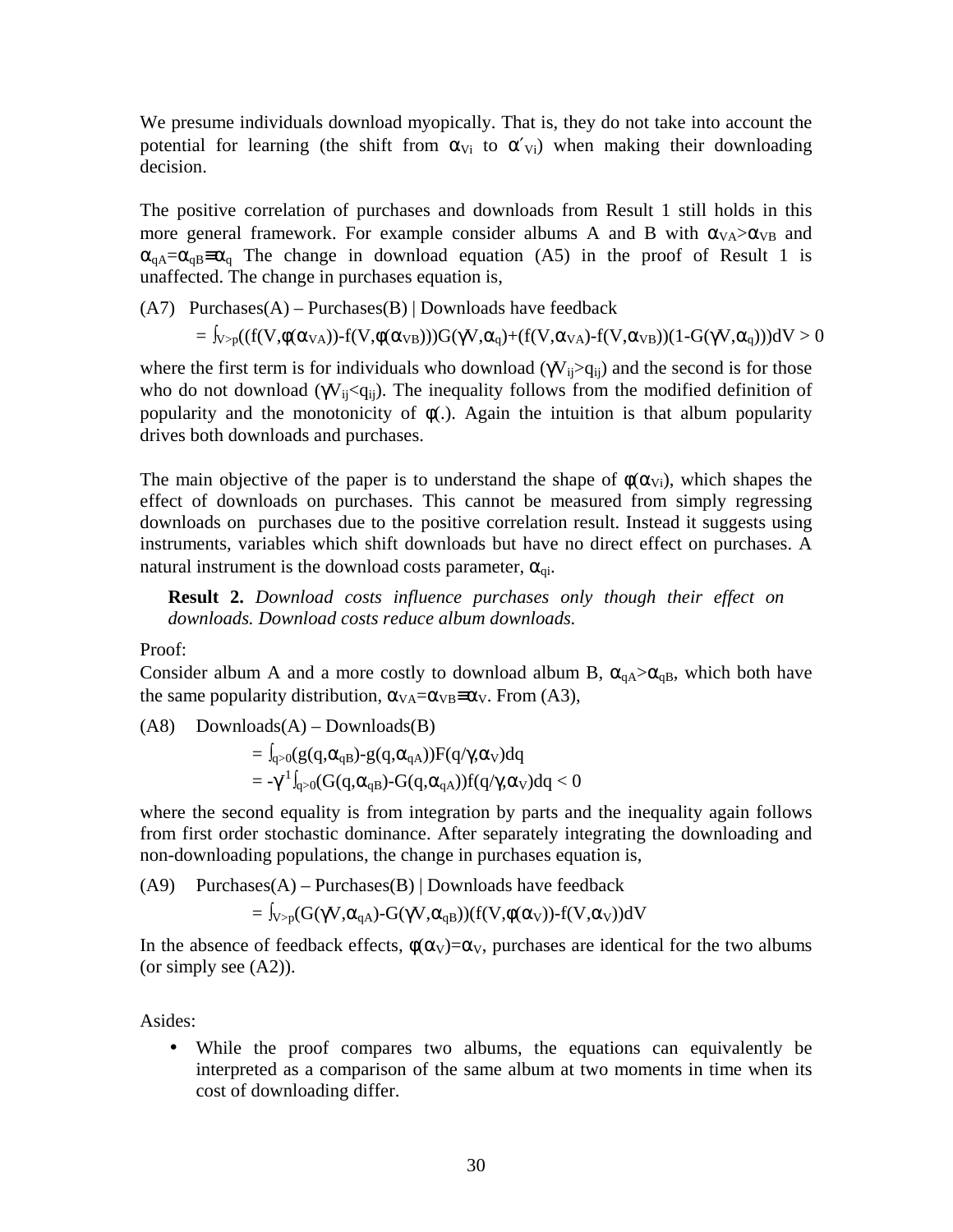• After allowing for feedback, higher download costs increases (decreases) purchases *iff* downloading decreases (increases) album sales. That is, (A9) is positive *iff*  $\phi(\alpha_V) < \alpha_V$  (this follows since costs are increased--so the first term in the integral is negative—and an application of the modified popularity definition—so the second term is negative when  $\phi(\alpha_V) < \alpha_V$ ).

Result 2 show download cost shifters are appropriate instruments. A cost drop increases downloads and increases purchases *iff* the feedback effect from downloads is positive. The opposite holds for a cost hike. With enough data we can ascertain the shape of  $\phi(\alpha_V)$ for a wide range of popularity levels.

#### *D. Functional Form for the Estimation Equation*

A final issue is the appropriate functional form for the estimates. We argue that a linear equation relating aggregate sales to downloads is appropriate. To see this, we first write the expressions for downloads and purchases of some album,

(A10) Downloads =  $\int_{V>0} f(V,\alpha_V)G(\gamma V,\alpha_q)dV$ 

and,

(A11) Purchases =  $(1-F(p,\alpha_V)) + \int_{V>p}(f(V,\phi(\alpha_V)) - f(V,\alpha_V))G(\gamma V,\alpha_q)dV$ 

These can be can be combined to give,

(A12) Purchases = (1-F(p,αV))+∫V>pf(V,φ(αV))G(γV,αq)dV+∫0>V>pf(V,αV)G(γV,αq)dV–∫V>0f(V,αV)G(γV,αq)dV ≡ PurchasesNoDownloads(p,αV) + Ψ(p,γ,αV,φ(αV),αq) - Downloads(γ,αV,αq)

The first term on the bottom row measures total purchases in the absence of downloads, and is independent of the download cost parameter  $\alpha_q$ . The remaining two terms reflect the effect of downloads. (A12) shows that it is roughly appropriate to use a linear specification in the estimates. It also highlights our instrument strategy. An exogenous shift in the distribution of download costs, as measured by  $\alpha_q$ , influences downloads and, recalling the discussion after Result 2, will increase or decrease purchases based on the shape of  $\phi(\alpha_V)$ .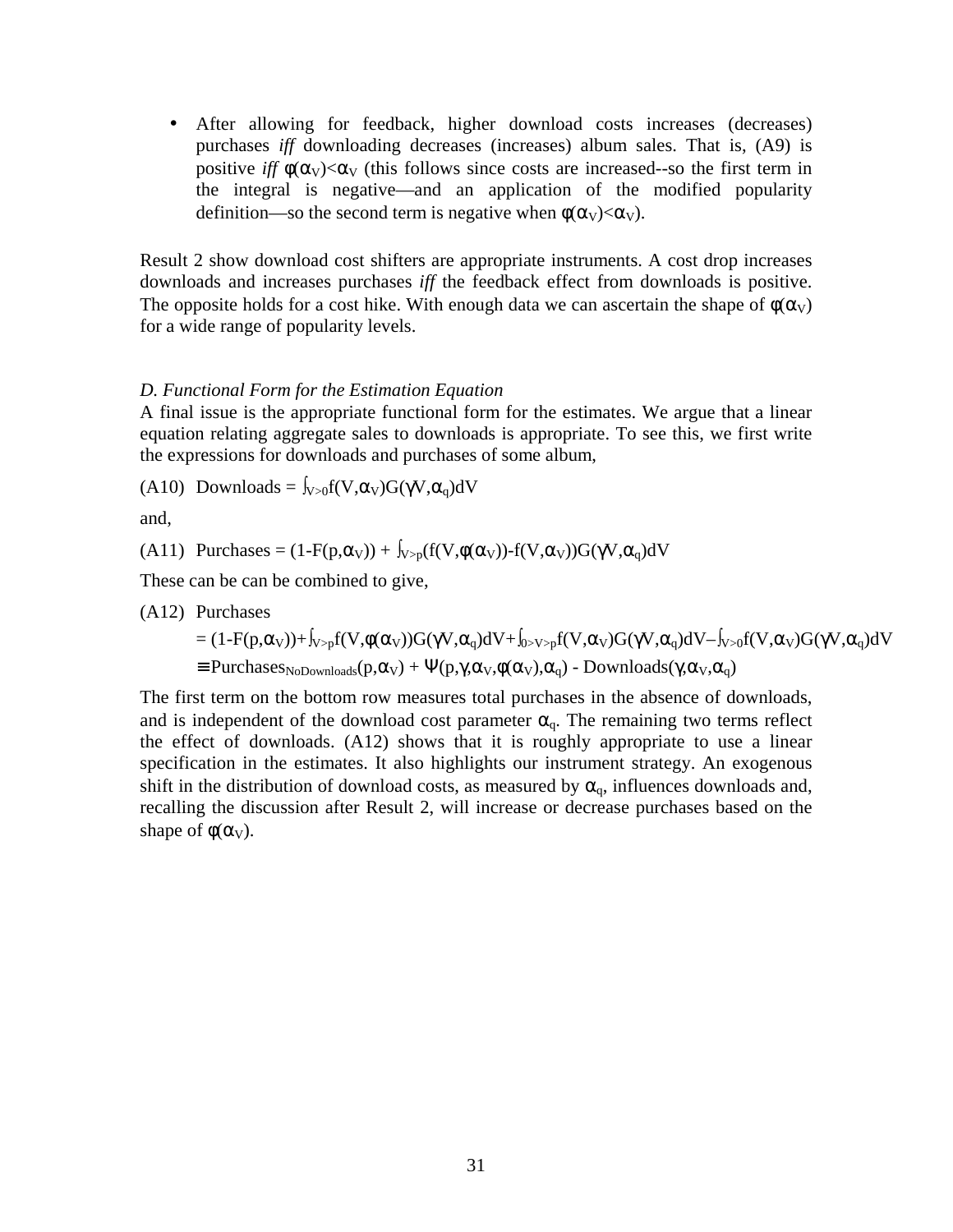#### **References**

- Adar, Eytan and Bernando Huberman (2000). "Free Riding on Gnutella." *First Monday*. 5:10. http://firstmonday.org.
- Agentur Lindner (2004). http://www.agentur-lindner.de/special/ schulferien/index.html.
- Albini, Steve (1994). "The Problem With Music." MAXIMUMROCKNROLL. http://www.arancidamoeba.com/mrr/problemwithmusic.html.
- Allmusic.com (2003). *All Music Guide*. http://www.allmusic.com.
- Bakos, Yannis, Brynjolfsson, Erik and Lichtman, Douglas (1999). "Shared Information Goods." *Journal of Law and Economics*. 42: 117-156.
- Baltagi, Badi (2001). *Econometric Analysis of Panel Data*. Chichester: John Wiley & Sons, Ltd.
- Baltagi, Badi and Ping Wu (1999). "Unequally Spaced Panel Data Regressions with AR(1) Disturbances." *Econometric Theory*. 15: 814-823.
- Baum, Christopher, Mark Schaffer, Steven Stillman (2003). "Instrumental Variables and GMM: Estimation and Testing." *Stata Journal*. 3-1: 1-31.
- Berry, Steven (1994). "Estimating Discrete-Choice Models of Product Differentiation." *Rand Journal of Economics*. 25: 242-262.
- Billboard (2002). *Billboard Magazine*. Billboard Pub. Co. Cincinnati.
- Boldrin, Michele and David Levine (2003). "Perfectly Competitive Innovation." UCLA working paper.
- Bresnahan, Timothy, Scott Stern, and Manuel Trajtenberg (1997). "Market Segmentation and the Sources of Rents from Innovation: Personal Computers in the late 1980s." *Rand Journal of Economics*. 28: S17-S44.
- Brownlee, Nevil, kc Claffy, and Evi Nemeth. "DNS Root/gTLD Performance Measurements." CAIDA working paper. San Diego Supercomputer Center.
- Buchanan, J. (2003). "The WinMX Peer Network (WPN)." http://homepage.ntlworld.com/j.buchanan/.
- CMJ Networks (2002). *CMJ RADIO 200*. Personal communication from Mike Boyle.
- comScore Networks (2003). "File Sharing in the comScore Panel." Personal communication from Graham Mudd.
- Crupnick, Russ (2003). *Digital Music In Perspective: A Behavioral View*. NPD Group. Interview at http://www.insidedigitalmedia.com, 31 December 2003.
- Dempsey, Bert, Debra Weiss, Paul Jones, and Jane Greenberg (1999). "A Quantitative Profile of A Community of Open Source Linux Developers." SILS Technical Report TR-1999-05.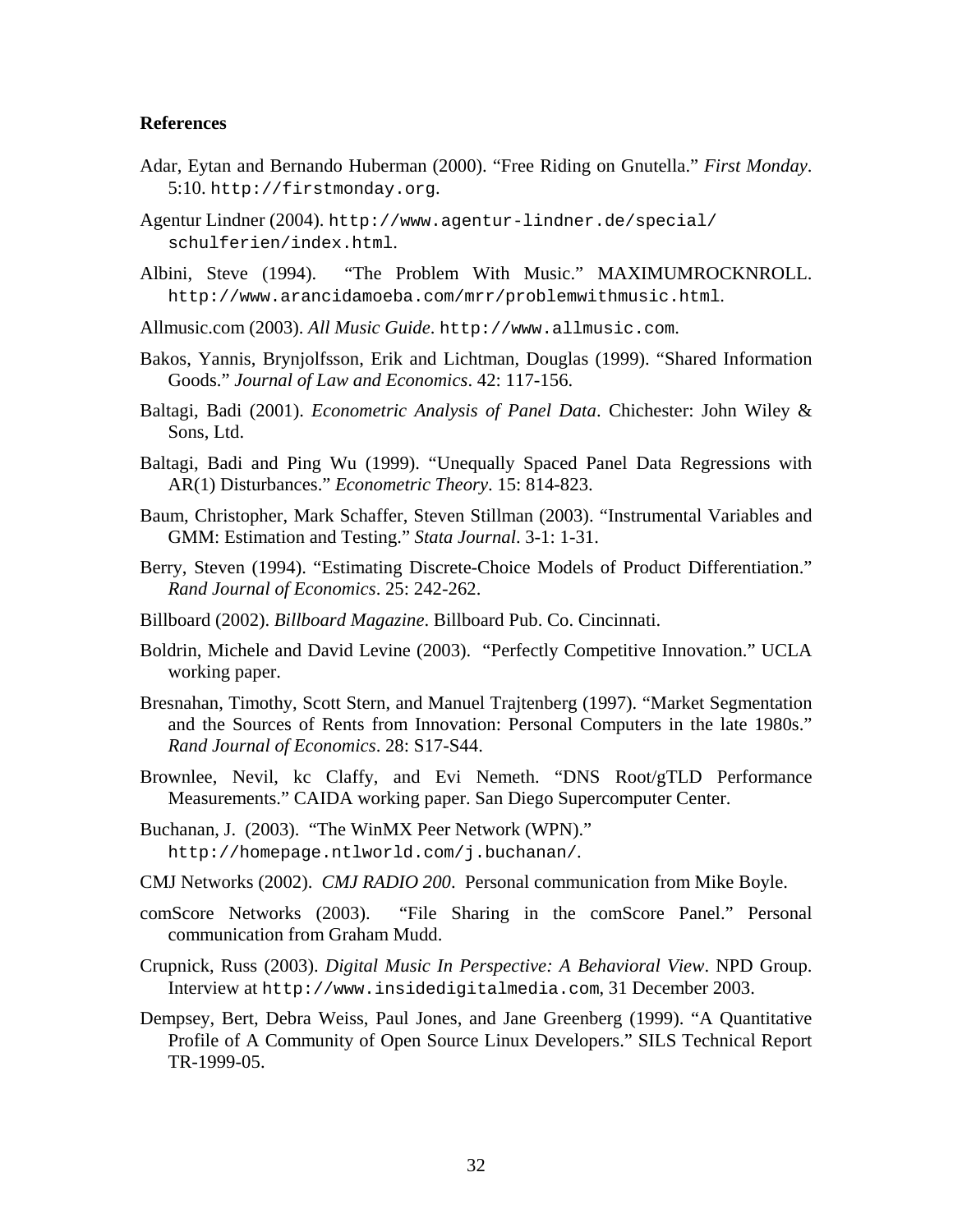- Dotcom Scoop (2001). "Internal RIAA legal memo regarding KaZaA, MusicCity & Grockster." http://www.dotcomscoop.com/article.php?sid=39.
- Edison Media Research (2003). *The National Record Buyers Study III*. Sponsored by Radio & Records. http://www.edisonresearch.com.
- Evans, G. B. A., Savin, N. E. (1981). Testing for Unit Roots. *Econometrica* 49, 753-779.
- Fine, Michael (2000). "SoundScan Study on Napster Use and Loss of Sales." http://www.riaa.com/news/filings/pdf/napster/fine.pdf.
- Forrester (2002). "Downloads Save the Music Business." http://www.forrester.com.
- giFT-FastTrack CVS Repository (2003). "The FastTrack Protocol." http://cvs.berlios.de/cgi-bin/viewcvs.cgi/gift-fasttrack/giFT-FastTrack/PROTOCOL?rev=1.6&content-type=text/vnd.viewcvsmarkup.
- Ian, Janis (2000). "From the Majors To the Minors." http://www.janisian.com/ article-from the majors to the minors.html.
- IEPM (2004). *Internet End-to-end Performance Measurement (IEPM)*. Calculated from SLAC PingER data available at http://www-iepm.slac.stanford.edu/.
- IFPI (2002). *Recording Industry in Numbers 2001*. International Federation of Phonographic Industry.
- Im, Kyung So, M. Hashem Pesaran, Yongcheol Shin (2003). "Testing for Unit Roots in Heterogeneous Panels." *Journal of Econometrics* 115: 53-74.
- Internet2 Netflow Statistics (2004). *Internet2 NetFlow: Weekly Reports*. http://netflow.internet2.edu/weekly/. Abilene NetFlow Nightly Reports.
- Ipsos-Reid (2002a). "File Sharing and CD Burners Proliferate (12 June 2002)." Tempo: Researching the Digital Landscape. http://www.ipsosna.com/dsp\_tempo.cfm.
- Ipsos-Reid (2002b). "Americans Continue to Embrace Potential of Digital Music (5 December 2002)." Tempo: Researching the Digital Landscape. http://www.ipsos-na.com/dsp\_tempo.cfm.
- Jupiter Media Metrix (2002). "File Sharing: To Preserve Market Value Look Beyond Easy Scapegoats." http://www.jupiterresearch.com.
- Keynote (2004). *The Keynote Consumer 40 Internet Performance Index*. http://www.keynote.com/solutions/performance\_indices/consumer\_ index/consumer\_40.html.
- Klein, Benjamin, Andres Lerner, and Kevin Murphy (2002). "The Economics of Copyright 'Fair Use' in a Networked World." *American Economics Association: Papers and Proceedings*. 92: 205-208.
- Leibowitz, Nathaniel Aviv Bergman, Roy Ben-Shaul, Aviv Shavit (2002). "Are File Swapping Networks Cacheable? Characterizing P2P Traffic." Expand Networks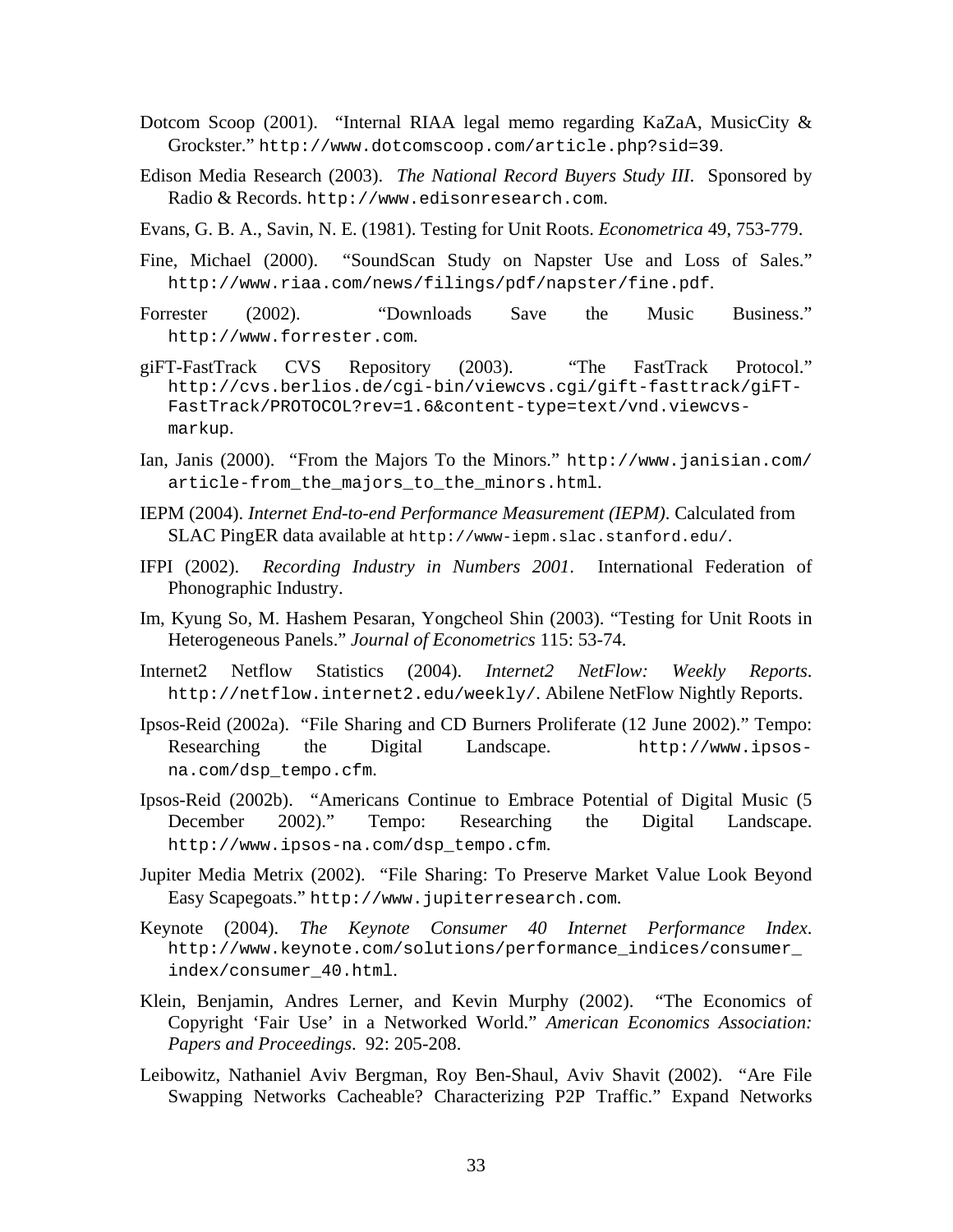working paper. Presented at the 7th International Workshop on Web Content Caching and Distribution (WCW).

- Liebowitz, Stan (2002). "Policing Pirates in the Networked Age." *Policy Analysis*. Number 438. http://www.cato.org/pubs/pas/pa438.pdf.
- Liebowitz, Stan (2003). "Will MP3 downloads Annihilate the Record Industry? The Evidence so Far." In *Advances in the Study of Entrepreneurship, Innovation, and Economic Growth*, edited by Gary Libecap, JAI Press.
- Nevo, Aviv (2001). "Measuring Market Power in the Ready-to-Eat Cereal Industry." *Econometrica*. 69: 307-342.
- Neilsen//NetRatings (2003). "More Than One in Five Surfers Download Music (8 May 2003)." http://www.nielsen-netratings.com/.
- Nielsen SoundScan (2003). http://home.soundscan.com/about.html.
- Niesyto, Horst (2002). *Digitale Spaltung digitale Chancen: Medienbildung mit Jugendlichen aus benachteiligenden Verhältnissen*. Mimeo, Pädagogische Hochschule Ludwigsburg
- Ordonez, Jennifer (2002). "Pop Singer Fails to Strike A Chord Despite the Millions Spent By MCA." *Wall Street Journal*. 26 February 2002.
- Passman, Donald (2000). *All You Need To Know About The Music Business*. New York: Simon & Schuster.
- Pew Internet Project (2000). "Downloading Free Music: Internet Music Lovers Don't Think It's Stealing." http://www.pewtrusts.com/pubs/.
- Pew Internet Project (2003). "Music Downloading, File-Sharing and Copyright." http://www.pewtrusts.com/pubs/.
- Plant, Arnold (1934). "The Economic Aspects of Copyright in Books." *Economica*. 1: 167-195.
- Pollstar (2002). *POLLSTAR--The Concert Hotwire*. Fresno, CA: Pollstar.
- Radio & Records (2002). *R&R: The Industry's Newspaper*. LA: Radio & Records, Inc.
- RIAA (2002). *The Recording Industry Association of America's 2002 Yearend Statistics*. http://www.riaa.com.
- Romer, Paul (1990). "Endogenous Technological Change." *Journal of Political Economy*. 98: S71-S102.
- Romer, Paul (2002). "When Should We Use Intellectual Property Rights?" *American Economic Review: Papers and Proceedings*. 92: 2. 213-216.
- Sandvine (2003). "Regional Characteristics of P2P: File Sharing As A Multi-Application, Multi-National Phenomenon." White Paper. http://www.sandvine.com.
- Seabrook, John (2003). "The Money Note: Can The Record Business Survive?" *The New Yorker*. 7 July. 42-55.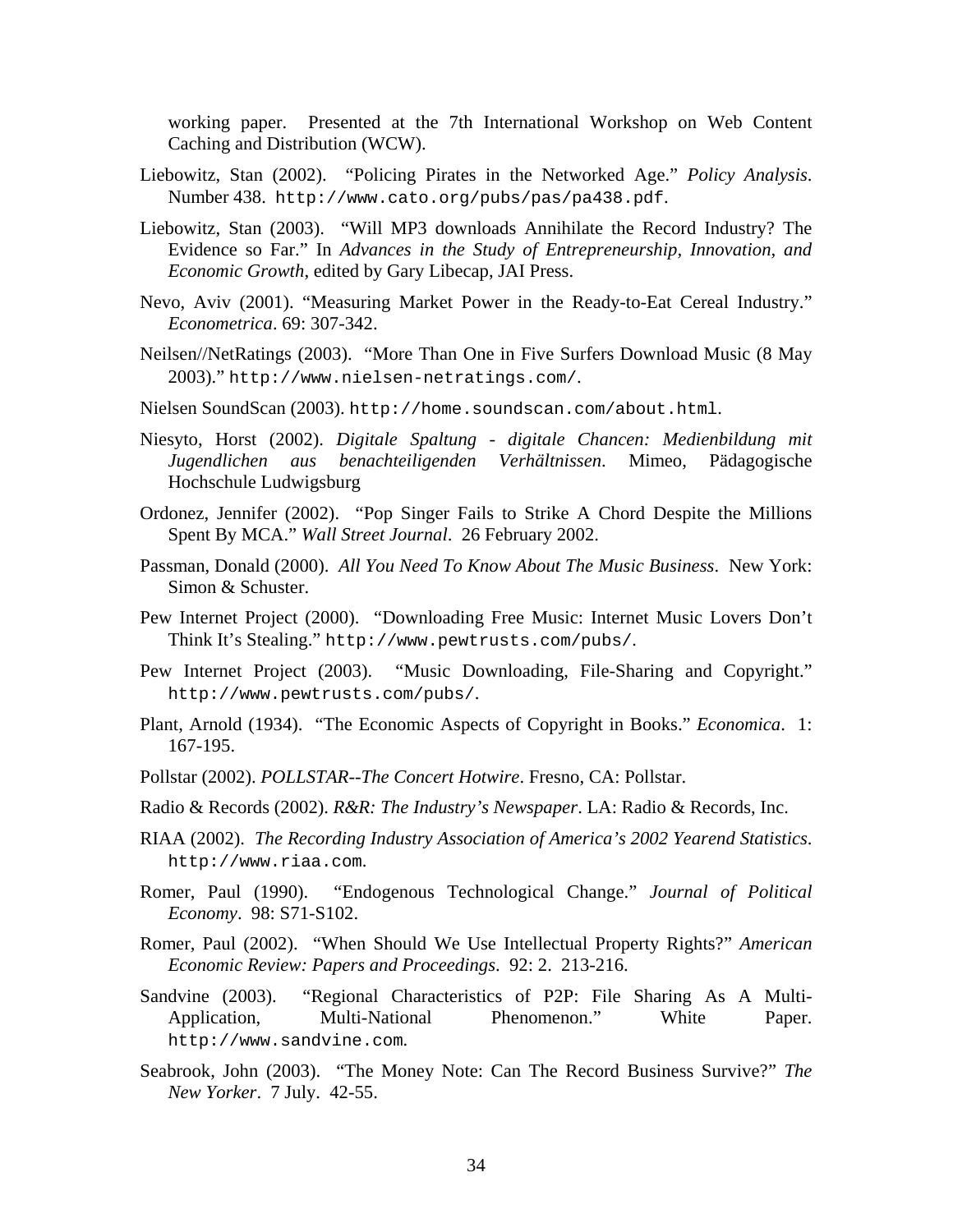- Statistische Veröffentlichungen der Kultusministerkonferenz (2002). Nummer 162 vom August.
- Takeyama, Lisa (1994). "The Welfare Implications of Unauthorized Reproduction of Intellectual Property in the Presence of Demand Network Externalities." *The Journal of Industrial Economics*. 42: 155-166.
- Varian, Hal (2000). "Buying, Sharing and Renting Information Goods." *The Journal of Industrial Economics*. 48: 473-488.
- Zentner, Alejandro (2003). "Measuring the Effect of Online Music Piracy on Music Sales." University of Chicago working paper.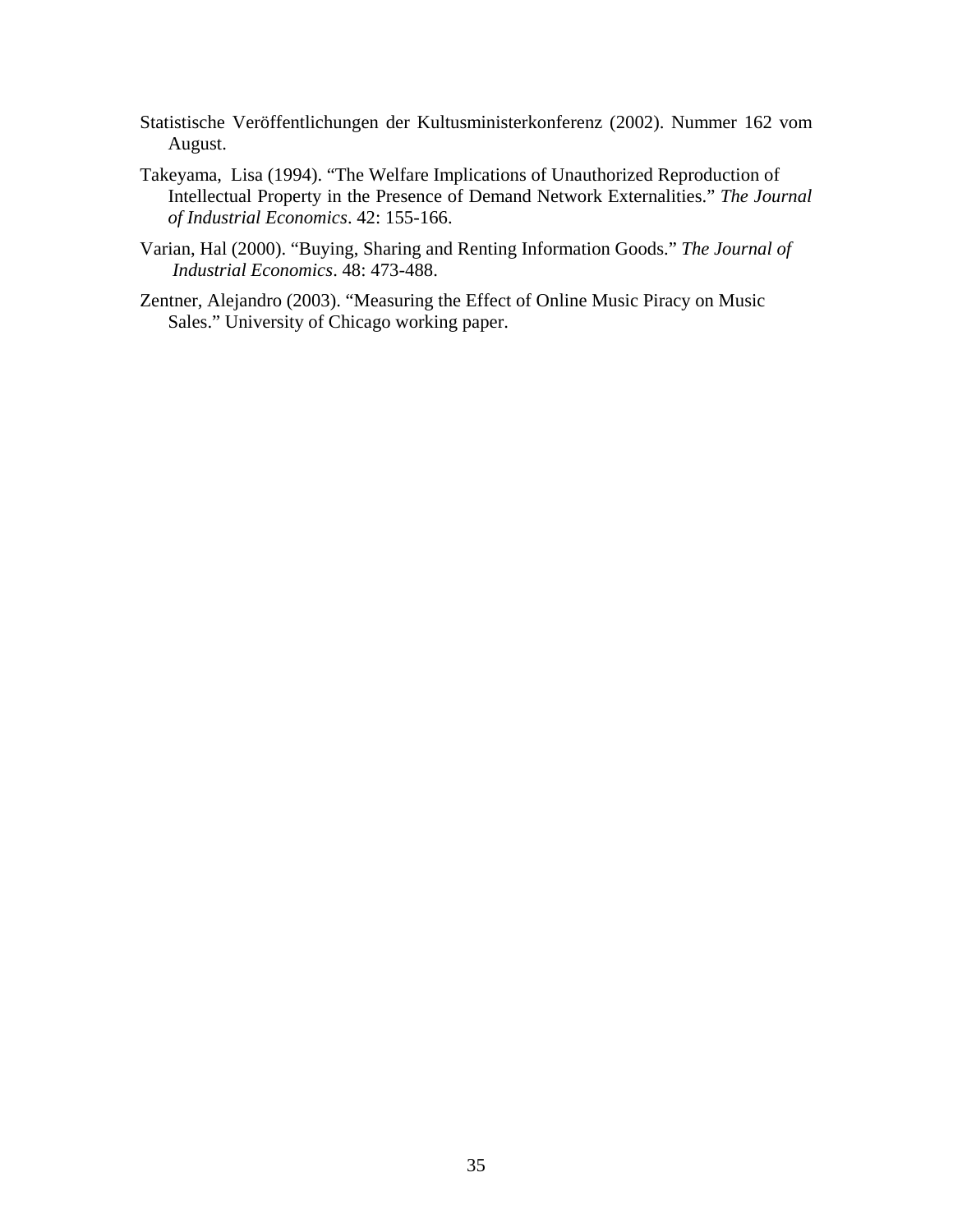| Country              | Share of<br>users | Share of<br>downloads | Share World<br>Population | Share World<br><b>GDP</b> | Share World<br><b>Internet Users</b> | Software<br>Piracy Rate |
|----------------------|-------------------|-----------------------|---------------------------|---------------------------|--------------------------------------|-------------------------|
| <b>United States</b> | 30.9              | 35.7                  | 4.6                       | 21.2                      | 27.4                                 | 23                      |
| Germany              | 13.5              | 14.1                  | 1.3                       | 4.5                       | 5.3                                  | 32                      |
| Italy                | 11.1              | 9.9                   | 0.9                       | 2.9                       | 3.2                                  | 47                      |
| Japan                | 8.4               | 2.8                   | 2.0                       | 7.2                       | 9.3                                  | 35                      |
| France               | 6.9               | 6.9                   | 1.0                       | 3.1                       | 2.8                                  | 43                      |
| Canada               | 5.4               | 6.1                   | 0.5                       | 1.9                       | 2.8                                  | 39                      |
| United Kingdom       | 4.1               | 4.0                   | 1.0                       | 3.1                       | 5.7                                  | 26                      |
| Spain                | 2.5               | 2.6                   | 0.6                       | 1.7                       | 1.3                                  | 47                      |
| <b>Netherlands</b>   | 2.1               | 2.1                   | 0.3                       | 0.9                       | 1.6                                  | 36                      |
| Australia            | 1.6               | 1.9                   | 0.3                       | 1.1                       | 1.8                                  | 32                      |
| Sweden               | 1.5               | 1.7                   | 0.1                       | 0.5                       | 1.0                                  | 29                      |
| Switzerland          | 1.4               | 1.5                   | 0.1                       | 0.5                       | 0.6                                  | 32                      |
| <b>Brazil</b>        | 1.3               | 1.4                   | 2.9                       | 2.7                       | 2.3                                  | 55                      |
| Belgium              | 0.9               | 1.2                   | 0.2                       | 0.6                       | 0.6                                  | 31                      |
| Austria              | 0.8               | 0.6                   | 0.1                       | 0.5                       | 0.6                                  | 30                      |
| Poland               | 0.5               | 0.7                   | 0.6                       | 0.8                       | 1.1                                  | 54                      |

*Table 1 – The Geography of File Sharing (numbers in %)*

Notes on country covariates:

Shares of users and downloads is from the file sharing dataset described in the text. All other statistics are from *The CIA World Factbook* (2002, 2003), except the software piracy rates which are from the *Eighth Annual BSA Global Software Piracy Study* (2003). All values are world shares, except the piracy rates are the fractions of business application software installed without a license in the country. All non-file sharing data are for 2002 except population which is for 2003.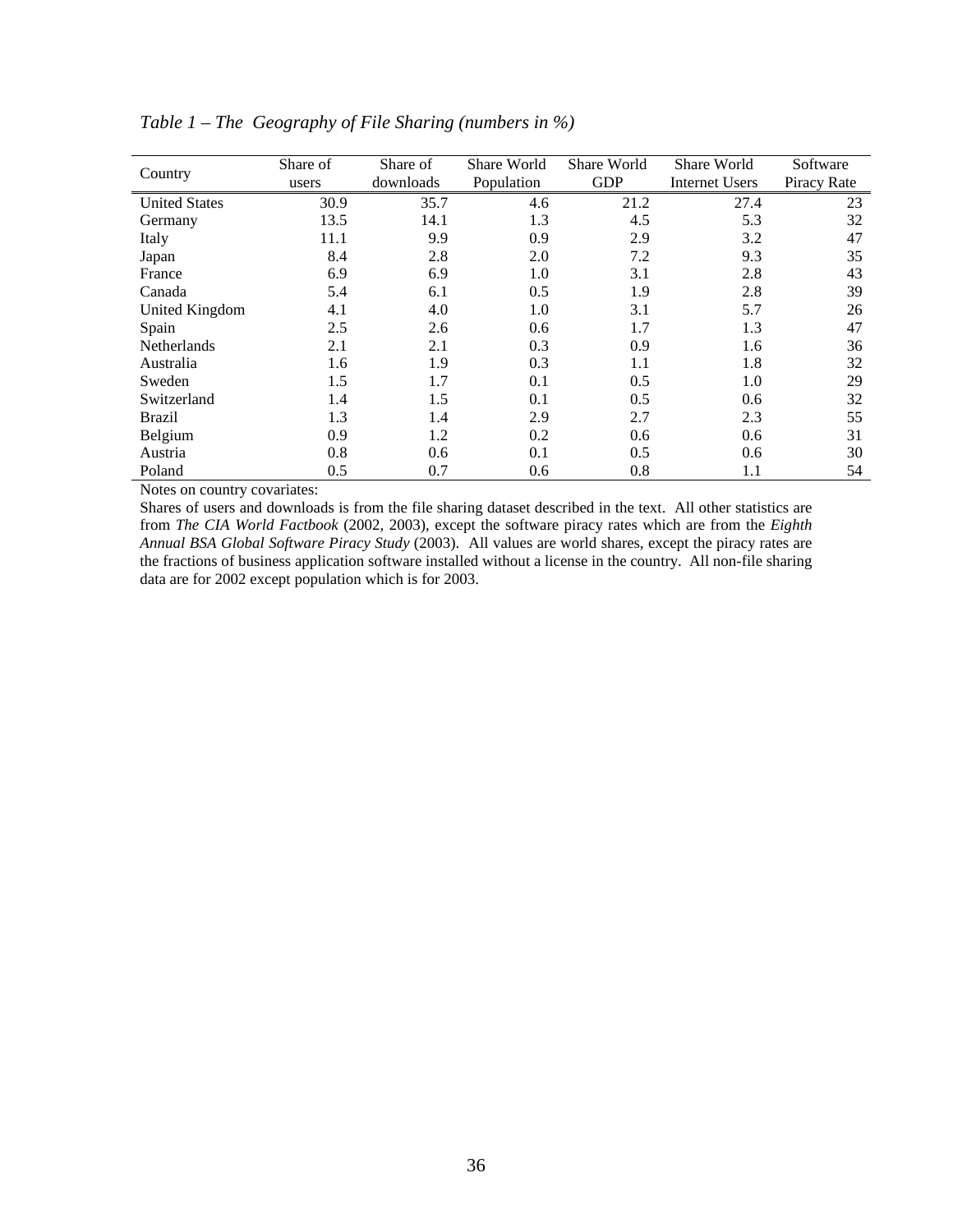| Users in the U.S. Download from |      | Users in the U.S. Upload to |      |
|---------------------------------|------|-----------------------------|------|
| <b>United States</b>            | 45.1 | <b>United States</b>        | 49.0 |
|                                 |      |                             |      |
| Germany                         | 16.5 | Germany                     | 8.9  |
| Canada                          | 6.9  | Canada                      | 7.9  |
| Italy                           | 6.1  | Italy                       | 5.7  |
| United Kingdom                  | 4.2  | France                      | 4.7  |
| France                          | 3.8  | United Kingdom              | 4.2  |
| Japan                           | 2.5  | Australia                   | 2.2  |
| Netherlands                     | 1.9  | Spain                       | 2.0  |
| Spain                           | 1.8  | Japan                       | 1.8  |
| Sweden                          | 1.8  | <b>Netherlands</b>          | 1.6  |
| <b>Brazil</b>                   | 1.2  | Sweden                      | 1.5  |
| Norway                          | 0.9  | <b>Brazil</b>               | 1.3  |
| Switzerland                     | 0.9  | Belgium                     | 1.0  |
| Australia                       | 0.8  | Switzerland                 | 1.0  |
| Poland                          | 0.7  | Mexico                      | 0.6  |

*Table 2 – U.S. Download and Upload Locations. Shares of Top 15 Countries (in %)* 

Note: The U.S. share in the two columns does not match because the number of downloads and uploads involving U.S. users are different.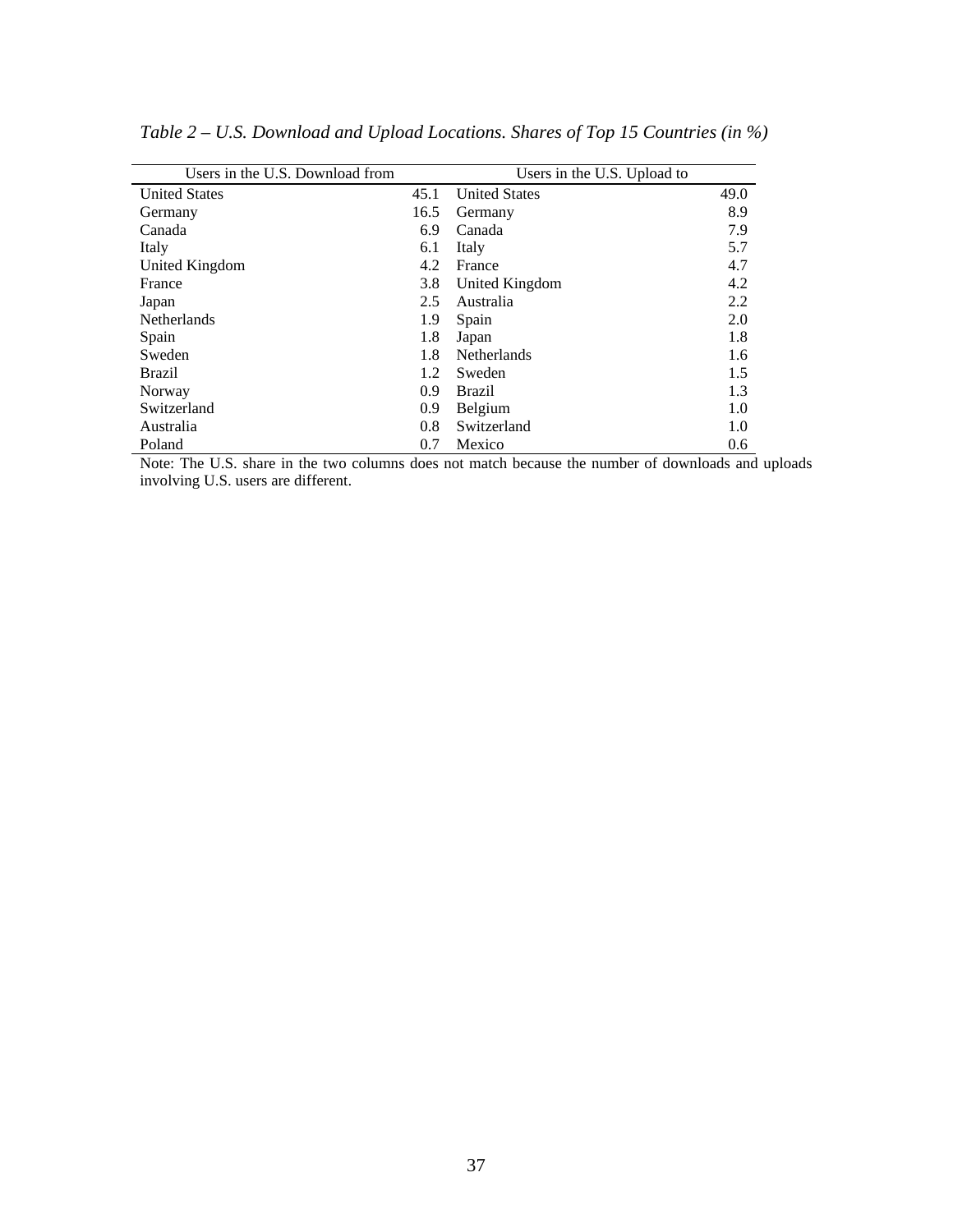|           |                      | Number of<br>downloads<br>in server log files | Number of songs<br>matched to<br>downloads | % downloads<br>matched to song in<br>sample |
|-----------|----------------------|-----------------------------------------------|--------------------------------------------|---------------------------------------------|
| all weeks |                      | 260,889                                       | 47,709                                     | 18.29                                       |
| week 1    | week of 8 September  | 2,164                                         | 442                                        | 20.41                                       |
| week 2    | week of 15 September | 1,347                                         | 144                                        | 10.68                                       |
| week 3    | week of 22 September | 12,051                                        | 2,239                                      | 18.58                                       |
| week 4    | week of 29 September | 15,742                                        | 3,050                                      | 19.38                                       |
| week 5    | week of 6 October    | 8,922                                         | 1,695                                      | 18.99                                       |
| week 6    | week of 13 October   | 12,534                                        | 2,681                                      | 21.39                                       |
| week 7    | week of 20 October   | 8,688                                         | 1,530                                      | 17.61                                       |
| week 8    | week of 27 October   | 5,967                                         | 1,130                                      | 18.93                                       |
| week 9    | week of 3 November   | 4,468                                         | 811                                        | 18.16                                       |
| week 10   | week of 10 November  | 20,936                                        | 4,273                                      | 20.41                                       |
| week 11   | week of 17 November  | 29,755                                        | 5,813                                      | 19.54                                       |
| week 12   | week of 24 November  | 29,284                                        | 5,824                                      | 19.89                                       |
| week 13   | week of 1 December   | 23,914                                        | 4,304                                      | 18.00                                       |
| week 14   | week of 8 December   | 26,404                                        | 4,345                                      | 16.45                                       |
| week 15   | week of 15 December  | 22,820                                        | 2,979                                      | 13.05                                       |
| week 16   | week of 22 December  | 19,428                                        | 3,461                                      | 17.82                                       |
| week 17   | week of 29 December  | 16,465                                        | 2,989                                      | 18.15                                       |

Note: Numbers in the Table only include audio files which are downloaded by users located in the U.S. Multiple downloads of the same file by a client from one other client (reflecting an interruption or disconnection) are only counted once. The downloads are matched to tracks in our sample of albums  $(=10,271$  tracks.)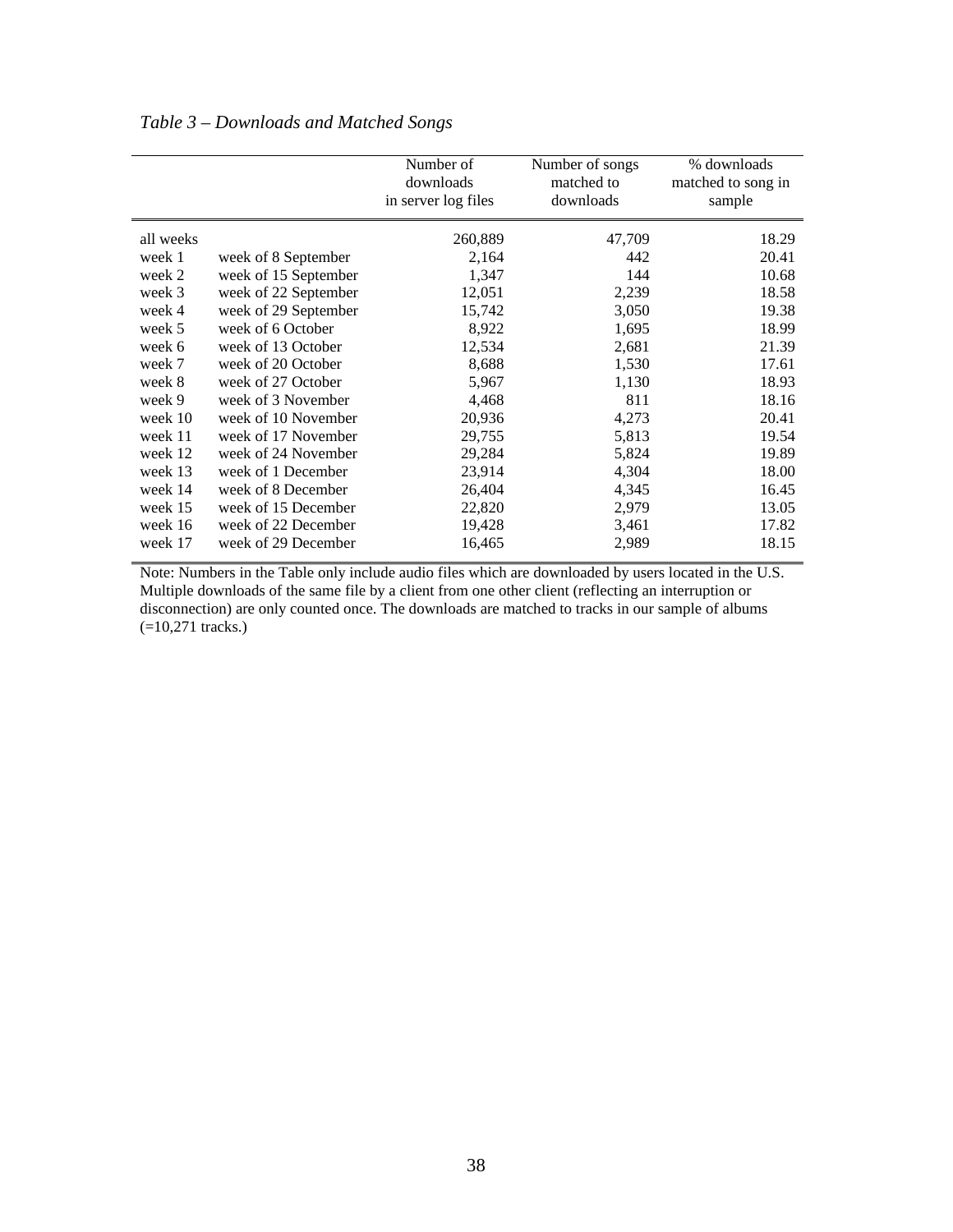|             | obs | Mean sales | Std dev | Min   | Max      | Proportion of sales<br>in original charts |
|-------------|-----|------------|---------|-------|----------|-------------------------------------------|
| Full sample | 680 | 151.786    | 363.541 | 0.071 | 3498.496 | 0.44                                      |
| Catalogue   | 50  | 49.754     | 42.606  | 0.235 | 239.502  | 0.42                                      |
| Alternative | 117 | 125.589    | 141.238 | 9.746 | 844.727  | 0.65                                      |
| Hard        | 19  | 29.796     | 24.003  | 2.962 | 93.942   | 0.35                                      |
| Jazz        | 21  | 23.975     | 70.276  | 0.083 | 325.919  | 0.41                                      |
| Latin       | 21  | 28.321     | 34.698  | 3.702 | 138.242  | 0.96                                      |
| New artists | 50  | 16.508     | 13.627  | 0.318 | 56.915   | 0.55                                      |
| R&B         | 146 | 49.472     | 75.445  | 2.002 | 500.805  | 0.21                                      |
| Rap         | 77  | 39.483     | 62.658  | 1.027 | 315.445  | 0.30                                      |
| Current     | 80  | 792.547    | 741.119 | 4.236 | 3498.496 | 0.39                                      |
| Country     | 66  | 92.012     | 137.191 | 0.071 | 701.880  | 0.64                                      |
| Soundtrack  | 33  | 47.411     | 83.159  | 5.032 | 346.569  | 0.39                                      |

*Table 4 – Sample Sales(1,000s) by Category* 

Note: Proportion of sales in original charts compares sales of albums included in our samples to total sales in the Billboard chart from which the random sample was drawn. A comparison to overall US sales is provided in Table 5. These figures only include sales over our seventeen week observation period. Most of the top-selling albums are classified as "Current" for the purposes of this table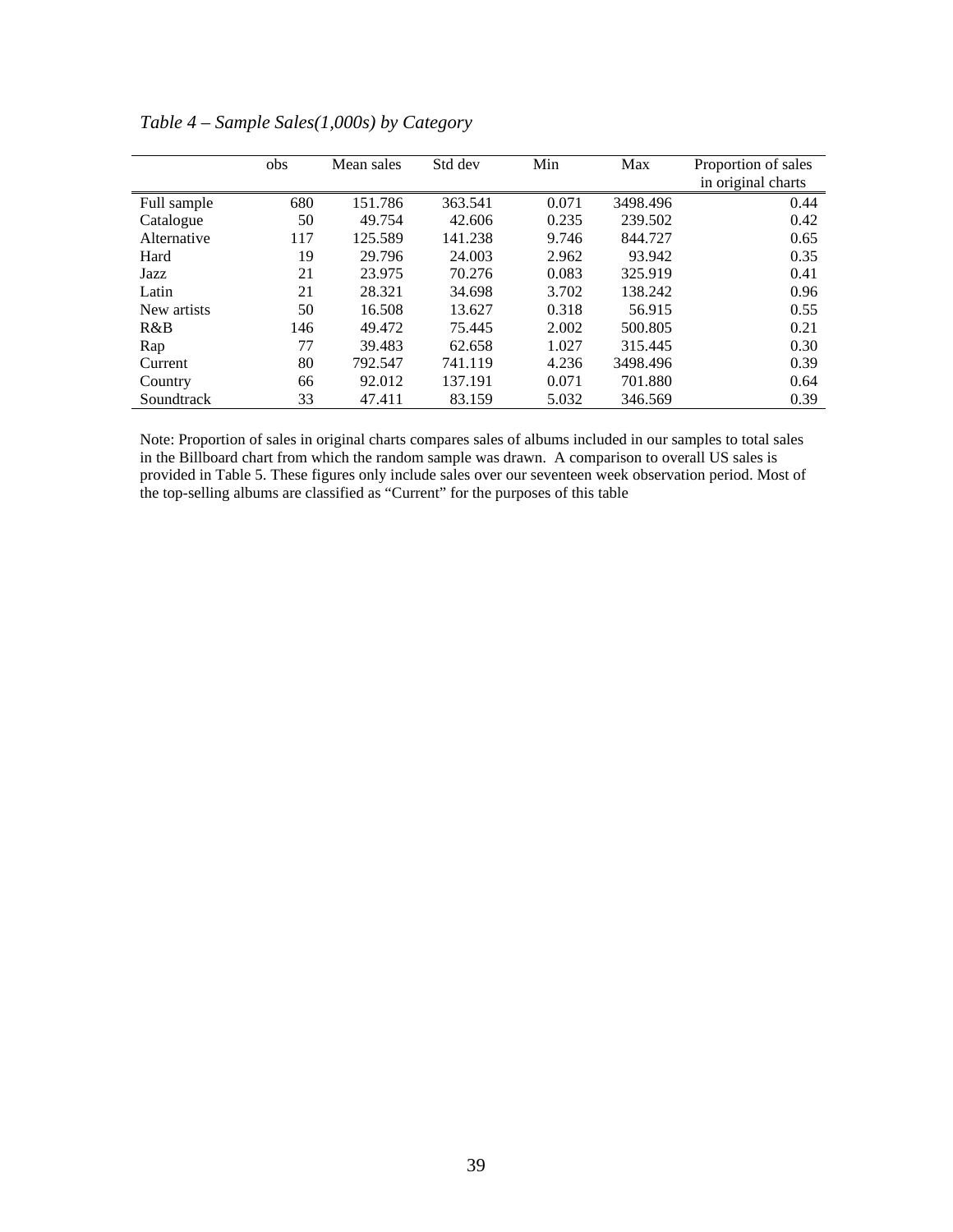|           |                      | Sales of albums in sample (#<br>copies) | % of total album<br>sales in U.S. |
|-----------|----------------------|-----------------------------------------|-----------------------------------|
| all weeks |                      | 104,002,856                             | 35.9                              |
| week 1    | week of 8 September  | 3,661,568                               | 30.7                              |
| week 2    | week of 15 September | 3,078,103                               | 32.2                              |
| week 3    | week of 22 September | 3,409,499                               | 33.7                              |
| week 4    | week of 29 September | 3,911,991                               | 35.8                              |
| week 5    | week of 6 October    | 4,111,011                               | 36.5                              |
| week 6    | week of 13 October   | 3,676,026                               | 34.4                              |
| week 7    | week of 20 October   | 4,048,804                               | 32.7                              |
| week 8    | week of 27 October   | 3,809,819                               | 32.4                              |
| week 9    | week of 3 November   | 5,003,957                               | 37.2                              |
| week 10   | week of 10 November  | 5,384,753                               | 33.2                              |
| week 11   | week of 17 November  | 5,789,505                               | 30.9                              |
| week 12   | week of 24 November  | 6,684,465                               | 33.0                              |
| week 13   | week of 1 December   | 9,929,928                               | 36.5                              |
| week 14   | week of 8 December   | 7,353,564                               | 36.9                              |
| week 15   | week of 15 December  | 10,046,509                              | 34.5                              |
| week 16   | week of 22 December  | 13,618,747                              | 36.0                              |
| week 17   | week of 29 December  | 10,484,607                              | 35.3                              |

*Table 5 – Sample Sales by Week*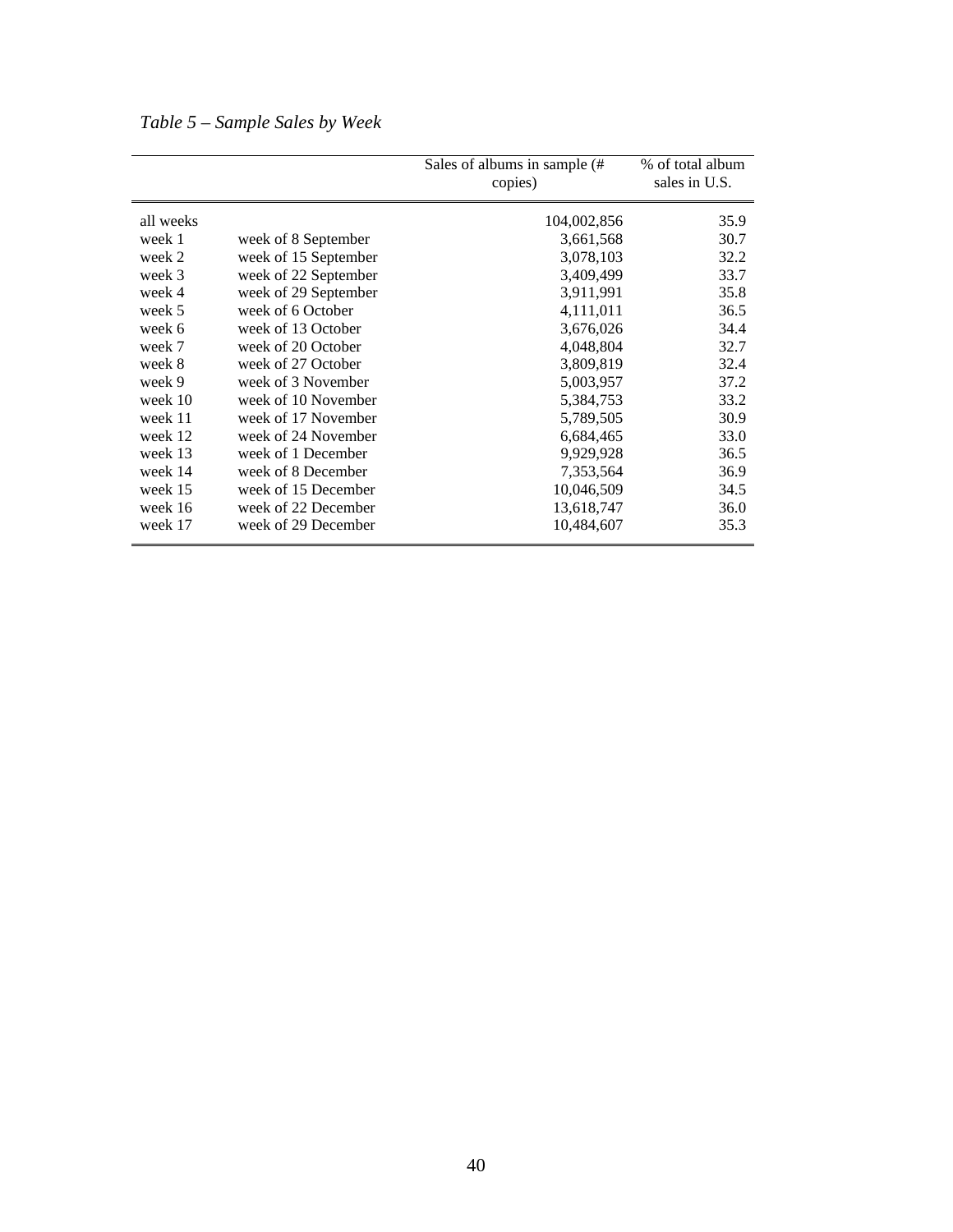|           | Number of<br>songs in sample | Mean number<br>of downloads | Std dev | Min      | Max  |
|-----------|------------------------------|-----------------------------|---------|----------|------|
| all weeks | 10271                        | 4.645                       | 21.462  | 0        | 1258 |
| week 1    | 10271                        | 0.043                       | 0.446   | 0        | 17   |
| week 2    | 10271                        | 0.014                       | 0.176   | 0        | 7    |
| week 3    | 10271                        | 0.218                       | 1.274   | 0        | 66   |
| week 4    | 10271                        | 0.297                       | 1.451   | 0        | 35   |
| week 5    | 10271                        | 0.165                       | 0.953   | 0        | 34   |
| week 6    | 10271                        | 0.261                       | 1.419   | 0        | 60   |
| week 7    | 10271                        | 0.149                       | 1.040   | 0        | 47   |
| week 8    | 10271                        | 0.110                       | 0.748   | 0        | 39   |
| week 9    | 10271                        | 0.079                       | 0.636   | 0        | 45   |
| week 10   | 10271                        | 0.416                       | 3.250   | 0        | 250  |
| week 11   | 10271                        | 0.566                       | 3.612   | 0        | 260  |
| week 12   | 10271                        | 0.567                       | 2.932   | 0        | 155  |
| week 13   | 10271                        | 0.419                       | 2.705   | 0        | 140  |
| week 14   | 10271                        | 0.423                       | 2.409   | 0        | 104  |
| week 15   | 10271                        | 0.290                       | 1.703   | 0        | 80   |
| week 16   | 10271                        | 0.337                       | 1.952   | 0        | 86   |
| week 17   | 10271                        | 0.291                       | 1.534   | $\theta$ | 56   |

*Table 6 – Number of downloads per song* 

For the sum of all weeks, the median number of downloads of a particular song is 0, the  $75<sup>th</sup>$  percentile is 2, the 90<sup>th</sup> percentile is 11, and the 95<sup>th</sup> percentile is 22.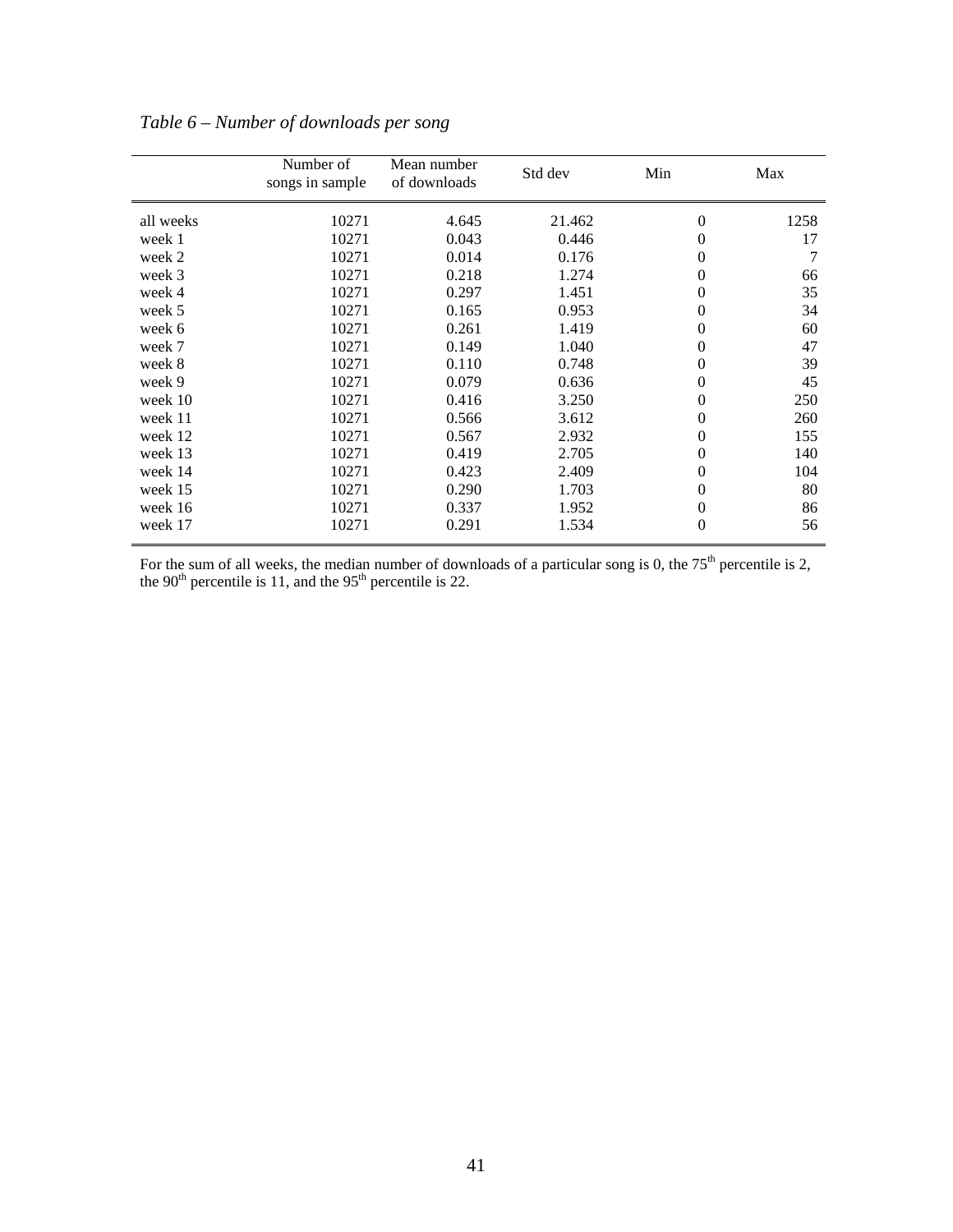|           | Number of albums<br>in sample | Mean number<br>of downloads | Std dev | Min            | Max  |
|-----------|-------------------------------|-----------------------------|---------|----------------|------|
| all weeks | 680                           | 70.162                      | 158.628 | $\theta$       | 1799 |
| week 1    | 680                           | 0.654                       | 2.476   | $\overline{0}$ | 34   |
| week 2    | 680                           | 0.209                       | 1.027   | 0              | 12   |
| week 3    | 680                           | 3.287                       | 9.824   | $\Omega$       | 120  |
| week 4    | 680                           | 4.491                       | 12.380  | 0              | 136  |
| week 5    | 680                           | 2.491                       | 8.105   | 0              | 90   |
| week 6    | 680                           | 3.938                       | 11.477  | $\overline{0}$ | 124  |
| week 7    | 680                           | 2.254                       | 6.904   | 0              | 72   |
| week 8    | 680                           | 1.663                       | 5.146   | $\overline{0}$ | 48   |
| week 9    | 680                           | 1.194                       | 3.588   | 0              | 53   |
| week 10   | 680                           | 6.278                       | 19.061  | $\theta$       | 349  |
| week 11   | 680                           | 8.547                       | 23.303  | $\overline{0}$ | 368  |
| week 12   | 680                           | 8.560                       | 21.262  | 0              | 253  |
| week 13   | 680                           | 6.331                       | 16.852  | $\overline{0}$ | 285  |
| week 14   | 680                           | 6.385                       | 16.056  | 0              | 164  |
| week 15   | 680                           | 4.387                       | 11.198  | 0              | 116  |
| week 16   | 680                           | 5.096                       | 13.433  | $\overline{0}$ | 104  |
| week 17   | 680                           | 4.396                       | 12.867  | $\overline{0}$ | 180  |

# *Table 7 – Number of Downloads per Album*

For the sum of all weeks, the median number of downloads per album is 16, the  $75<sup>th</sup>$  percentile is 63, the  $90<sup>th</sup>$  percentile is 195, and the 95<sup>th</sup> percentile is 328. For 147 albums, there are zero downloads.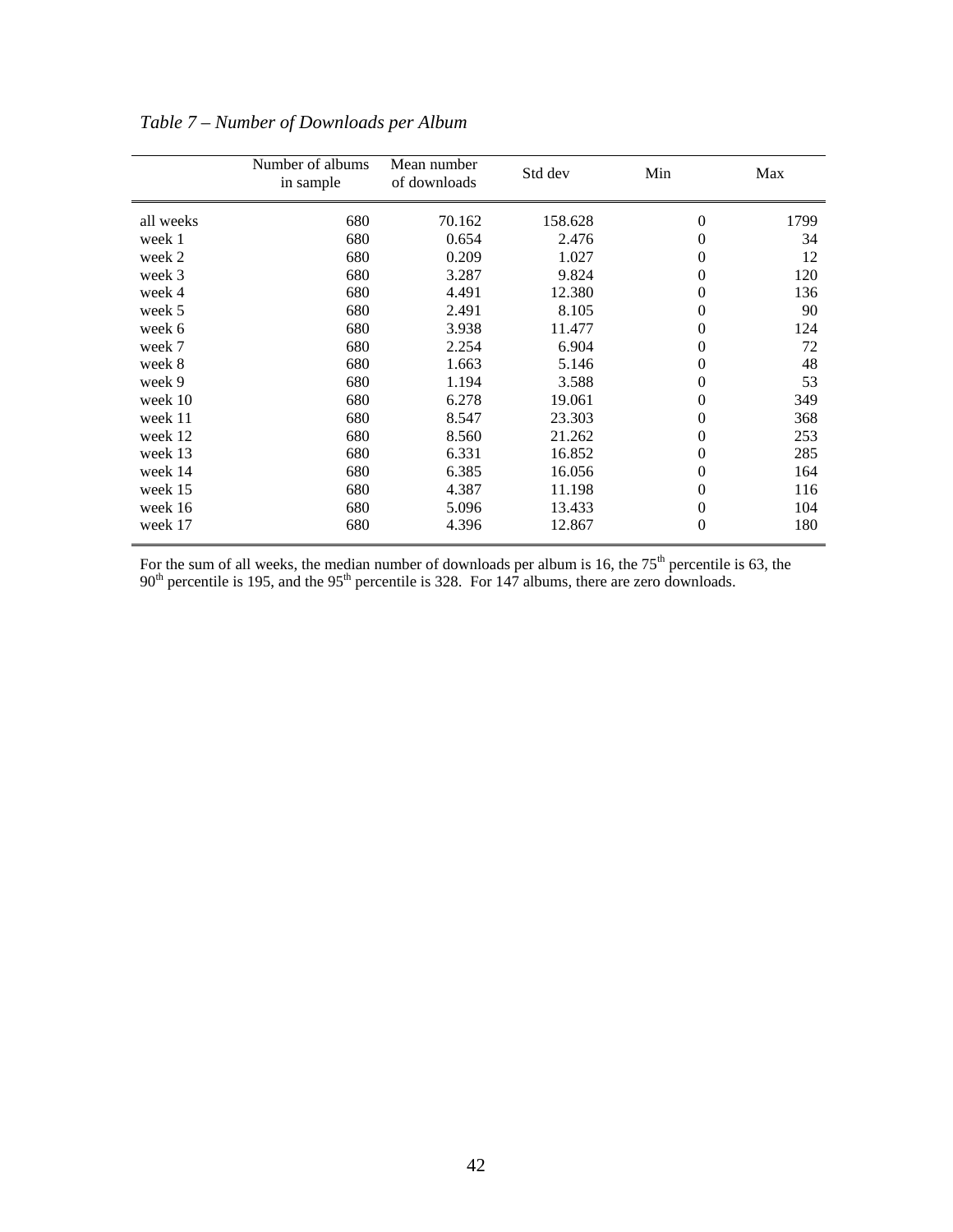|             | # songs<br>(# albums)<br>in sample | Mean # of<br>downloads | Std dev     | Min              | Min  | Mann-<br>Whitney |
|-------------|------------------------------------|------------------------|-------------|------------------|------|------------------|
|             |                                    |                        | Song level  |                  |      |                  |
| Catalogue   | 714                                | 4.361                  | 10.370      | $\boldsymbol{0}$ | 152  | 13.152**         |
| Alternative | 1707                               | 7.021                  | 18.153      | $\theta$         | 312  | 11.432**         |
| Hard        | 270                                | 4.830                  | 8.684       | $\boldsymbol{0}$ | 52   | 7.454**          |
| Jazz        | 261                                | 0.333                  | 0.920       | $\mathbf{0}$     | 7    | 17.324**         |
| Latin       | 309                                | 0.550                  | 2.927       | $\theta$         | 28   | 19.122**         |
| New artists | 711                                | 0.609                  | 7.039       | $\theta$         | 184  | 26.664**         |
| R&B         | 2249                               | 1.635                  | 7.680       | $\boldsymbol{0}$ | 159  | 33.382**         |
| Rap         | 1227                               | 0.920                  | 4.887       | $\Omega$         | 82   | 30.750**         |
| Current     | 1342                               | 17.182                 | 51.286      | $\theta$         | 1258 |                  |
| Country     | 913                                | 1.974                  | 6.382       | $\boldsymbol{0}$ | 128  | 21.213**         |
| Soundtrack  | 568                                | 1.673                  | 5.301       | $\theta$         | 61   | 19.304**         |
|             |                                    |                        | Album level |                  |      |                  |
| Catalogue   | 50                                 | 62.280                 | 103.114     | $\mathbf{0}$     | 680  | 5.698**          |
| Alternative | 117                                | 102.436                | 122.794     | $\theta$         | 674  | 4.969**          |
| Hard        | 19                                 | 68.632                 | 82.899      | $\Omega$         | 264  | 3.791**          |
| Jazz        | 21                                 | 4.143                  | 4.542       | $\mathbf{0}$     | 13   | $6.682**$        |
| Latin       | 21                                 | 8.095                  | 26.344      | $\boldsymbol{0}$ | 121  | 6.578**          |
| New artists | 50                                 | 8.660                  | 33.097      | $\theta$         | 229  | $9.045**$        |
| R&B         | 146                                | 25.542                 | 56.494      | $\boldsymbol{0}$ | 433  | 10.275**         |
| Rap         | 77                                 | 14.855                 | 24.487      | $\theta$         | 119  | 9.458**          |
| Current     | 80                                 | 277.807                | 333.935     | $\overline{2}$   | 1799 |                  |
| Country     | 66                                 | 27.303                 | 51.649      | $\boldsymbol{0}$ | 344  | 8.202**          |
| Soundtrack  | 33                                 | 28.788                 | 36.611      | $\theta$         | 185  | $6.288**$        |

Mann Whitney test statistics are for the null that the current downloads, which have the largest mean, are from the same population as the other genres. This hypothesis is rejected for all comparisons. \*\* 1% level of significance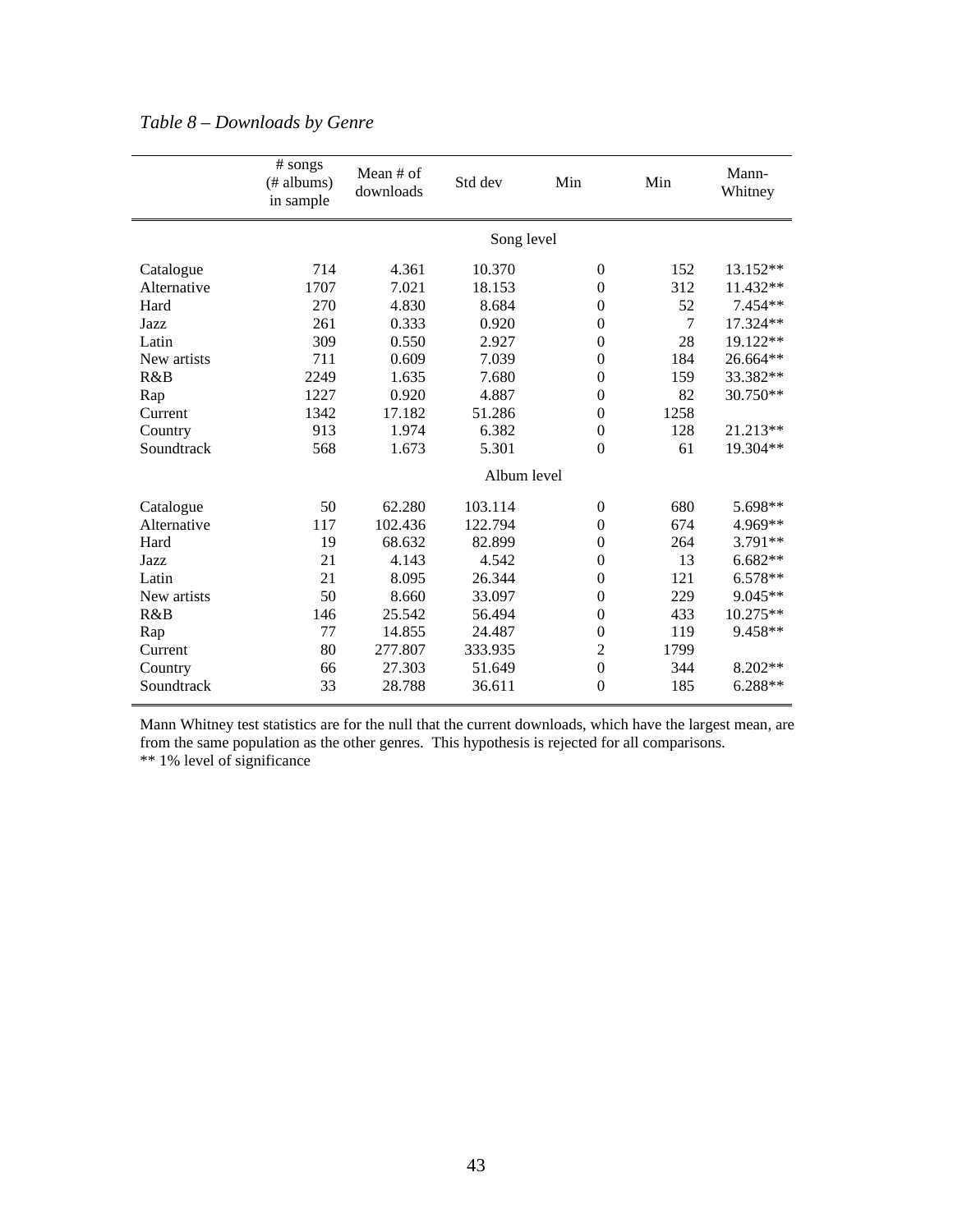## *Table 9 – Downloads by Sales – Album Level*

|                                                                                                  | Obs | Mean # of<br>downloads | Std dev | Min      | Max  | Mann-<br>Whitney |
|--------------------------------------------------------------------------------------------------|-----|------------------------|---------|----------|------|------------------|
| $1st$ quartile: mean 7,330 copies<br>[up to 36,066 copies]<br>$2nd$ quartile: mean 21,619 copies | 170 | 10.812                 | 38.060  | $\theta$ | 402  | $-14.223**$      |
| [up to $132,654$ copies]                                                                         | 170 | 21.882                 | 52.401  | $\theta$ | 433  | $-12.375**$      |
| $3rd$ quartile: mean 60,371 copies<br>[up to $603,308$ copies]                                   | 170 | 47.694                 | 55.331  | $\theta$ | 264  | $-8.270**$       |
| $4th$ quartile: mean 517,747 copies<br>[max $11,176,209$ copies]                                 | 170 | 200.259                | 265.370 |          | 1799 |                  |

Mann Whitney test statistics are for the null that the 4<sup>th</sup> quartile with the highest sales comes from the same population as the other sales quartiles.

\*\* 1% level of significance

| Table 10 – Downloads by Release Date – Album Level |  |  |  |
|----------------------------------------------------|--|--|--|
|----------------------------------------------------|--|--|--|

|                                           | Obs | Mean $#$ of<br>downloads | Std dev | Min      | Min  | Mann-<br>Whitney |
|-------------------------------------------|-----|--------------------------|---------|----------|------|------------------|
| $1st$ quartile<br>[prior to 11/9/2001]    | 170 | 63.647                   | 99.661  | 0        | 680  | 0.483            |
| $2nd$ quartile<br>[prior to $6/26/2002$ ] | 173 | 60.081                   | 131.884 | 0        | 980  | $-2.427*$        |
| $3rd$ quartile<br>[prior to 9/25/2002]    | 180 | 51.611                   | 120.788 | $\theta$ | 706  | $-3.209**$       |
| $4th$ quartile<br>[prior to 12/18/2002]   | 157 | 109.592                  | 246.423 | 0        | 1799 |                  |

Earliest release date is  $12/8/1983$ . Mann Whitney test statistics are for the null that the  $4<sup>th</sup>$  quartile with the most recent release dates comes from the same population as the other sales quartiles. \*\* 1% level of significance \* 5% level of significance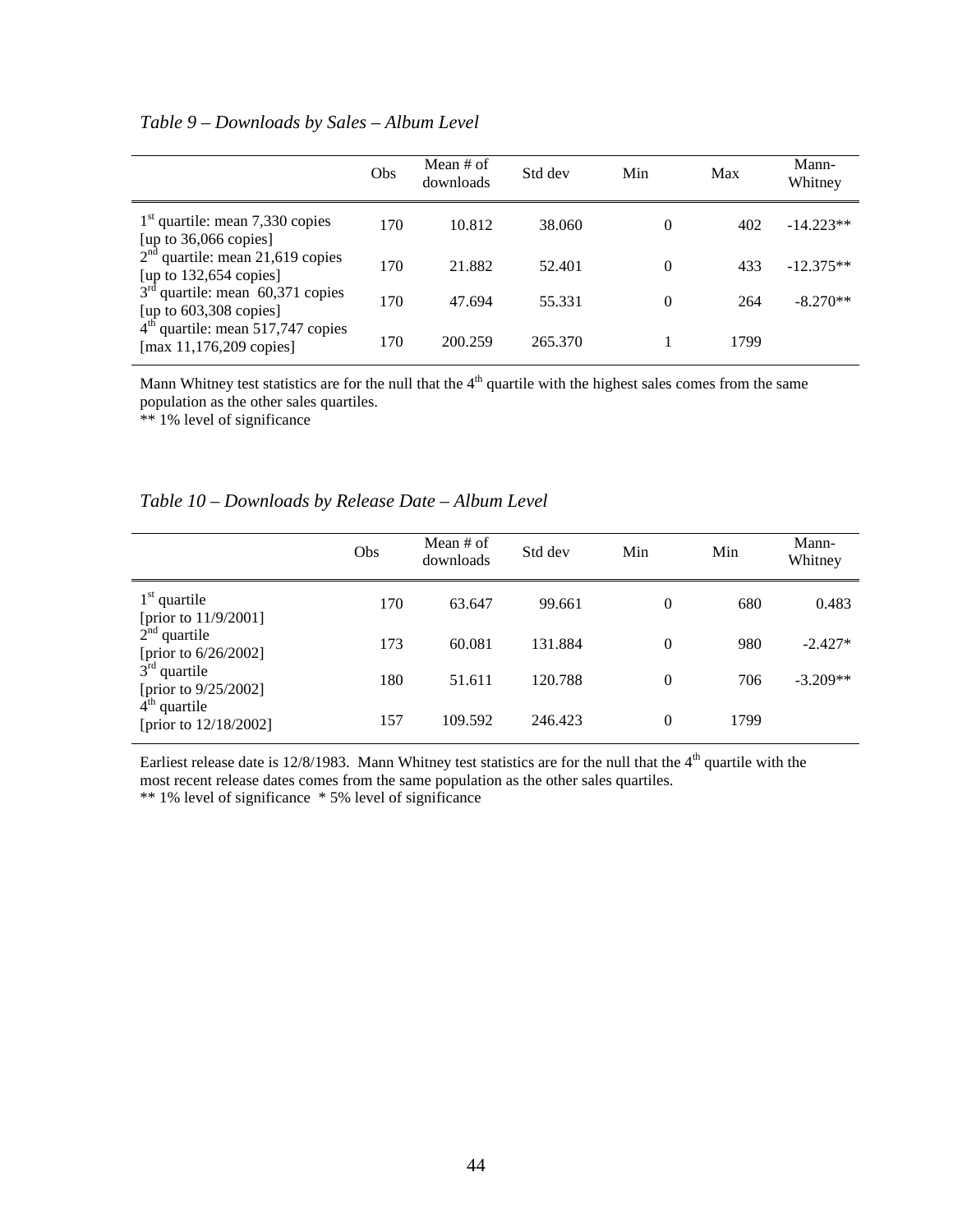|                           | (1)                   | (II)          |                       |
|---------------------------|-----------------------|---------------|-----------------------|
|                           |                       | $1st$ stage   | 2 <sup>nd</sup> stage |
|                           | sales                 | # downloads   | sales                 |
| # downloads               | 1.071<br>$(0.194)$ ** |               | 1.467<br>$(0.567)$ ** |
| Alternative               | $-479.066$            | $-175.820$    | $-409.633$            |
|                           | $(65.146)$ **         | $(19.510)$ ** | $(95.749)$ **         |
| Hard                      | $-538.641$            | $-205.246$    | $-455.824$            |
|                           | $(67.644)$ **         | $(34.606)$ ** | $(113.377)**$         |
| Jazz                      | $-475.369$            | $-270.465$    | $-367.020$            |
|                           | $(71.022)$ **         | $(33.377)$ ** | $(144.448)$ **        |
| Latin                     | $-475.257$            | $-277.996$    | $-367.836$            |
|                           | $(69.383)$ **         | $(34.065)$ ** | $(140.549)$ **        |
| R&B                       | $-472.798$            | $-247.962$    | $-372.982$            |
|                           | $(68.450)$ **         | $(18.845)$ ** | $(131.685)$ **        |
| Rap                       | $-471.338$            | $-253.844$    | $-367.008$            |
|                           | $(68.825)$ **         | $(21.955)$ ** | $(136.926)$ **        |
| Country                   | $-432.146$            | $-258.409$    | $-332.966$            |
|                           | $(69.879)$ **         | $(22.663)$ ** | $(132.146)$ **        |
| Soundtrack                | -478.338              | -244.529      | -379.746              |
|                           | $(69.505)$ **         | $(28.110)$ ** | $(131.656)$ **        |
| New artists               | $-487.675$            | $-267.350$    | $-381.290$            |
|                           | $(69.290)**$          | $(24.657)$ ** | $(139.305)$ **        |
| Catalogue                 | $-511.878$            | $-214.646$    | $-428.407$            |
|                           | $(67.536)$ **         | $(24.499)$ ** | $(116.300)$ **        |
| Mean track time on album  |                       | $-0.199$      |                       |
|                           |                       | $(0.096)*$    |                       |
| Minimum track time on     |                       | 0.228         |                       |
| album                     |                       | $(0.089)$ **  |                       |
|                           |                       | 294.229       |                       |
| Constant                  | 494.905               |               | 384.916               |
|                           | $(69.709)**$          | $(21.793)$ ** | $(144.543)$ **        |
| # Observations            | 680                   | 673           | 673                   |
| Adjusted $R^2$            |                       |               | 0.577                 |
| (uncentered $R^2$ )       | 0.599                 | 0.275         | (0.640)               |
| Partial $R^2$ instruments |                       | 0.018         |                       |
| (Prob $F>0$ )             |                       | (0.037)       |                       |
| Sargan overid test        |                       |               |                       |
| $\chi^2$ <i>p</i> -value  |                       |               | 0.149                 |
|                           |                       |               |                       |

*Table 11 – Downloads and Album Sales*

Dependent variables are album sales  $(1,000s)$  and # downloads at the 1<sup>st</sup> stage. The Hansen-Sargan overidentification test is for the joint null hypothesis that the excluded instruments are valid, i.e., uncorrelated with the second-stage error term, and that they are correctly excluded from the estimated equation. We also tested the orthogonality conditions for each individual instrument using the differencein-Sargan statistic, which is the difference of the Hansen-Sargan statistic of the unrestricted and the restricted equations (see Baum, Schaffer and Stillman, 2003). The null is that both the restricted and unrestricted equations are well-specified. We cannot reject the null for the reported specification. Robust standard errors are in parentheses.

\*\* 1% level of significance \* 5% level of significance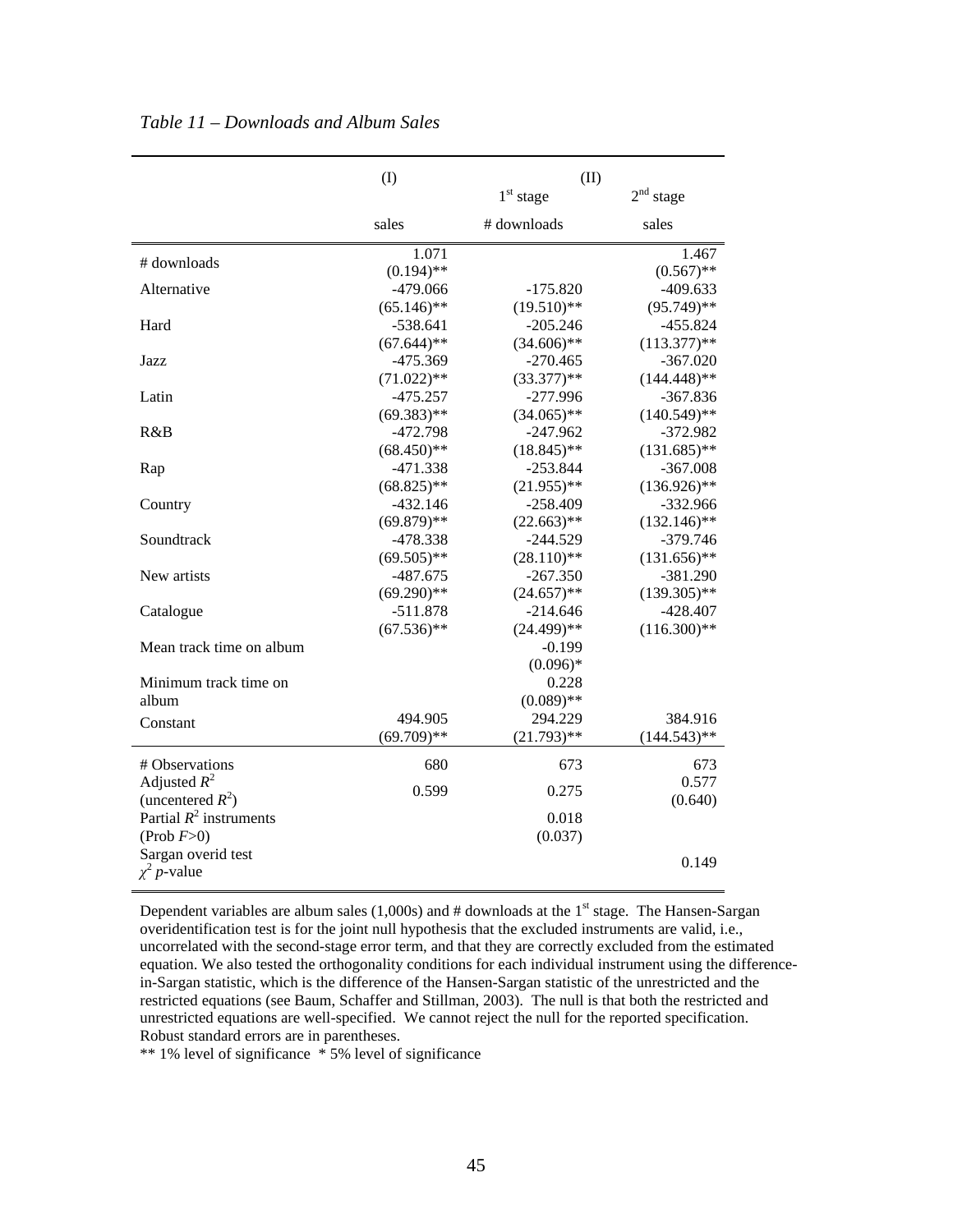|                             | (1)          | (II)         | (III)        |                          | (IV)         |                       | (V)          |                       | (VI)                     |
|-----------------------------|--------------|--------------|--------------|--------------------------|--------------|-----------------------|--------------|-----------------------|--------------------------|
|                             | sales        | sales        | $1st$ stage  | 2 <sup>nd</sup><br>stage | $1st$ stage  | 2 <sup>nd</sup> stage | $1st$ stage  | 2 <sup>nd</sup> stage | 2 <sup>nd</sup><br>stage |
|                             |              |              | # downloads  | sales                    | # downloads  | sales                 | # downloads  | $\triangle$ sales     | $\triangle$ sales        |
| # downloads                 | 1.193        | 0.281        |              | $-0.001$                 |              | $-0.014$              |              |                       |                          |
|                             | $(0.022)$ ** | $(0.025)$ ** |              | (0.195)                  |              | (0.175)               |              |                       |                          |
| $\Delta$ # downloads        |              |              |              |                          |              |                       |              | 0.088                 | 0.038                    |
| (instrumented)              |              |              |              |                          |              |                       |              | (0.49)                | (0.05)                   |
| German kids on              |              |              | 0.670        |                          | 0.366        |                       | 0.370        |                       |                          |
| vacation (million)          |              |              | $(0.054)$ ** |                          | $(0.123)$ ** |                       | $(0.113)$ ** |                       |                          |
| <b>Internet Consumer 40</b> |              |              |              |                          | $-1.122$     |                       | $-0.820$     |                       |                          |
| Performance Index           |              |              |              |                          | $(0.347)$ ** |                       | $(0.273)$ ** |                       |                          |
| Internet average            |              |              |              |                          | $-0.184$     |                       | $-0.164$     |                       |                          |
| roundtrip time (ms)         |              |              |              |                          | $(0.059)$ ** |                       | $(0.048)$ ** |                       |                          |
| Internet std deviation      |              |              |              |                          | 0.135        |                       | $-0.332$     |                       |                          |
| roundtrip time (ms)         |              |              |              |                          | $(0.079)$ ** |                       | $(0.149)*$   |                       |                          |
| Internet2 net flow:         |              |              |              |                          | $-0.260$     |                       | 0.102        |                       |                          |
| % file sharing              |              |              |              |                          | $(0.069)$ ** |                       | (0.065)      |                       |                          |
| Mean album time "other"     |              |              |              |                          | 0.126        |                       | 0.156        |                       |                          |
| albums in musical           |              |              |              |                          | $(0.043)$ ** |                       | (0.086)      |                       |                          |
| genre                       |              |              |              |                          |              |                       |              |                       |                          |
| Polynomial time trend of    |              |              |              |                          |              |                       |              |                       |                          |
| degree six                  | yes          | yes          | yes          | yes                      | yes          | yes                   | yes          | yes                   | yes                      |
| Album Fixed Effects?        | no           | yes          | yes          | yes                      | yes          | yes                   | yes          | yes                   | yes                      |
| Constant                    | 19.199       | 21.671       | 4.889        | 21.888                   | 37.720       | 22.043                | $-2.588$     | $-7.342$              | $-0.292$                 |
|                             | $(5.470)$ ** | $(3.753)$ ** | $(1.602)$ ** | $(3.799)$ **             | $(17.652)*$  | $(3.821)$ **          | (25.172)     | (0.62)                | (0.12)                   |
|                             |              |              |              |                          |              |                       |              |                       | 0.023                    |
| Observations                | 10093        | 10093        | 10093        | 10093                    | 9991         | 9991                  | 9320         | 9320                  | 8649                     |
| Prob $F>0$ on excluded      |              |              | 0.000        |                          | 0.000        |                       | 0.000        |                       |                          |
| instruments                 |              |              |              |                          |              |                       |              |                       |                          |
| Sargan test (p-value)       |              |              |              |                          | 0.1715       |                       |              | 0.586                 | 0.593                    |
| Baltagi-Wu LBI              |              |              |              |                          |              |                       |              |                       | 2.710                    |
| R-squared                   | 0.23         | 0.03         | 0.029        | 0.005                    | 0.0139       | 0.0104                | 0.029        | 0.01                  | 0.0188                   |

Dependent variables are album sales  $(1,000s)$  and # downloads at the 1<sup>st</sup> stage. Specification (V) and (VI) estimate the model in first differences. Specification (VI) models the disturbance term as first-order autoregressive. In this model, the polynomial time trend is replaced with weekly indicators.  $\rho$  is the estimated coefficient on the AR(1) disturbance. The Baltagi and Wu (1999) test for unbalanced panels is for the null that  $\rho$ =0. We cannot reject the hypothesis. For an explanation of the Sargan overidentification test, see Note for Table 11. Robust standard errors are in parentheses. Album-weeks prior to the release date are excluded from the sample

\*\* 1% level of significance \* 5% level of significance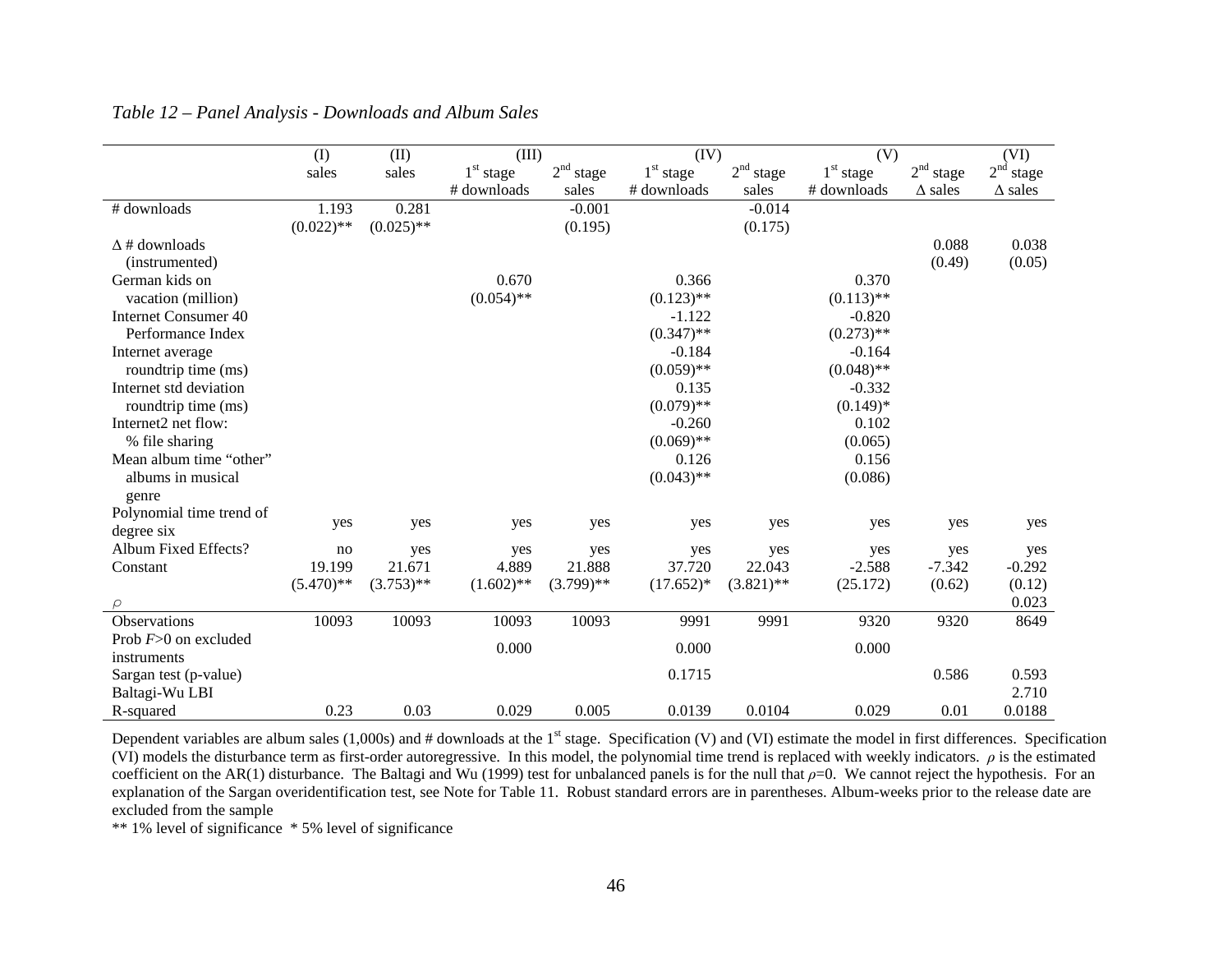|                                       | (I)                      | (II)                              | (III)                             | (IV)                              |  |  |
|---------------------------------------|--------------------------|-----------------------------------|-----------------------------------|-----------------------------------|--|--|
|                                       | 2 <sup>nd</sup><br>stage | 2 <sup>nd</sup><br>stage          | 2 <sup>nd</sup><br>stage          | 2 <sup>nd</sup> stage             |  |  |
|                                       | $\Delta$ sales for       | $\Delta$ sales for                | $\Delta$ sales for                | $\Delta$ sales for                |  |  |
|                                       | $1st$ quartile sales     | 2 <sup>nd</sup><br>quartile sales | 3 <sup>rd</sup><br>quartile sales | 4 <sup>th</sup><br>quartile sales |  |  |
| $\Delta$ # downloads                  | $-0.005$                 | 0.051                             | 0.084                             | 0.468                             |  |  |
| (instrumented)                        | (0.009)                  | $(0.021)$ *                       | $(0.030)$ **                      | (0.307)                           |  |  |
| Polynomial time                       |                          |                                   |                                   |                                   |  |  |
| trend of degree six                   | yes                      | yes                               | yes                               | yes                               |  |  |
| Constant                              | $-0.226$                 | 1.578                             | 3.301                             | 45.159                            |  |  |
|                                       | (0.268)                  | $(0.612)*$                        | (1.890)                           | (75.373)                          |  |  |
| Observations                          | 2243                     | 2397                              | 2388                              | 2388                              |  |  |
| Prob $F>0$ on                         |                          |                                   |                                   |                                   |  |  |
| excluded                              | 0.000                    | 0.000                             | 0.000                             | 0.000                             |  |  |
| instruments                           |                          |                                   |                                   |                                   |  |  |
| Sargan test (p-value)                 | 0.1749                   | 0.2914                            | 0.2628                            | 0.4404                            |  |  |
| Dobust standard arrars in paranthosos |                          |                                   |                                   |                                   |  |  |

# *Table 13 – Downloads and Album Sales – Effects by Sales*

Robust standard errors in parentheses

\* significant at 5%; \*\* significant at 1%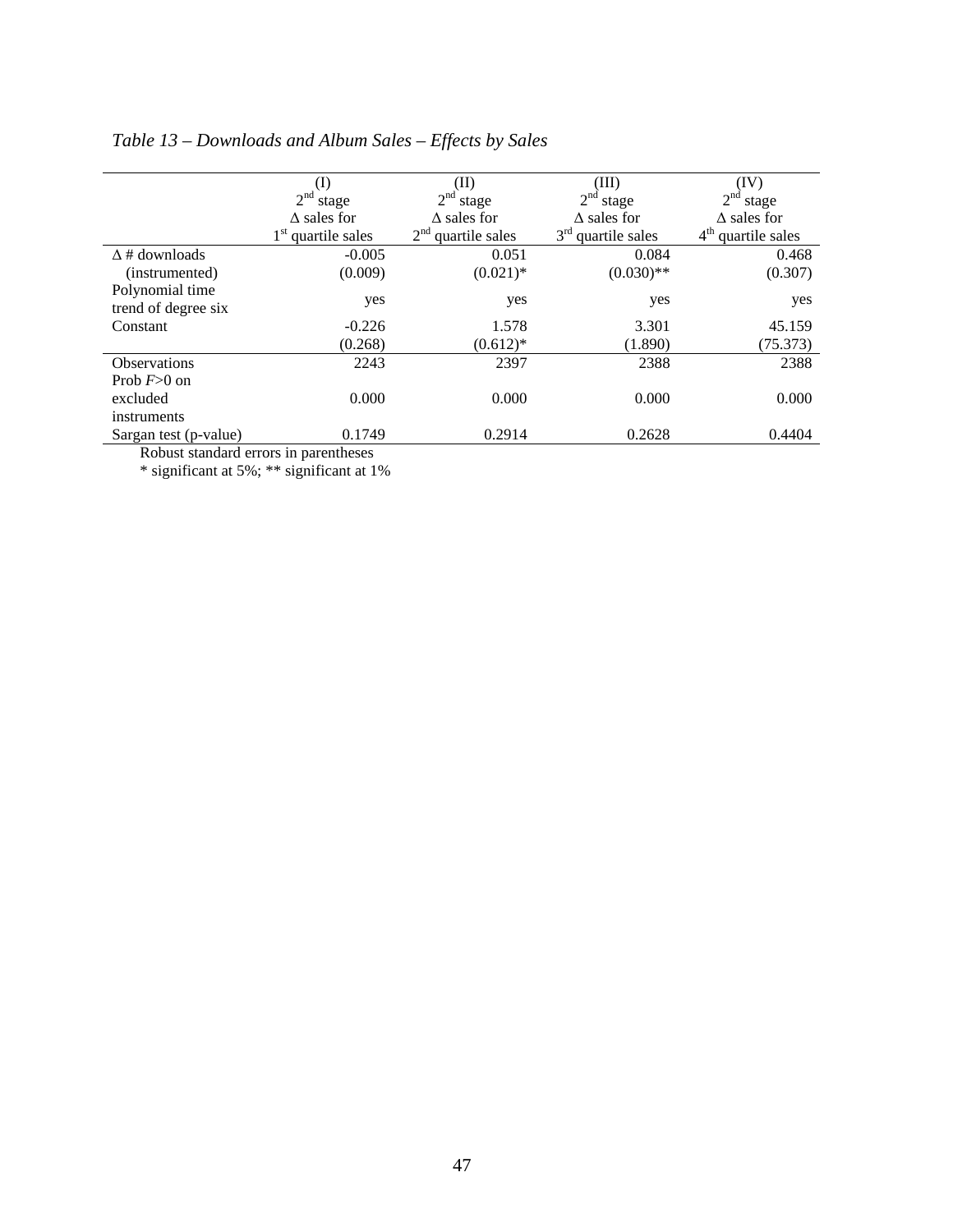|                                 | (1)          |                       | (II)          |                       |  |
|---------------------------------|--------------|-----------------------|---------------|-----------------------|--|
|                                 | $1st$ stage  | 2 <sup>nd</sup> stage | $1st$ stage   | 2 <sup>nd</sup> stage |  |
|                                 | # downloads  | sales                 | # downloads   | sales                 |  |
| $\Delta$ # downloads            |              | 0.012                 |               | $-0.037$              |  |
| (instrumented)                  |              | (0.172)               |               | (0.200)               |  |
| Video shown on MTV              | 3.686        | 5.724                 | 4.811         | 7.324                 |  |
| Top 25 video                    | $(0.726)$ ** | $(1.869)$ **          | $(0.752)$ **  | $(2.060)$ **          |  |
| Song is on Billboard's          | $-1.399$     | 5.390                 | $-1.525$      | 5.518                 |  |
| Top 50 Airplay                  | $(0.691)*$   | $(1.692)$ **          | $(0.712)*$    | $(1.753)$ **          |  |
| Band is on tour this            |              |                       | 0.471         | $-1.826$              |  |
| week                            |              |                       | (0.657)       | (1.595)               |  |
| German kids on                  | 0.361        |                       | 0.650         |                       |  |
| vacation (million)              | $(0.123)$ ** |                       | $(0.201)$ **  |                       |  |
| <b>Internet Consumer 40</b>     | $-1.118$     |                       | $-1.249$      |                       |  |
| Performance Index               | $(0.347)$ ** |                       | $(0.358)$ **  |                       |  |
| Internet average                | $-0.186$     |                       | $-0.307$      |                       |  |
| roundtrip time (ms)             | $(0.059)$ ** |                       | $(0.089)$ **  |                       |  |
| Internet std deviation          | 0.140        |                       | 0.208         |                       |  |
| roundtrip time (ms)             | (0.079)      |                       | $(0.087)$ **  |                       |  |
| Internet2 net flow:             | $-0.261$     |                       | $-0.133$      |                       |  |
| % file sharing                  | $(0.069)$ ** |                       | (0.098)       |                       |  |
| Mean album time "other"         | 0.128        |                       | 0.144         |                       |  |
| albums in musical genre         | $(0.043)$ ** |                       | $(0.044)$ **  |                       |  |
| Album Fixed Effects?            | yes          | yes                   | yes           | yes                   |  |
| Polynomial time trend of degree | yes          | yes                   | yes           | yes                   |  |
| six                             |              |                       |               |                       |  |
| Constant                        | 37.268       | 20.567                | 52.043        | 19.762                |  |
|                                 | $(17.628)*$  | $(3.726)$ **          | $(20.485)$ ** | $(3.748)$ **          |  |
| <b>Observations</b>             | 9991         | 9991                  | 9399          | 9399                  |  |
| Prob $F>0$ on excluded          | 0.000        |                       | 0.000         |                       |  |
| instruments                     |              |                       |               |                       |  |
| Sargan test (p-value)           |              | 0.183                 |               | 0.209                 |  |
| R-squared                       | 0.0182       | 0.1114                | 0.0176        | 0.0595                |  |

## *Table 14 – Downloads and Album Sales – Role of Radio, TV, and Touring*

Dependent variables are album sales  $(1,000s)$  and # downloads at the 1<sup>st</sup> stage. For an

explanation of the Sargan overidentification test, see Note for Table 11. Robust standard errors are in parentheses. Album-weeks prior to the release date are excluded from the sample

\* significant at 5%; \*\* significant at 1%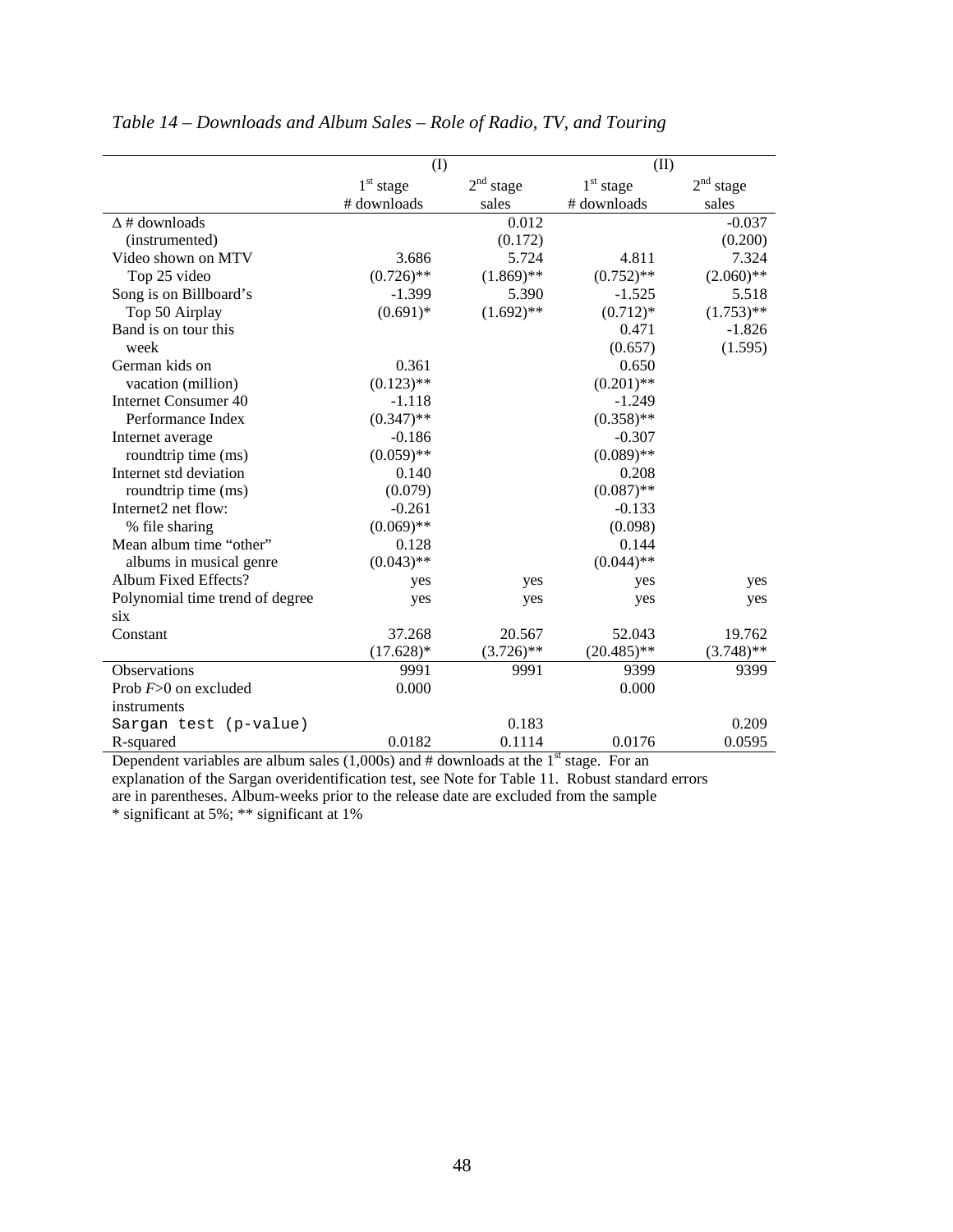

**Figure 1: P2P Architectures**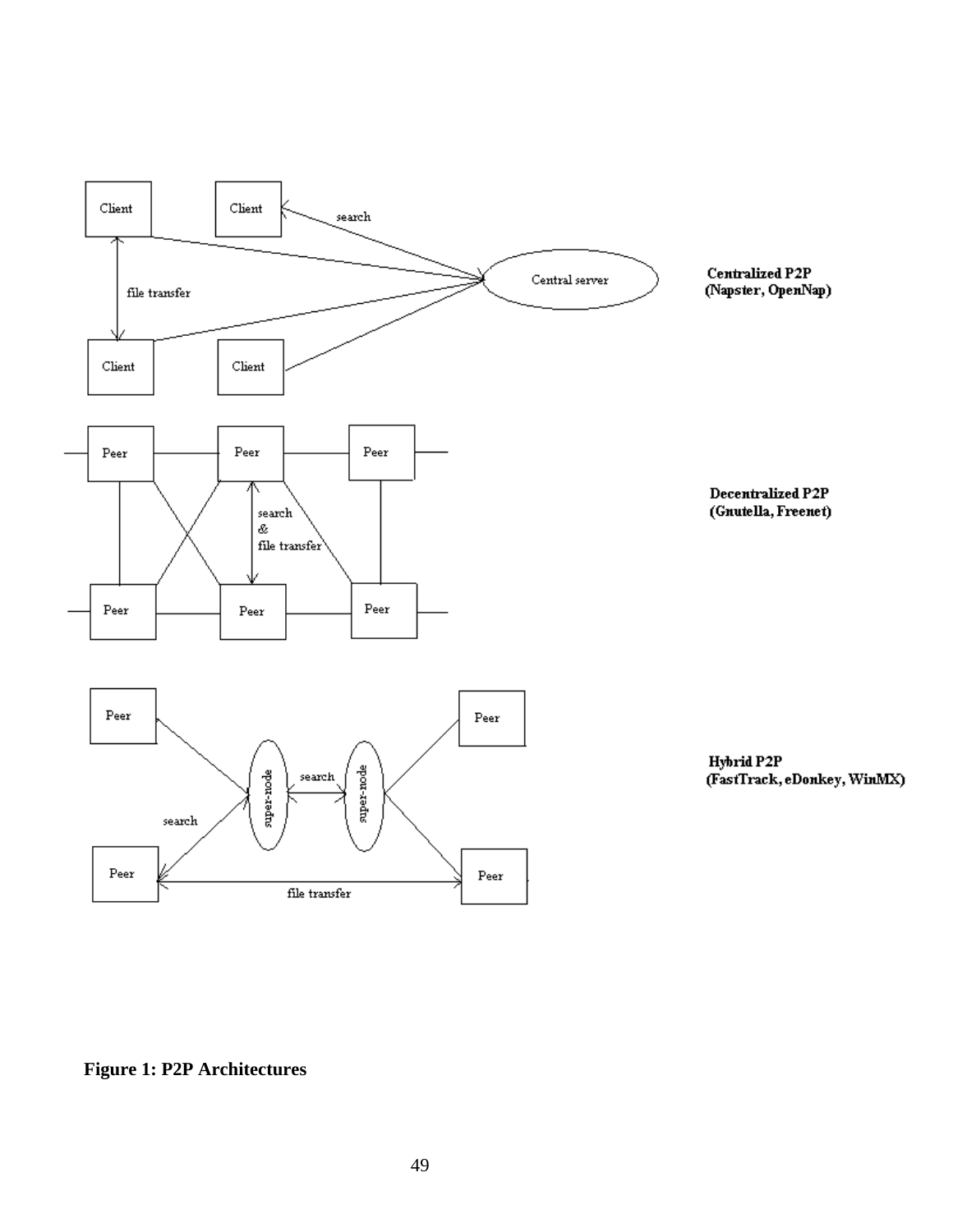

**Figure 2: Distribution of Users (Unique log-ins) by Country**